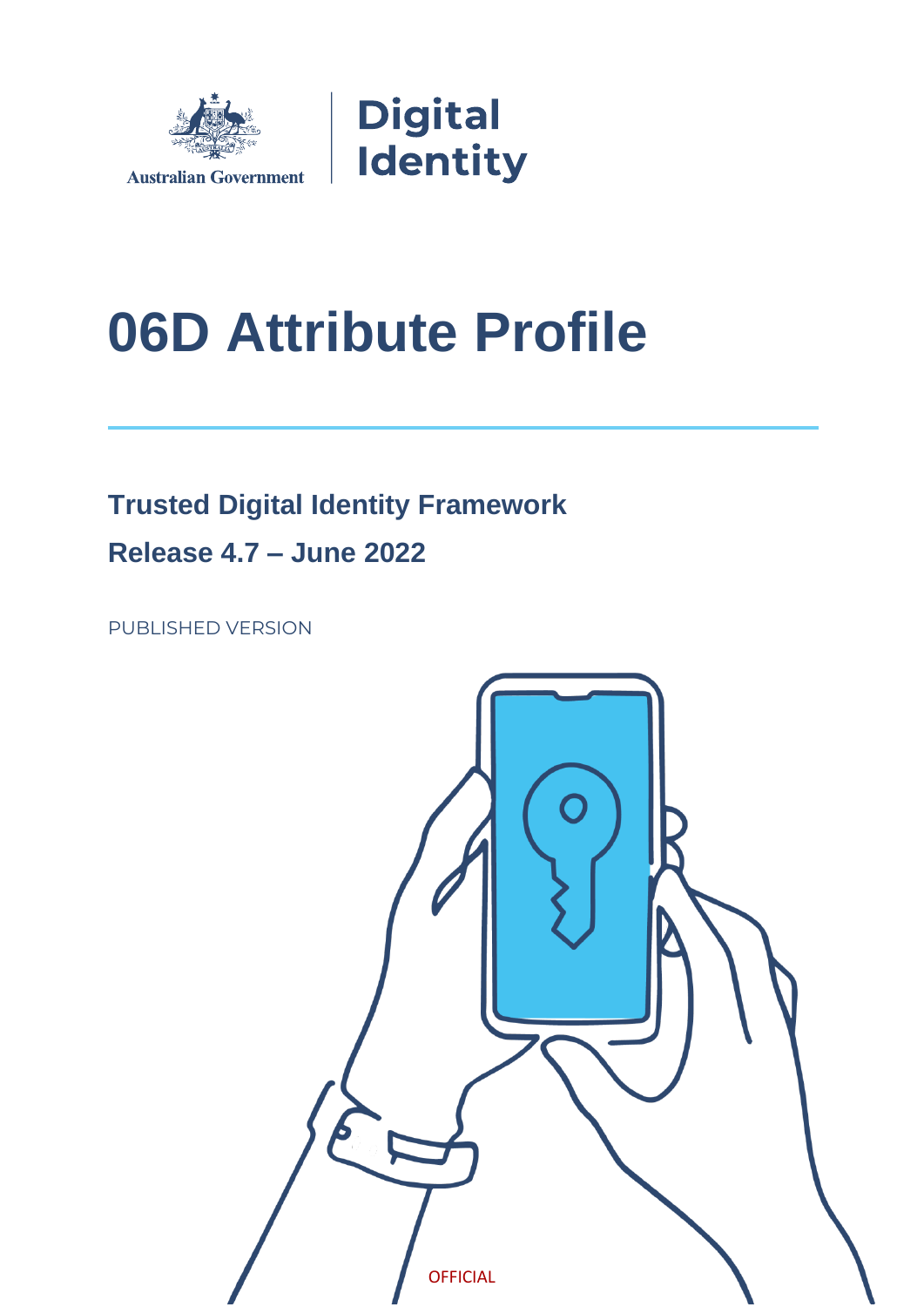#### **Digital Transformation Agency (DTA)**

This work is copyright. Apart from any use as permitted under the Copyright Act 1968 and the rights explicitly granted below, all rights are reserved.

#### **Licence**



With the exception of the Commonwealth Coat of Arms and where otherwise noted, this product is provided under a Creative Commons Attribution 4.0 International Licence. [\(http://creativecommons.org/licenses/by/4.0/legalcode\)](http://creativecommons.org/licenses/by/4.0/legalcode)

This licence lets you distribute, remix, tweak and build upon this work, even commercially, as long as they credit the *DTA* for the original creation. Except where otherwise noted, any reference to, reuse or distribution of part or all of this work must include the following attribution:

*Trusted Digital Identity Framework (TDIF)™: 06D Attribute Profile* © Commonwealth of Australia (Digital Transformation Agency) 2022

#### **Use of the Coat of Arms**

The terms under which the Commonwealth Coat of Arms can be used are detailed on the It's an Honour website [\(http://www.itsanhonour.gov.au\)](http://www.itsanhonour.gov.au/)

#### **Conventions**

References to *TDIF* documents, abbreviations and key terms (including the words *MUST*, *MUST NOT*, and *MAY)* are denoted in italics are to be interpreted as described in the current published version of the *TDIF: 01 – Glossary of Abbreviations and Terms.*

*TDIF* requirements and references to *Applicants* are to be read as also meaning *Accredited Providers*, and vice versa. The scope of *TDIF* requirements are to be read as applying to the identity system under *Accreditation* and not to the organisation's broader operating environment.

#### **Contact us**

The *DTA* is committed to providing web accessible content wherever possible. This document has undergone an accessibility check however, if you are having difficulties with accessing the document, or have questions or comments regarding the document please email [digitalidentity@dta.gov.au](mailto:digitalidentity@dta.gov.au)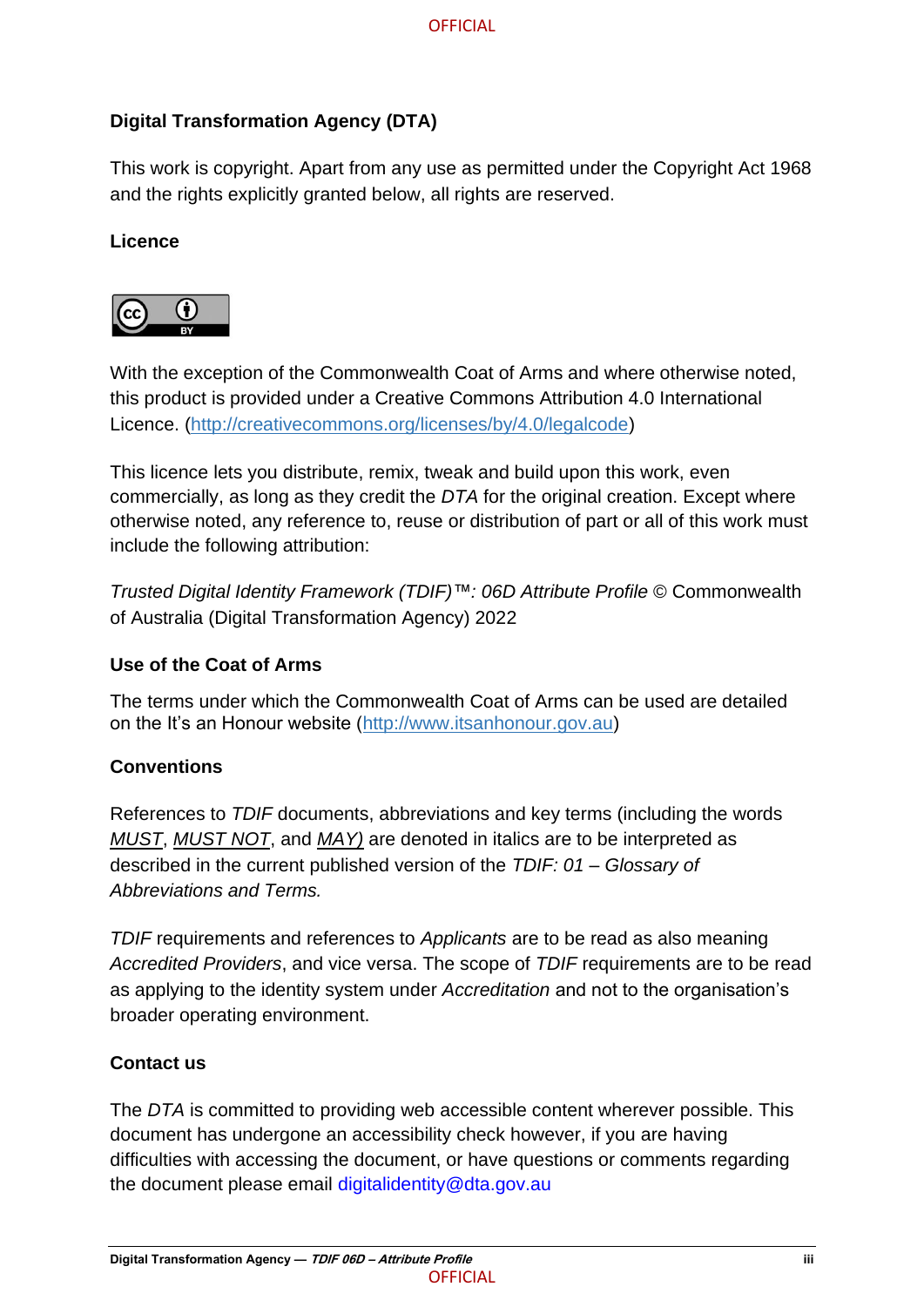#### **Document management**

The *DTA* has endorsed this document for release.

#### **Change log**

| <b>Document</b><br>Version |     | Date             | Author    | Description of the changes                                                                    |
|----------------------------|-----|------------------|-----------|-----------------------------------------------------------------------------------------------|
| 0.1                        |     | Jan 2020         | AV        | Initial version                                                                               |
| 0.2                        |     | Mar 2020         | <b>AV</b> | Minor updates to align with the TDIF<br>Release 4 structure.                                  |
| 1.0                        | 4.0 | May 2020         |           | Published version                                                                             |
| 1.1                        | 4.4 | <b>June 2021</b> | AV        | CRID0018 - Changes to structure of<br>document and addition of additional name<br>Attributes. |
| 1.2                        | 4.5 | Oct 2021         | AV        | CRID0026 – Emergency Changes to correct<br><b>Business Authorisations Attribute Example</b>   |
| 1.3                        | 4.6 | Mar 2022         | AV        | CRID0029 - Minor text update (Table 30,<br>Page 12)                                           |
| 1.4                        | 4.7 | June 2022        | AV        | Table 37 update                                                                               |

All changes made to the TDIF are published in the TDIF Change Log which is available at [https://www.digitalidentity.gov.au/privacy-and-security/trusted-digital](https://www.digitalidentity.gov.au/privacy-and-security/trusted-digital-identity-framework)[identity-framework.](https://www.digitalidentity.gov.au/privacy-and-security/trusted-digital-identity-framework)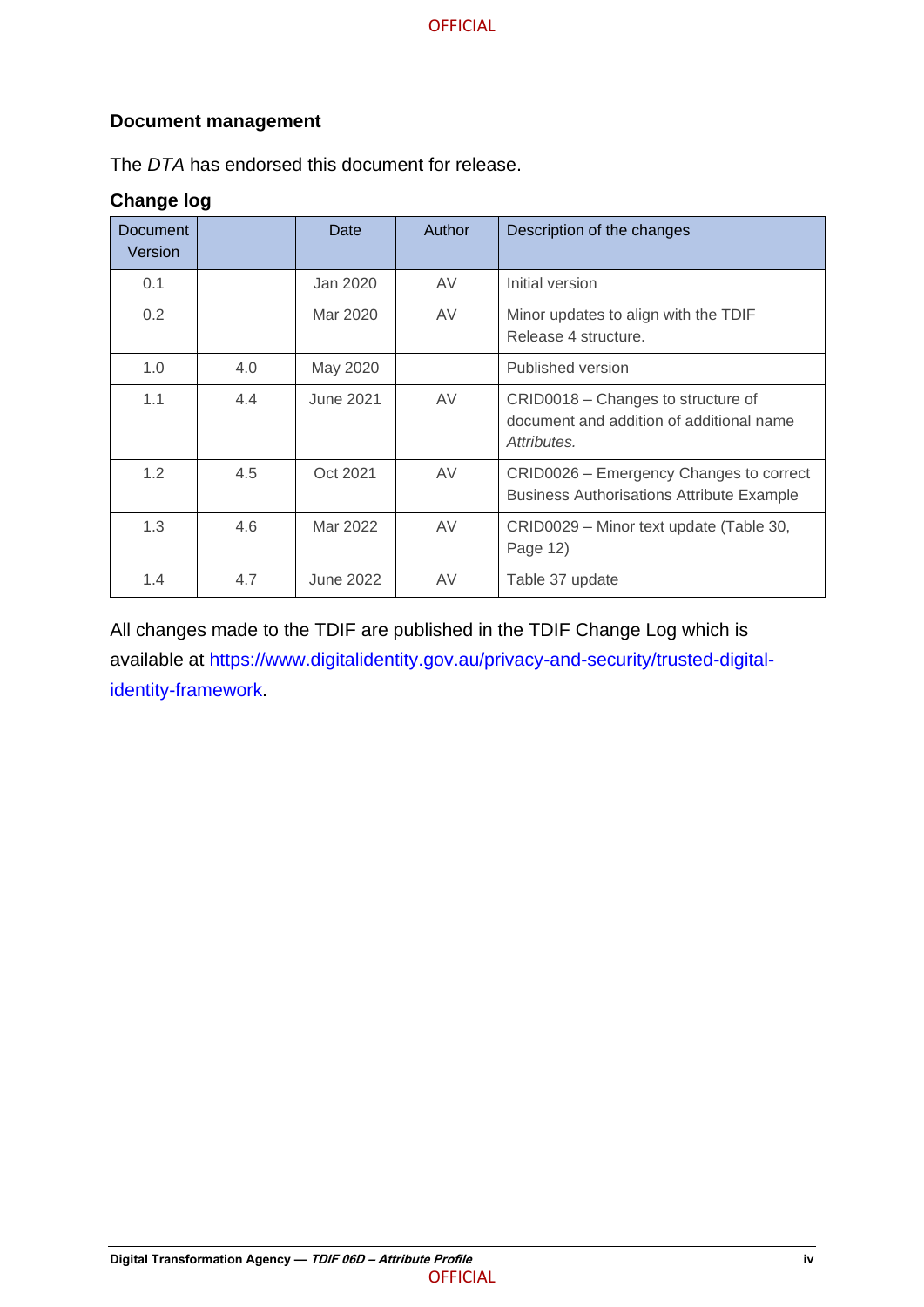## Contents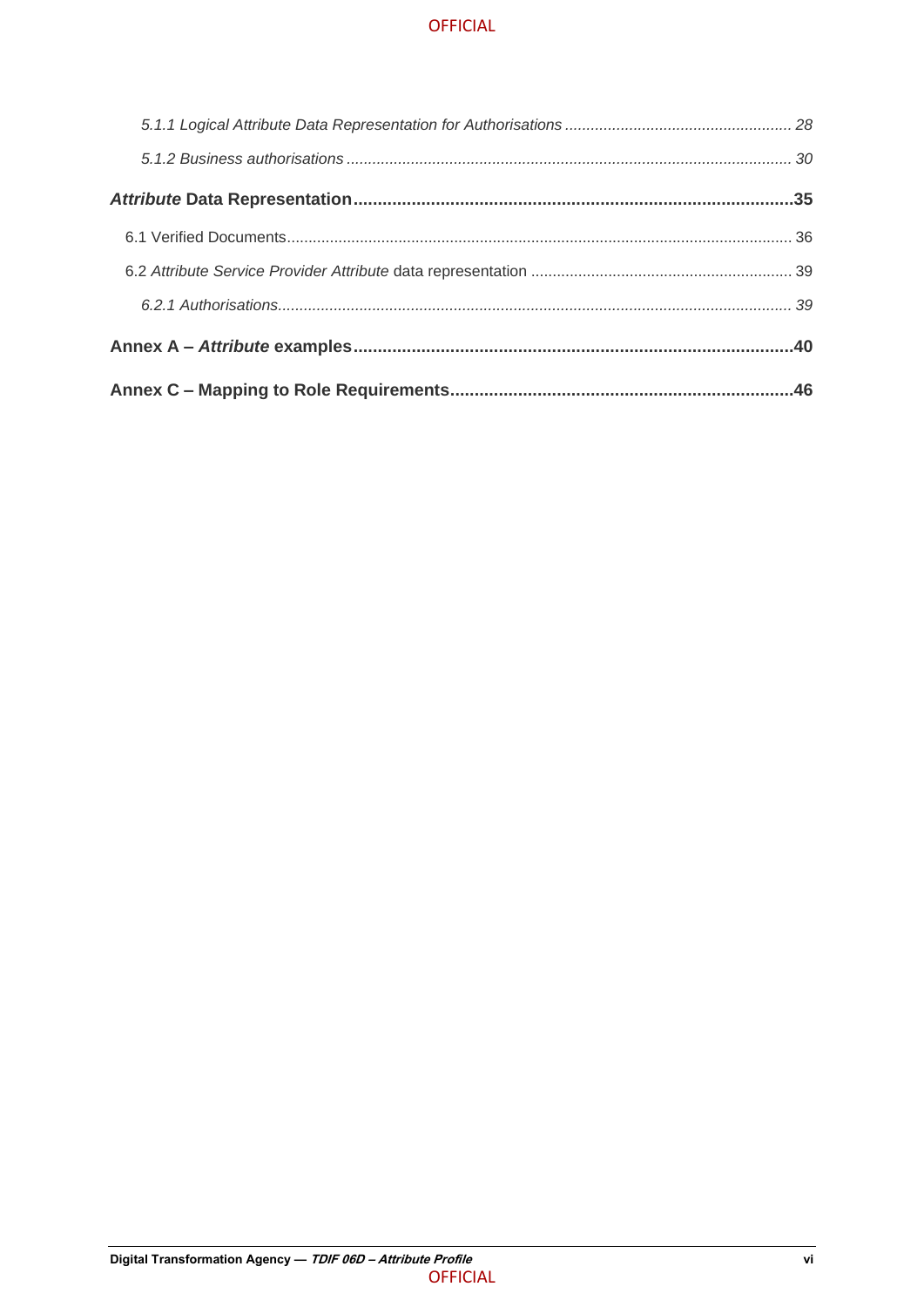## List of tables

| Table 14: Trust Framework additional Identity Exchange Attributes.  12 |  |
|------------------------------------------------------------------------|--|
|                                                                        |  |
|                                                                        |  |
|                                                                        |  |
|                                                                        |  |
|                                                                        |  |
|                                                                        |  |
|                                                                        |  |
|                                                                        |  |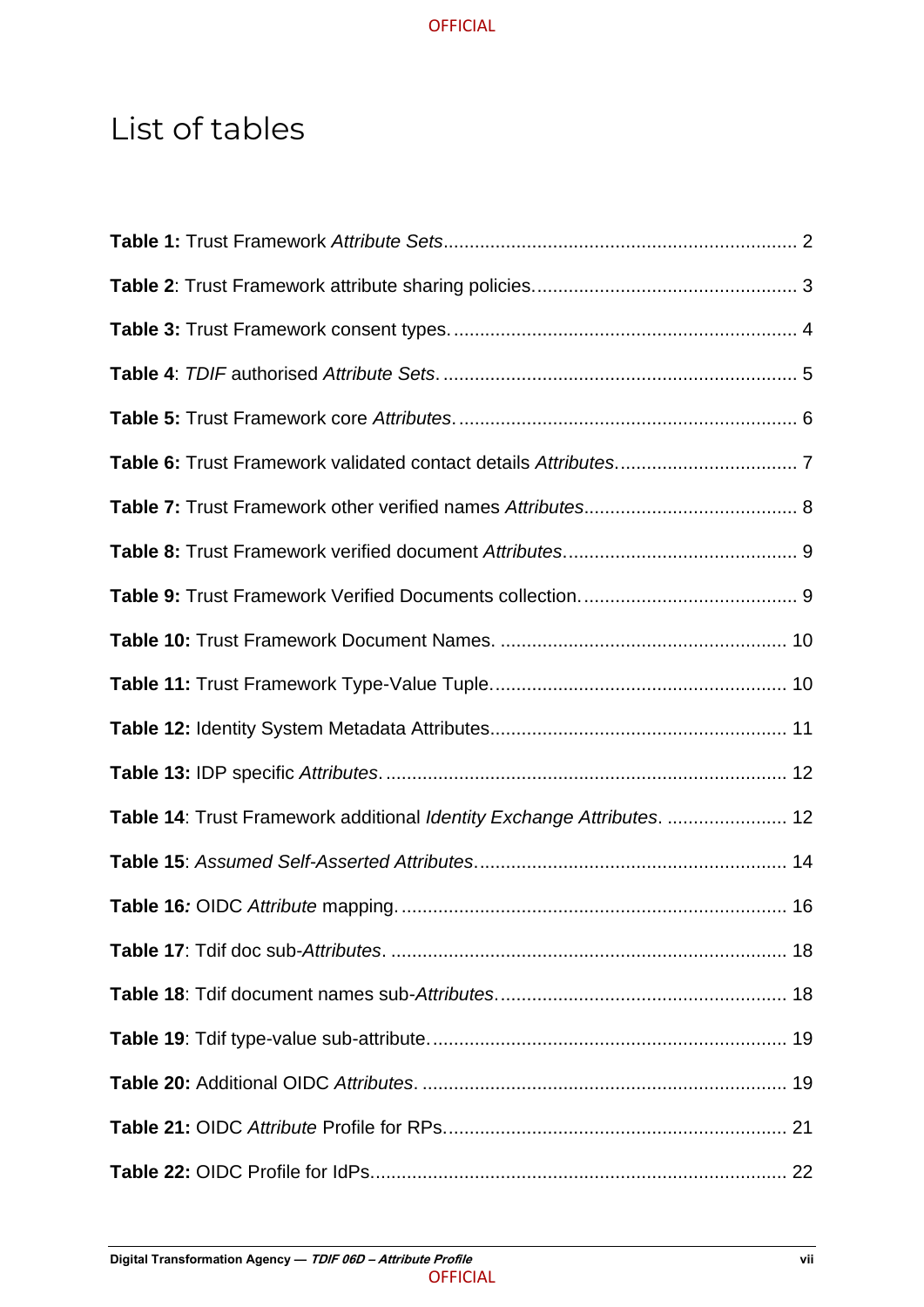| Table 25: Trust Framework Authorisation Attribute Service Providers 28           |  |
|----------------------------------------------------------------------------------|--|
| Table 26: Logical Attribute Data Representation for Authorisations.  29          |  |
|                                                                                  |  |
|                                                                                  |  |
| Table 29: OIDC business authorisations Attribute Profile for RPs.  33            |  |
|                                                                                  |  |
|                                                                                  |  |
|                                                                                  |  |
|                                                                                  |  |
| Table 34: TDIF Verified Documents Attribute data representation 36               |  |
|                                                                                  |  |
|                                                                                  |  |
| Table 37: Business Authorisations Attribute data representation 39               |  |
|                                                                                  |  |
|                                                                                  |  |
| Table 40: Mapping of Attributes between TDIF 05 - Role Requirements and the TDIF |  |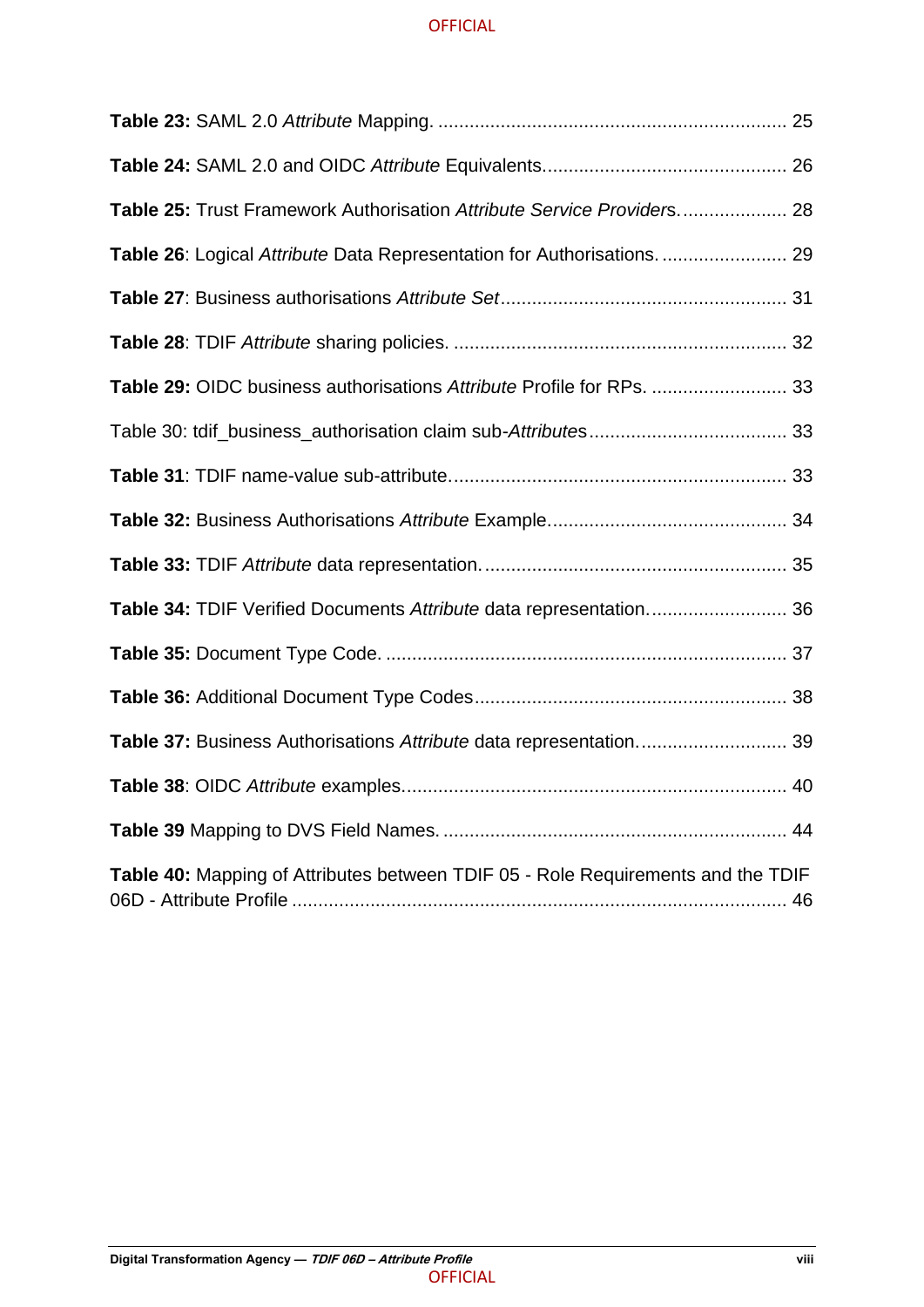## <span id="page-7-0"></span>Introduction

This document defines all *Attributes* that can be requested by *Participants* of the *Australian Government Digital Identity System*. This document will be updated with additional *Attributes* and *Federation protocols* as the *Australian Government Digital Identity System* expands.

The intended audience for this document includes:

- *Accredited Participants.*
- *Applicants*.
- *Assessors.*
- *Relying Parties*.

To the extent of any conflict between any requirement in the *TDIF 05 – Role Requirements* and this document regarding *Attributes* available in the *Australian Government Digital Identity System*, the *TDIF 06D – Attribute Profile* takes precedence.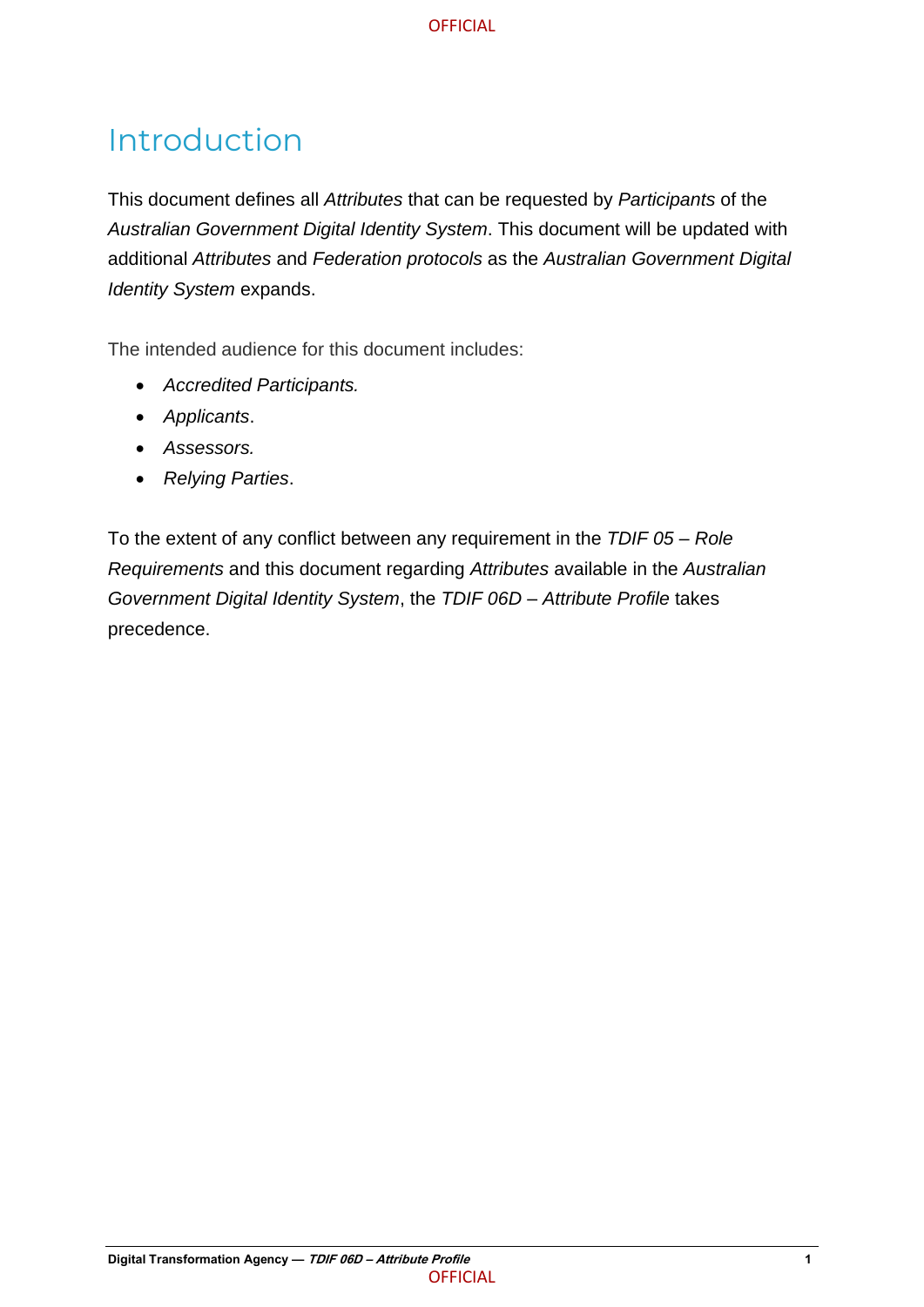## <span id="page-8-0"></span>*Attribute Sets*

## <span id="page-8-1"></span>2.1 *Attribute Sets*

The *Attributes* passed through the *Australian Government Digital Identity System* are split into *Attribute Sets*. *Attribute Sets* correspond to the logical sets of *Attributes* that an *RP* will typically ask for as a collection, and that a *User* will provide consent for as a collection. Some *Attribute Sets* will contain a single attribute, and some will contain several *Attributes*. The presence of *Attribute Sets* does not preclude *Attributes* being requested individually by an *RP* to support the principle of only releasing the minimum *Attributes* required.

[Table 1](#page-8-2) sets out how the *Attributes* described in this document are split into *Attribute Sets*.

| <b>Attribute Set</b>   | <b>Attributes</b>             | <b>Description</b>                     |
|------------------------|-------------------------------|----------------------------------------|
| Core                   | <b>Full Name</b>              | The core Attributes – name and date of |
|                        | <b>Family Name</b>            | birth.                                 |
|                        | <b>Given Names</b>            |                                        |
|                        | <b>Middle Names</b>           |                                        |
|                        | <b>Preferred Name</b>         |                                        |
|                        | Date of Birth                 |                                        |
|                        | Core Attributes Last          |                                        |
|                        | Updated                       |                                        |
| <b>Validated Email</b> | <b>Validated Email</b>        | Validated email address.               |
|                        | <b>Validated Email Last</b>   |                                        |
|                        | Updated                       |                                        |
| <b>Validated Phone</b> | <b>Mobile Phone Number</b>    | Validated mobile phone number.         |
|                        | <b>Validated Mobile Phone</b> |                                        |
|                        | Number Last Updated.          |                                        |
| <b>Verified Other</b>  | <b>Verified Other Names</b>   | Verified other names that the user has |
| <b>Names</b>           | <b>Verified Other Names</b>   | used.                                  |
|                        | <b>Last Updated</b>           |                                        |
| Verified               | <b>Verified Documents</b>     | Verified Attributes from documents     |
| <b>Documents</b>       |                               | used to conduct Identity Proofing.     |
|                        |                               | These are Restricted Attributes.       |

#### <span id="page-8-2"></span>**Table 1:** Trust Framework *Attribute Sets*.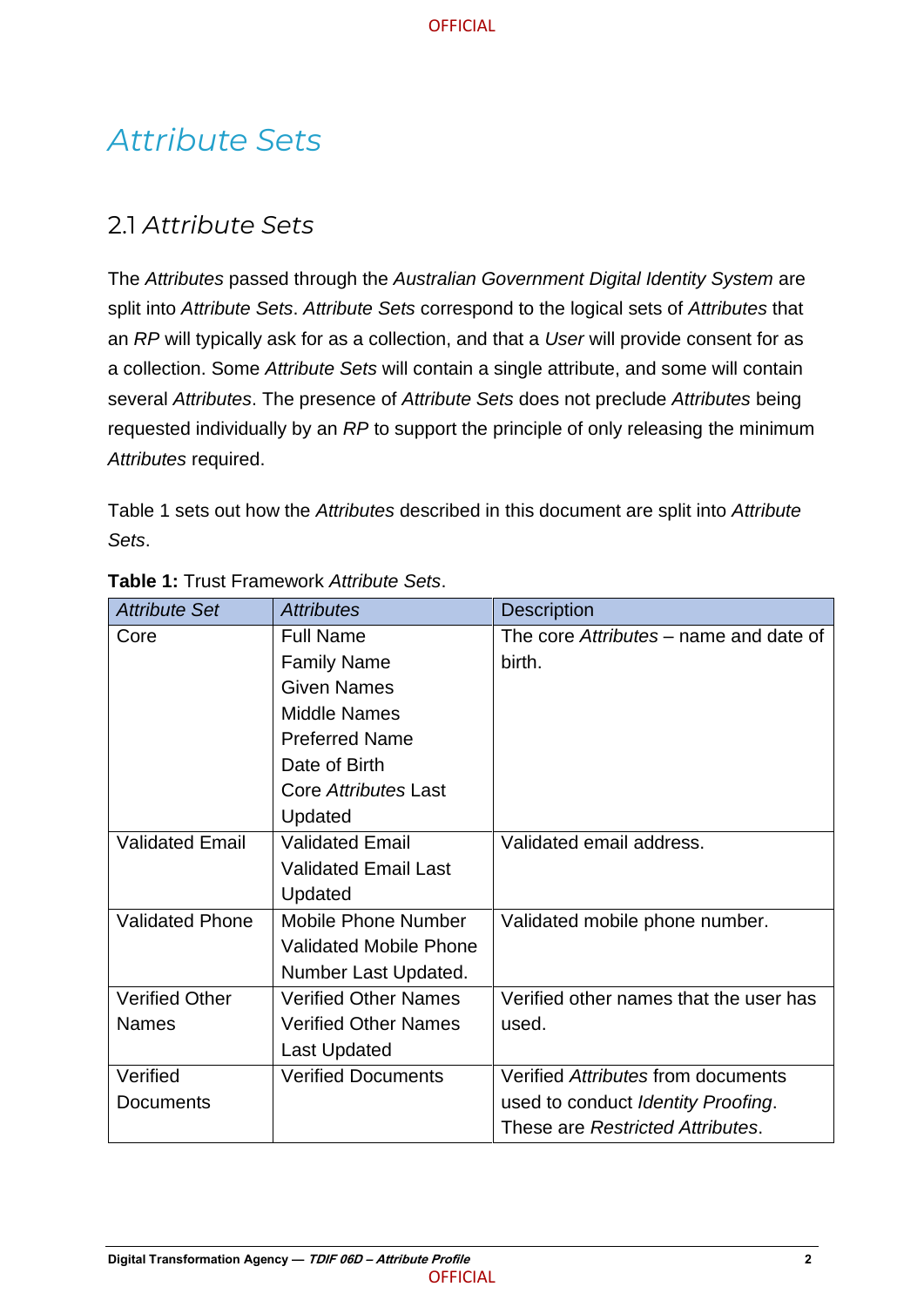| <b>Attribute Set</b> | <b>Attributes</b>              | <b>Description</b>                       |
|----------------------|--------------------------------|------------------------------------------|
| Common               | <b>RP Audit Id</b>             | Common Attributes that are not           |
|                      | <b>Authentication Time</b>     | specific to an Attribute Set. These      |
|                      | <b>TDIF EDI</b>                | Attributes support the use of Attributes |
|                      | <b>Identity Proofing Level</b> | by Relying Parties.                      |
|                      | <b>Credential Level</b>        |                                          |
|                      | Digital Identity (user         |                                          |
|                      | identifier)                    |                                          |
|                      | <b>Last Updated</b>            |                                          |
| myGov Link           | myGov LinkID                   | Attributes used to link a myGov          |
|                      |                                | account to a myGov member service        |
|                      |                                | for a particular user at the Relying     |
|                      |                                | Party which requested the                |
|                      |                                | authentication.                          |
| <b>Business</b>      | Unique Relationship ID         | All Attributes that specify a business   |
| Authorisations       | <b>Entity ID</b>               | authorisation. For more detail see       |
|                      | <b>Entity Type</b>             | section 5.1.2.                           |
|                      | <b>Entity Name</b>             |                                          |
|                      | <b>Contact Emails</b>          |                                          |
|                      | <b>Relationship Type</b>       |                                          |
|                      | <b>Relationship Start Time</b> |                                          |
|                      | <b>Relationship End Time</b>   |                                          |
|                      | <b>Roles</b>                   |                                          |
|                      | <b>Entitlements</b>            |                                          |
|                      | <b>Attributes Last Updated</b> |                                          |

## <span id="page-9-0"></span>2.2 Attribute Sharing Policies

*Attribute Sharing Policies* are applied to all *Attributes* that are contained in an *Attribute Set*. These policies describe the rules that must be applied when sharing these *Attributes* with an *RP*. The key element of these policies relate to the operation of user consent.

| <b>Attribute Set</b>   | Consent      | <b>Additional Policy Requirements</b> |
|------------------------|--------------|---------------------------------------|
|                        | Requirement  |                                       |
| Core                   | Every Change | <b>None</b>                           |
| <b>Validated Email</b> | Every Change | <b>None</b>                           |

<span id="page-9-1"></span>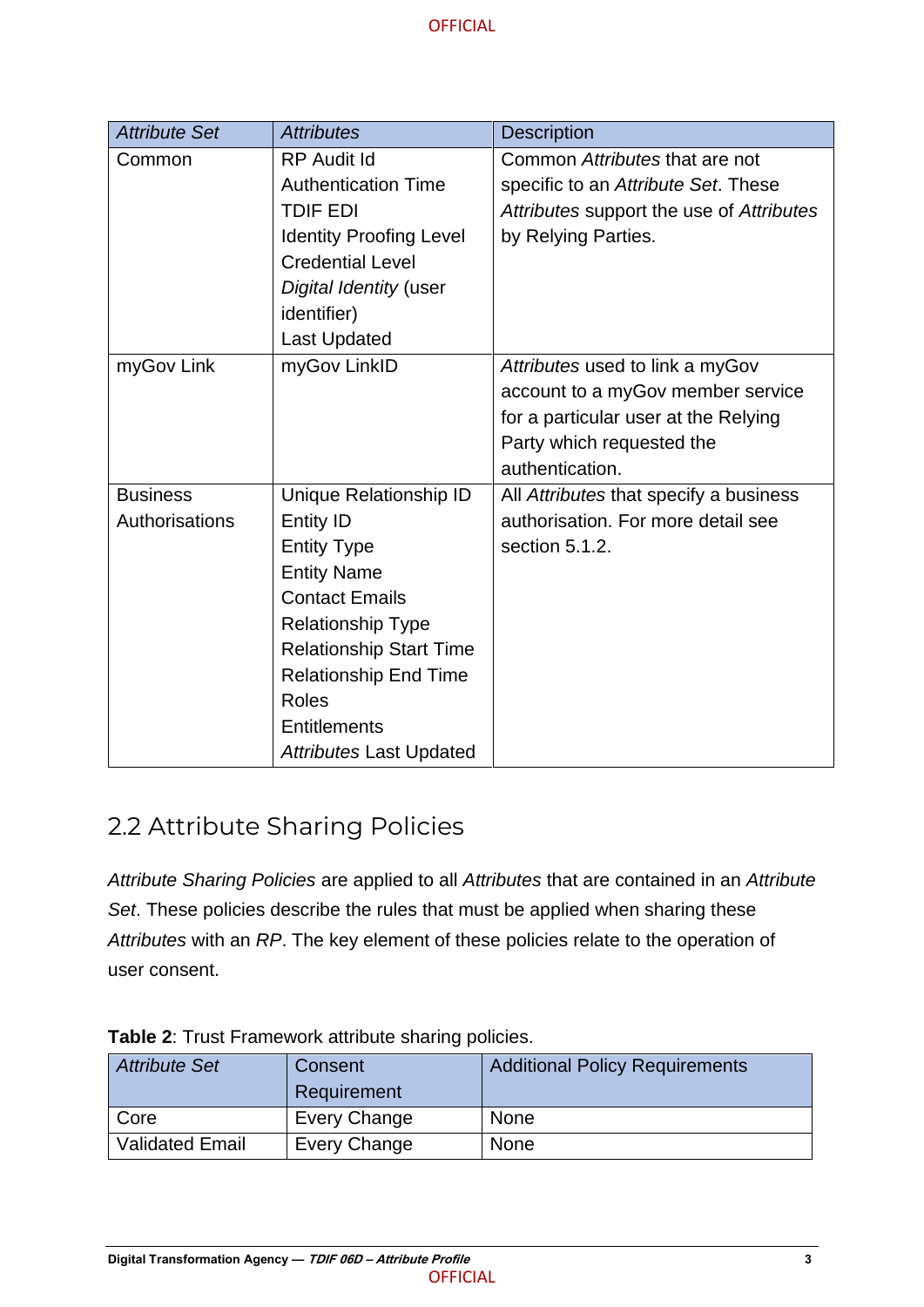| <b>Attribute Set</b>    | Consent             | <b>Additional Policy Requirements</b>         |
|-------------------------|---------------------|-----------------------------------------------|
|                         | Requirement         |                                               |
| <b>Validated Mobile</b> | <b>Every Change</b> | <b>None</b>                                   |
| <b>Phone Number</b>     |                     |                                               |
| <b>Verified Other</b>   | Every Change        | <b>None</b>                                   |
| <b>Names</b>            |                     |                                               |
| Verified                | <b>Every Change</b> | <b>Restricted Attributes. A Relying Party</b> |
| <b>Documents</b>        |                     | must be authorised by the Oversight           |
|                         |                     | Authority to request verified                 |
|                         |                     | documents. This authorisation may             |
|                         |                     | be restricted to specific document            |
|                         |                     | types.                                        |
| Common                  | Not required        | Not Applicable                                |
| myGov Link              | Not required        | Only available for a relying party            |
|                         |                     | which is a myGov member service.              |
| <b>Business</b>         | Every Change        | <b>None</b>                                   |
| Authorisations          |                     |                                               |

Table 3 sets out the meanings of each *Consent* type that is prescribed for *Attribute Sets* in the *TDIF*.

| <b>Consent Type</b> | <b>Description</b>                                                              |
|---------------------|---------------------------------------------------------------------------------|
| Not required        | User consent is not required for the Attributes. In general, this               |
|                     | applies to technical Attributes that support the operation of the               |
|                     | Australian Government Digital Identity System rather than                       |
|                     | Attributes that describe an Individual.                                         |
| Single-use          | Express Consent is required for the Attributes every time a                     |
|                     | user authenticates to a Relying Party.                                          |
| Ongoing             | <i>Express Consent</i> for the <i>Attributes</i> is required at least the first |
|                     | time it is shared with a Relying Party. The User then has the                   |
|                     | option for this consent to be remembered. The User must be                      |
|                     | provided with a mechanism to revoke this consent.                               |
| Every Change        | This consent type extends the Ongoing consent type by                           |
|                     | requiring Express Consent for the Attributes every time an                      |
|                     | attribute has changed. To meet this requirement the attribute                   |
|                     | have a date time attribute associated with it that that enable                  |
|                     | the <i>Identity Exchange</i> to determine if the attribute has                  |
|                     | changed since the last time that Express Consent was                            |
|                     | provided.                                                                       |

<span id="page-10-0"></span>**Table 3:** Trust Framework consent types.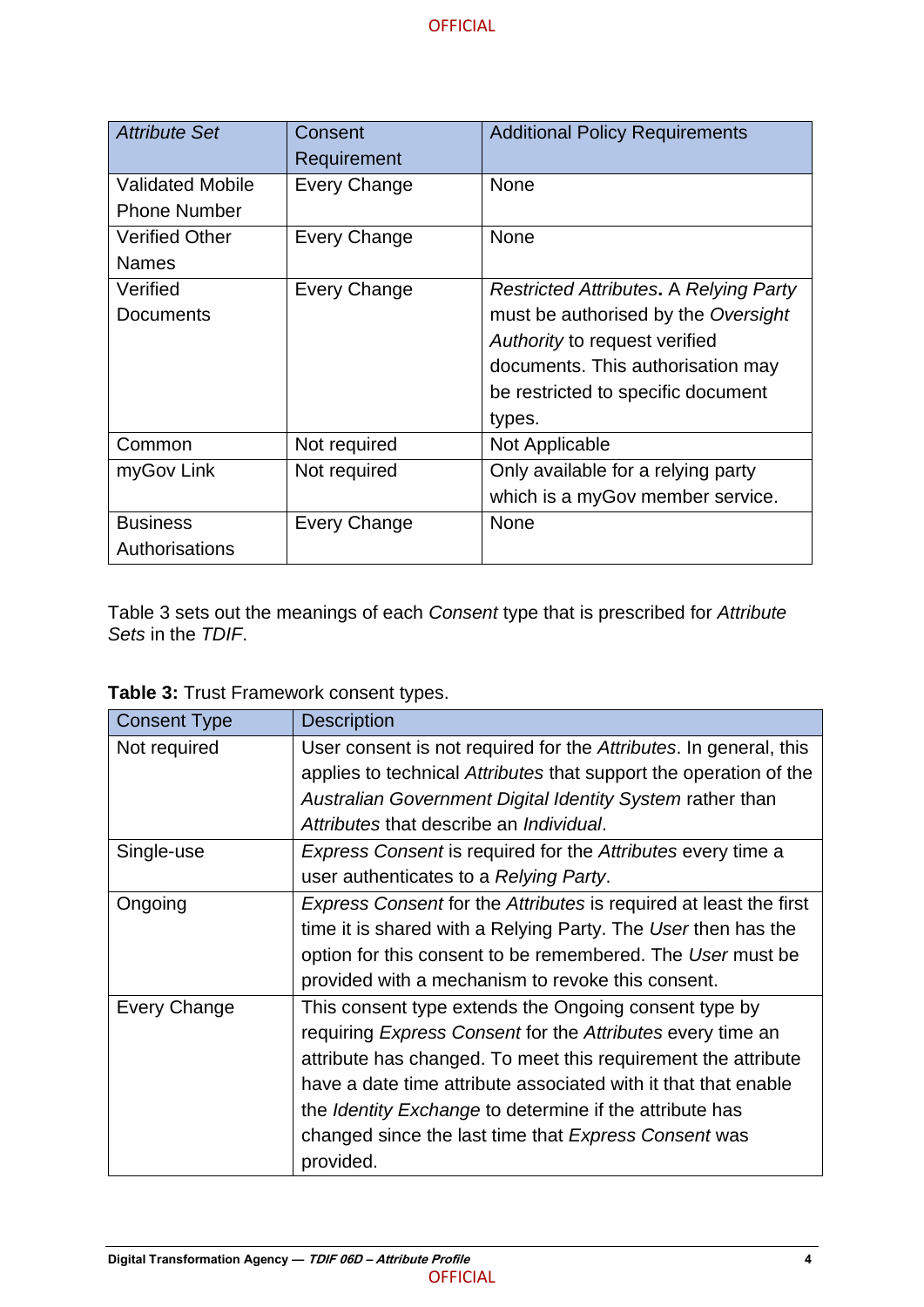## <span id="page-11-0"></span>2.3 Authorised *Attribute Sets*

| <b>Attribute Set</b>        | Relying Parties authorized to request                             |
|-----------------------------|-------------------------------------------------------------------|
| Core                        | All                                                               |
| <b>Validated Email</b>      | All                                                               |
| <b>Validated Mobile</b>     | All                                                               |
| <b>Phone Number</b>         |                                                                   |
| <b>Verified Other Names</b> | All                                                               |
| <b>Verified Documents</b>   | Relying Parties approved to request Verified documents            |
|                             | as Restricted Attributes by the Oversight Authority. <sup>1</sup> |
| Common                      | Not required.                                                     |
| myGov Link                  | myGov Member Services                                             |
| <b>Business</b>             | All                                                               |
| Authorisations              |                                                                   |

#### <span id="page-11-1"></span>**Table 4**: *TDIF* authorised *Attribute Sets*.

<sup>1</sup> *Relying Parties* can apply to the *Oversight Authority* for permission to receive *Restricted Attributes*.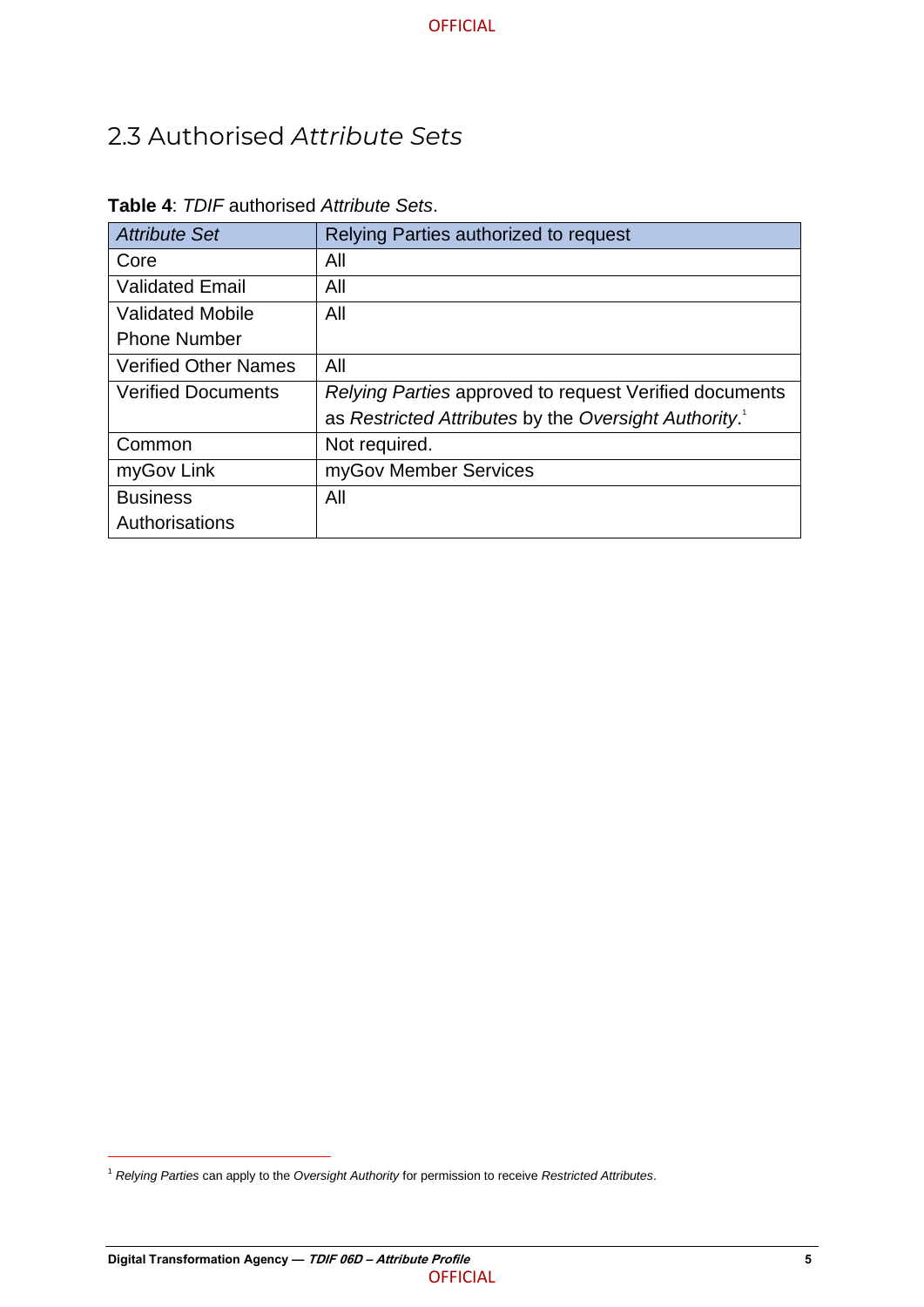## <span id="page-12-0"></span>Core *Attribute* Profile

The Core *Attributes* are the *Attributes* shared in the *Australian Government Digital Identity System* independent of any *Attribute Service Provider*s. It includes the following *Attribute Sets*:

- Core
- Validated Email
- Validated Phone
- Verified Other Names
- Verified Documents
- Common

## <span id="page-12-1"></span>3.1 Mutual *Attributes*

These are the *Attributes* which both *IdPs* and *Identity Exchanges* are required to support.

### <span id="page-12-2"></span>3.1.1 Core *Attributes*

The core *Attributes* of a *Person*'s identity are their full name and their date of birth. Core *Attributes* are populated from the identity documents used by an IdP to verify the *Attributes* of the *Individual* if they have verified a document. A *User* may also provide their Preferred Name to an *IdP*, but it is not a verified attribute. Preferred Name may accompany the core attributes but should not be relied upon for name matching by a *Relying Party*.

| <b>Attribute</b> | <b>Description</b>                                                                                                                                                 | Mandatory/<br>Optional |
|------------------|--------------------------------------------------------------------------------------------------------------------------------------------------------------------|------------------------|
| <b>Full Name</b> | <i>Person's</i> Full Name. This will be one or<br>more names separated by a space.<br>This is generated from the Given<br>Names, Middle Names and Family<br>Names. | Optional               |

#### <span id="page-12-3"></span>**Table 5:** Trust Framework core *Attributes*.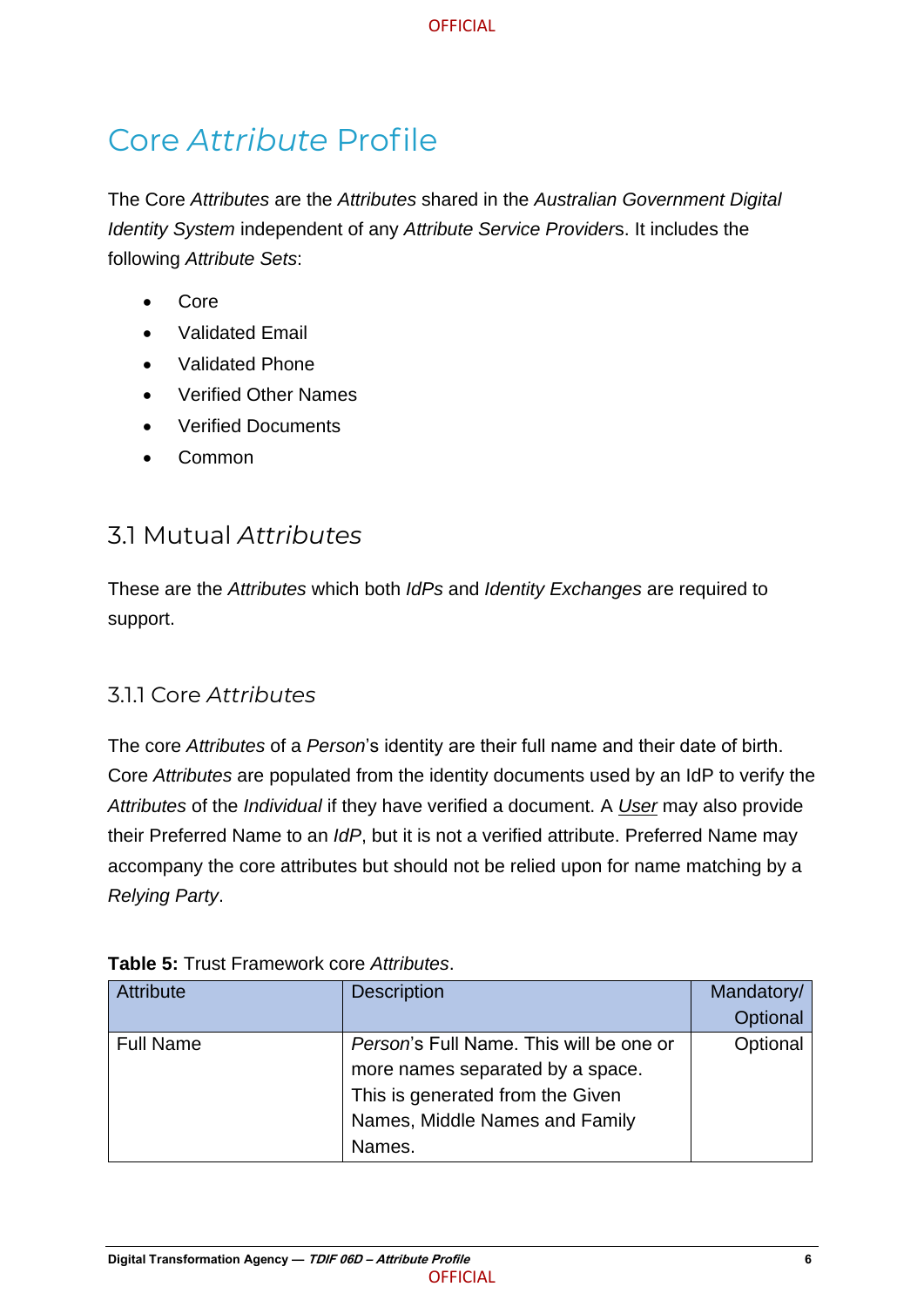| <b>Attribute</b>            | <b>Description</b>                         | Mandatory/ |
|-----------------------------|--------------------------------------------|------------|
|                             |                                            | Optional   |
| <b>Family Name</b>          | <i>Person's</i> family name. Where the     | Mandatory  |
|                             | Person has a single name it is used as     |            |
|                             | the family name.                           |            |
| <b>Given Names</b>          | Person's given names. There may be         | Mandatory  |
|                             | zero or more names separated by a          |            |
|                             | space.                                     |            |
| <b>Middle Names</b>         | <i>Person's</i> middle names. There may be | Mandatory  |
|                             | zero or more names separated by a          |            |
|                             | space. Note that in some cultures,         |            |
|                             | middle names are not used.                 |            |
| <b>Preferred Name</b>       | Person's Preferred Name. This is a         | Optional   |
|                             | name which the User can indicate is the    |            |
|                             | preferred name by which they are to be     |            |
|                             | addressed at a Relying Party.              |            |
| Date of Birth               | Person's date of birth.                    | Mandatory  |
| <b>Core Attributes Last</b> | Date and time of when the core             | Mandatory  |
| Updated                     | Attributes for a Person were last          |            |
|                             | updated.                                   |            |

### <span id="page-13-0"></span>3.1.2 Validated contact details *Attributes*

Table 6 lists the validated contact details *Attributes* that defined by the TDIF. These *Attributes* are sourced from an IdP, which in turn gathers them from the Identity Proofing process. IdPs are required to validate the mobile phone number and email address as per the guidance in section 2.5 of the *TDIF 05A Role-Specific Guidance*.

| <b>Attribute</b>        | <b>Description</b>                        | Mandatory/ |
|-------------------------|-------------------------------------------|------------|
|                         |                                           | Optional   |
| <b>Validated Email</b>  | Validated Email address.                  | Optional   |
| <b>Validated Email</b>  | Date and time of when the validated email | Optional   |
| <b>Last Updated</b>     | address was last updated.                 |            |
| <b>Validated Mobile</b> | Validated Mobile Phone Number.            | Optional   |
| <b>Phone Number</b>     |                                           |            |

<span id="page-13-1"></span>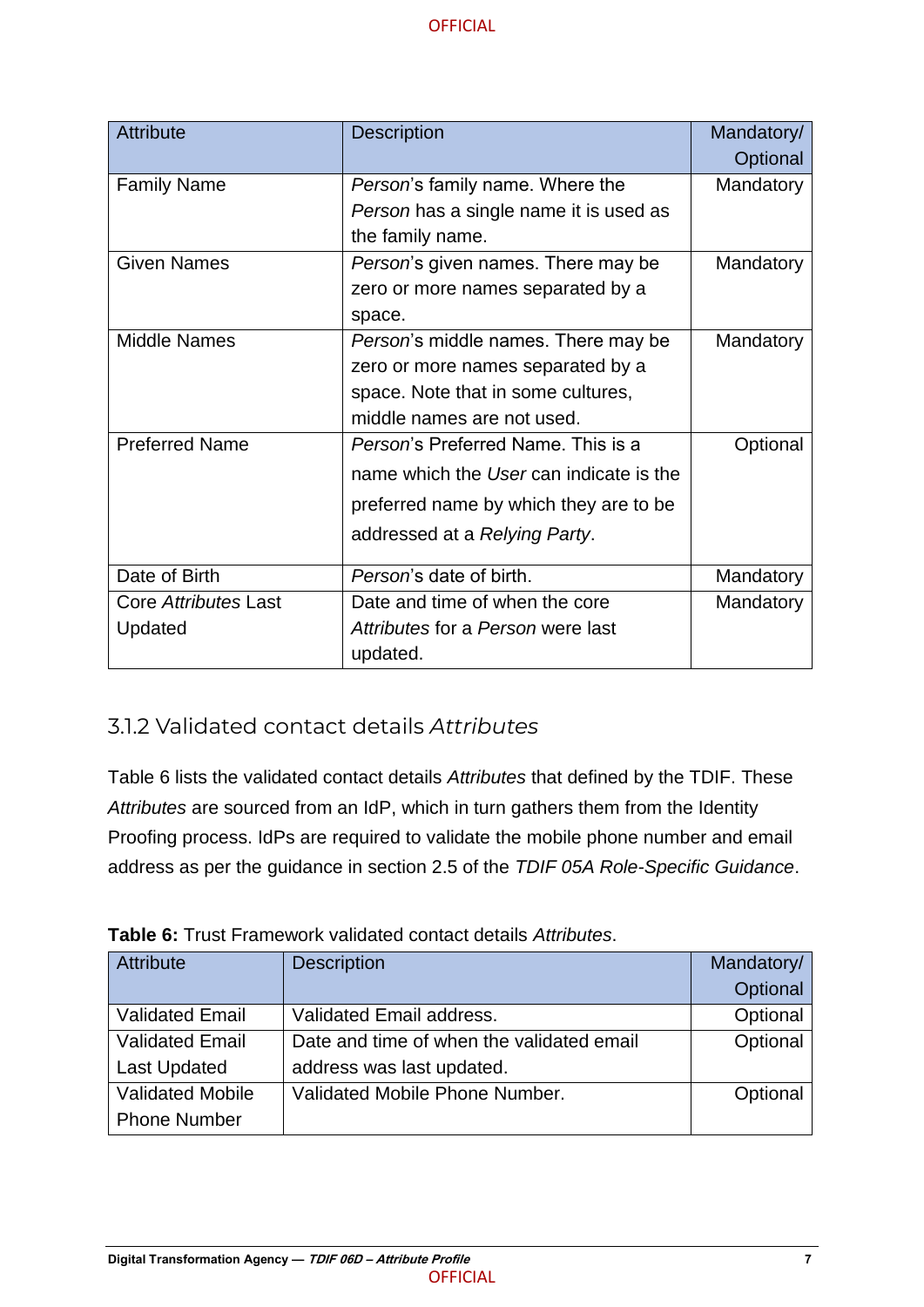| Attribute               | <b>Description</b>                         | Mandatory/<br>Optional |
|-------------------------|--------------------------------------------|------------------------|
| <b>Validated Mobile</b> | Date and time of when the validated mobile | Optional               |
| <b>Number Last</b>      | phone number was last updated.             |                        |
| Updated                 |                                            |                        |

## <span id="page-14-0"></span>3.1.3 Verified Other Names *Attributes*

These *Attributes* are sourced by an *IdP* from the *Evidence of Identity* (*EOI*) documents that was used to achieve *Identity Proofing Levels* according to the *TDIF 05 Role Requirements*. These *Attributes* include the variations of the *Person*'s name from those recorded in the core *Attributes* and are only sourced from the following document types:

- *CoI documents.*
- *Photo ID documents.*
- *Linking documents.*

| <b>Attribute</b>      | <b>Description</b>                          | Mandatory/ |
|-----------------------|---------------------------------------------|------------|
|                       |                                             | Optional   |
| <b>Other Verified</b> | Collection of Family Name, Middle names and | Optional   |
| <b>Names</b>          | Given Names tuples for each of the Person's |            |
|                       | other verified names. The Family Name,      |            |
|                       | Middle Names and Given Names Attributes are |            |
|                       | as defined in the TDIF core Attributes.     |            |
| <b>Other Verified</b> | Date and time of when the other verified    | Optional   |
| Names Attributes      | names Attributes for a Person where last    |            |
| Last Updated          | updated.                                    |            |

<span id="page-14-2"></span>**Table 7:** Trust Framework other verified names *Attributes*.

### <span id="page-14-1"></span>*3.1.4* Verified Document *Attributes*

Table 8 lists the other verified document *Attributes* that defined by the *TDIF*. These *Attributes* are sourced by an IdP from the *Evidence of Identity* (*EOI*) documents listed in *Appendix A* of the *TDIF 05 Role Requirements*. These *Attributes* are only sourced from the following document types:

• *CoI documents.*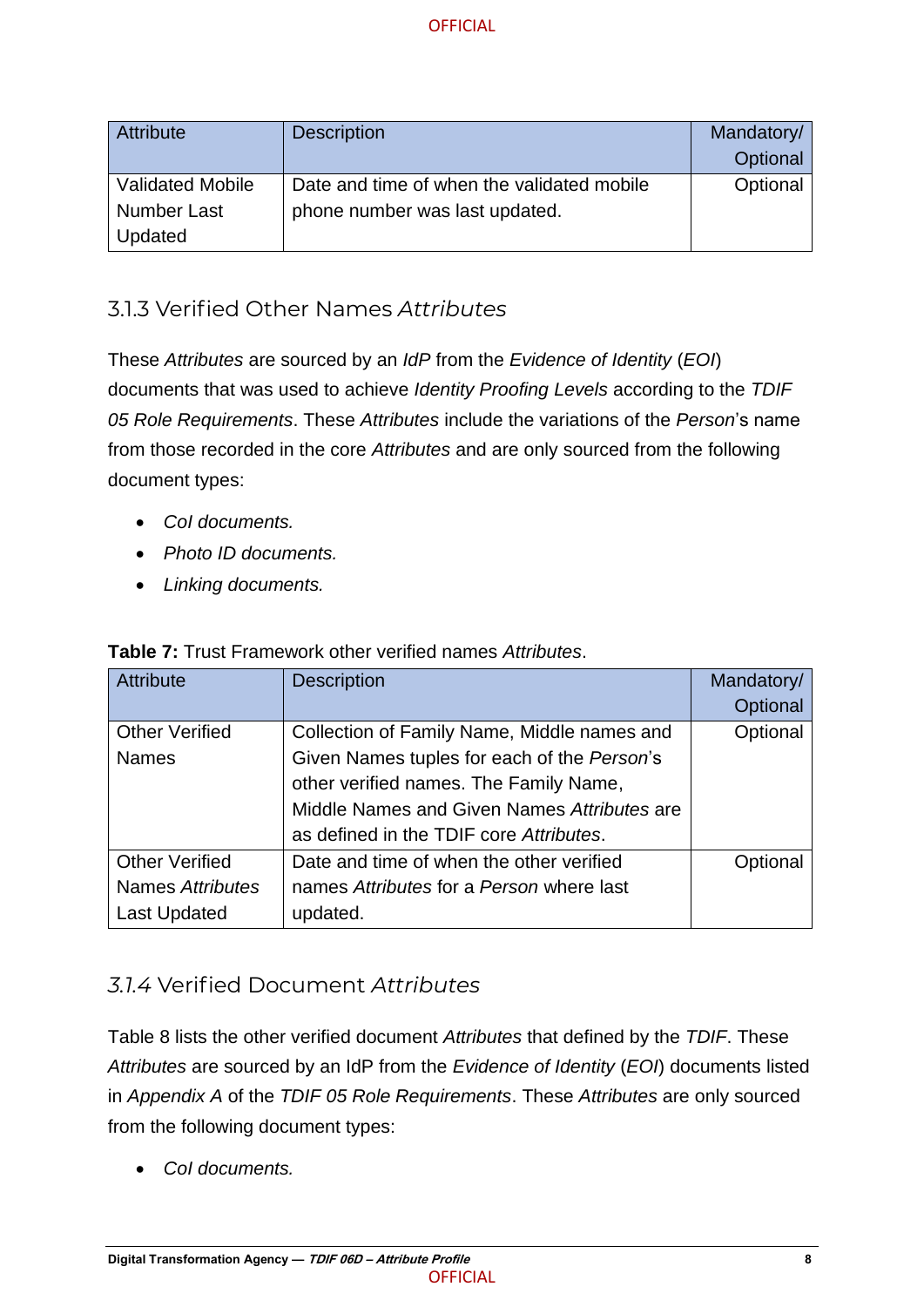- *Linking documents.*
- *UitC documents.*
- *Photo ID documents.*

Verified Documents are *Restricted Attributes* and will only be returned to a Relying Party if they are approved to receive these *Attributes*.

| <b>Attribute</b>             | <b>Description</b>                                                                                                                                                                       | Mandatory/<br>Optional |
|------------------------------|------------------------------------------------------------------------------------------------------------------------------------------------------------------------------------------|------------------------|
| Verified<br><b>Documents</b> | Collection of verified documents including<br>document metadata, document identifiers,<br>document names and date of birth, and<br>additional Attributes specific to a document<br>type. | Mandatory              |

<span id="page-15-0"></span>**Table 8:** Trust Framework verified document *Attributes*.

The Verified Documents *Attribute* is a collection of the verified documents that a user has used to conduct *Identity Proofing*. There can be multiple instances of a Verified Document within the Verified Documents attribute. Table 9: [Trust Framework Verified](#page-15-1)  [Documents collection.](#page-15-1) details the sub-*Attributes* contained as part of a Verified Document.

| <b>Attribute</b>         | <b>Description</b>                        | Mandatory/ |
|--------------------------|-------------------------------------------|------------|
|                          |                                           | Optional   |
| Document Type            | A URN representing the type of document.  | Mandatory  |
| Code                     |                                           |            |
| Document                 | The TDIF verification method by which the | Mandatory  |
| Verification             | document was verified. "S"=Source         |            |
| Method                   | Verification, "T"=Technical Verification, |            |
|                          | "V"=Visual Verification.                  |            |
| Document                 | The date and time that the document was   | Mandatory  |
| <b>Verification Date</b> | verified.                                 |            |
| Document Issuer          | For state-based documents the state code  | Optional   |
| <b>State</b>             | ('NSW', "QLD", "VIC", "TAS", "WA", "SA",  |            |
|                          | "ACT", "NT") is a required attribute.     |            |
| Document                 | Document Identifiers. This a multi-valued | Mandatory  |
| <b>Identifiers</b>       | attribute.                                |            |

<span id="page-15-1"></span>**Table 9:** Trust Framework Verified Documents collection.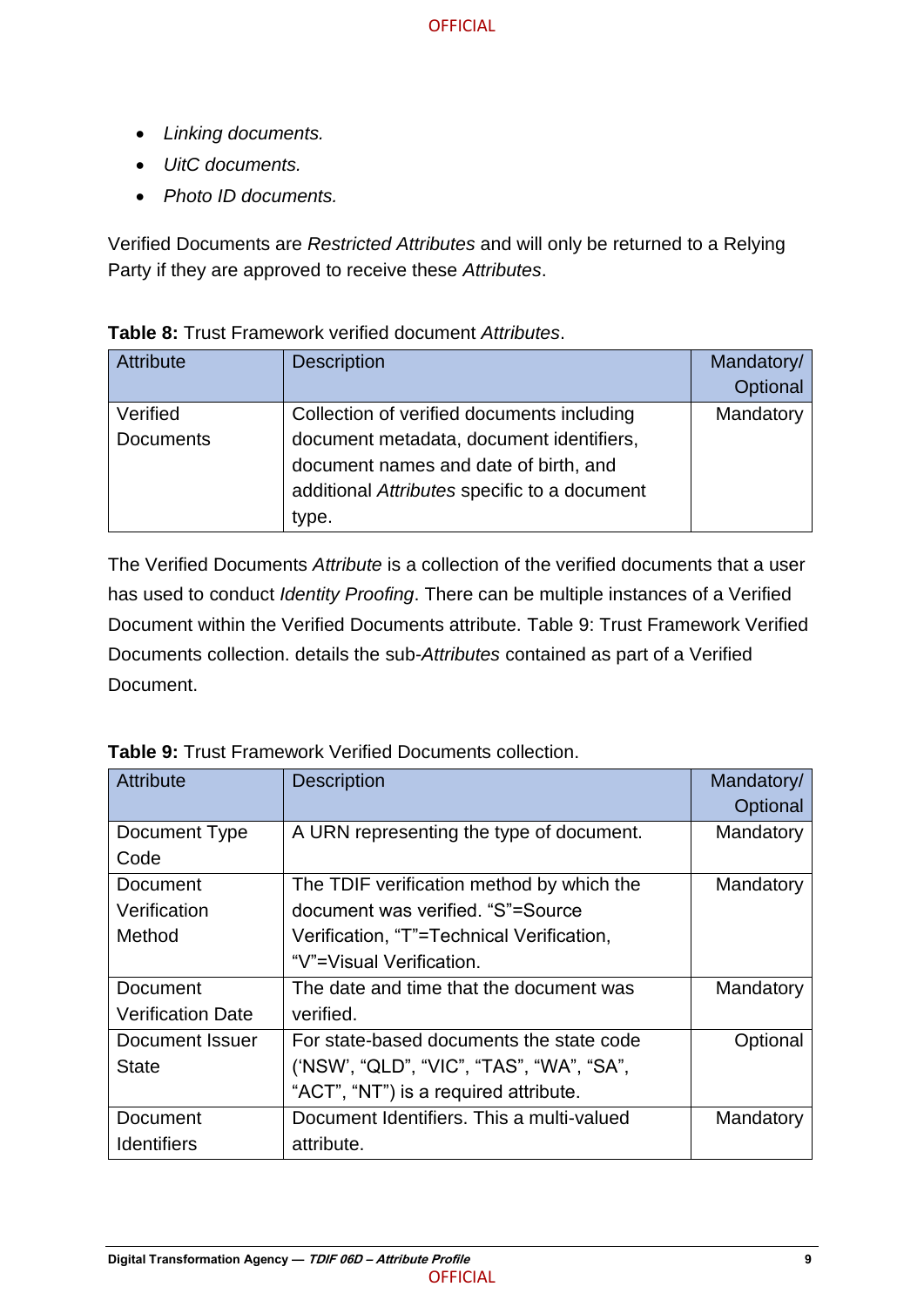| Attribute             | <b>Description</b>                               | Mandatory/ |
|-----------------------|--------------------------------------------------|------------|
|                       |                                                  | Optional   |
| <b>Document Names</b> | Document names are the names recorded on         | Optional   |
|                       | the document. The format varies according to     |            |
|                       | the document type.                               |            |
| Document Date of      | The Person's date of birth as recorded on the    | Optional   |
| <b>Birth</b>          | document.                                        |            |
| Document              | Attributes that are specific to a document type. | Optional   |
| <b>Attributes</b>     | This is a multi-valued attribute.                |            |

#### <span id="page-16-0"></span>**Table 10:** Trust Framework Document Names.

| <b>Attribute</b>     | <b>Description</b>                           | Mandatory/ |
|----------------------|----------------------------------------------|------------|
|                      |                                              | Optional   |
| <b>Family Name</b>   | Person's family name as recorded on the      | Optional   |
|                      | document.                                    |            |
| <b>Given Names</b>   | Person's given names as recorded on the      | Optional   |
|                      | document.                                    |            |
| <b>Family Name 2</b> | Additional family name as recorded on the    | Optional   |
|                      | document. This is currently used by Linking  |            |
|                      | documents that contain two names.            |            |
| <b>Given Name 2</b>  | Additional given names as recorded on the    | Optional   |
|                      | document. This is currently used by Linking  |            |
|                      | documents that include a previous and new    |            |
|                      | name.                                        |            |
| Middle Name          | Person's middle name as recorded on the      | Optional   |
|                      | document.                                    |            |
| <b>Full Name</b>     | <i>Person's</i> full name as recorded on the | Optional   |
|                      | document.                                    |            |

Both the Document *Attributes* and Document Identifiers sub-*Attributes* are multivalued *Attributes* comprised of Type-Value Tuples as set out in **[Table 11](#page-16-1)**.

| <b>Attribute</b> | <b>Description</b>                                  | Mandatory/<br>Optional |
|------------------|-----------------------------------------------------|------------------------|
| Type             | The "type" of the attribute. Where the Attribute is | Mandatory              |
|                  | sourced from a document type that can be            |                        |
|                  | verified using DVS then the type should be the      |                        |

#### <span id="page-16-1"></span>**Table 11:** Trust Framework Type-Value Tuple.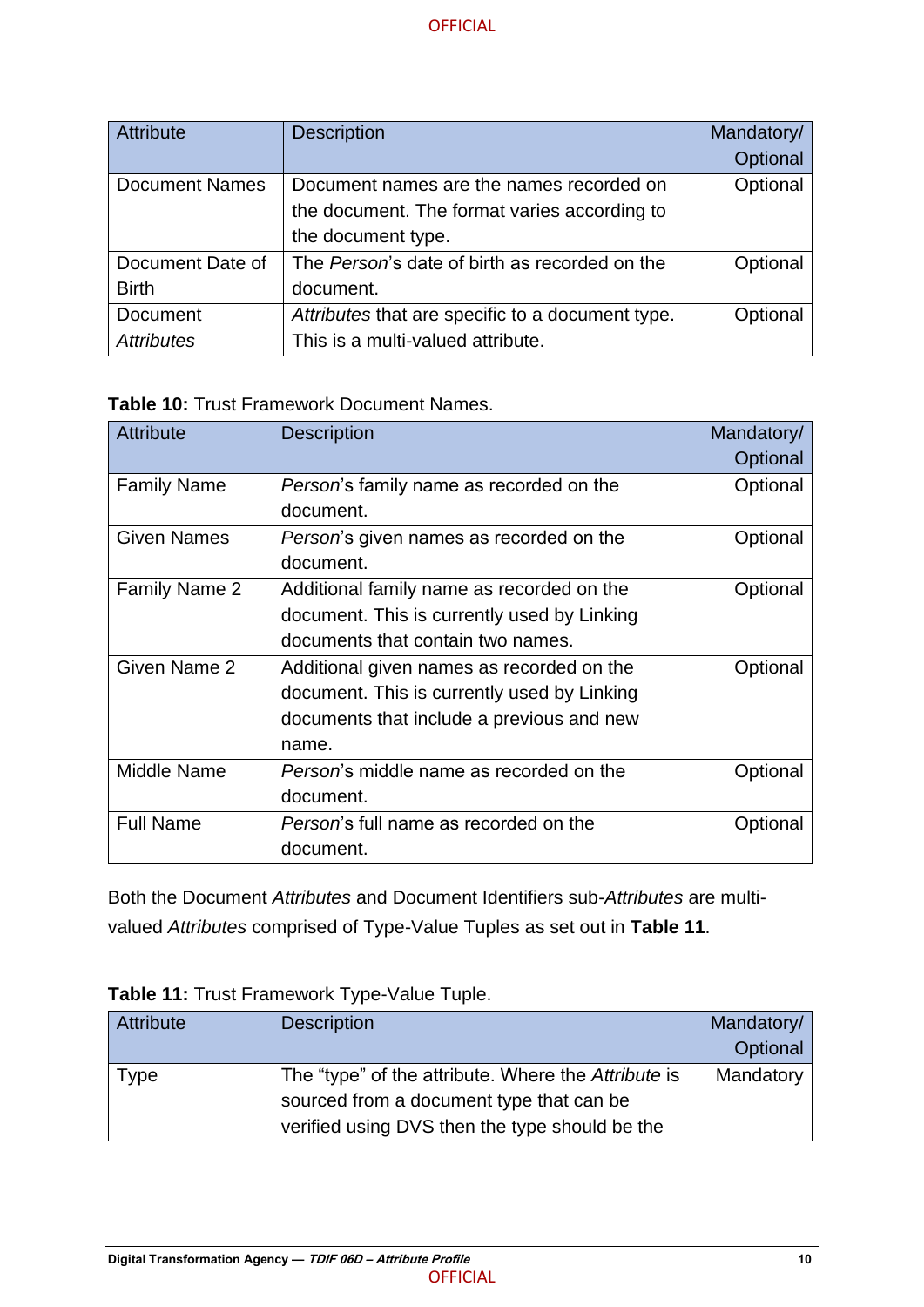| Attribute | <b>Description</b>                        | Mandatory/ |
|-----------|-------------------------------------------|------------|
|           |                                           | Optional   |
|           | name of the DVS Field Name defined in the |            |
|           | relevant DVS Match Specification.         |            |
| Value     | The value of the Attribute as a string.   | Mandatory  |

## <span id="page-17-0"></span>*3.1.5 Identity System Metadata*

This section refers to the *Identity System Metadata Attributes* which are shared by an *Identity System* to support its operation. These *Attributes* are generated by a *Participant*. These *Attributes* are not a part of an *Attribute Set*.

| <b>Attribute</b>         | <b>Description</b>                                | Mandatory/ |
|--------------------------|---------------------------------------------------|------------|
|                          |                                                   | Optional   |
| Digital Identity         | The User's identifier at the party requesting the | Mandatory  |
| (user identifier)        | Attribute. This is assigned by the supplier of    |            |
|                          | the Attribute and is required to be a pairwise    |            |
|                          | <i>identifier</i> . For further detail as to the  |            |
|                          | requirements around generation and sharing of     |            |
|                          | this Attribute, see section 2.3.1.1 of the TDIF   |            |
|                          | 06 – Federation Onboarding Requirements.          |            |
| Authentication           | Date and time when the Person was                 | Mandatory  |
| Time                     | authenticated at the Identity Service Provider.   |            |
| <b>Identity Proofing</b> | The Identity Proofing Level of the Digital        | Mandatory  |
| Level                    | Identity.                                         |            |
| <b>Credential Level</b>  | The Credential Level of the Credentials used in   | Mandatory  |
|                          | an Authentication.                                |            |
| Last Updated             | Date and time that any of the <i>Individual's</i> | Mandatory  |
|                          | Attributes were last updated.                     |            |

<span id="page-17-2"></span>**Table 12:** *Identity System Metadata Attributes*

## <span id="page-17-1"></span>3.2 IdP Specific *Attributes*

This section refers to *Attributes* which the *IdPs* are required to be able to share if requested by the *Identity Exchange*, but the *Identity Exchange* is not required to share.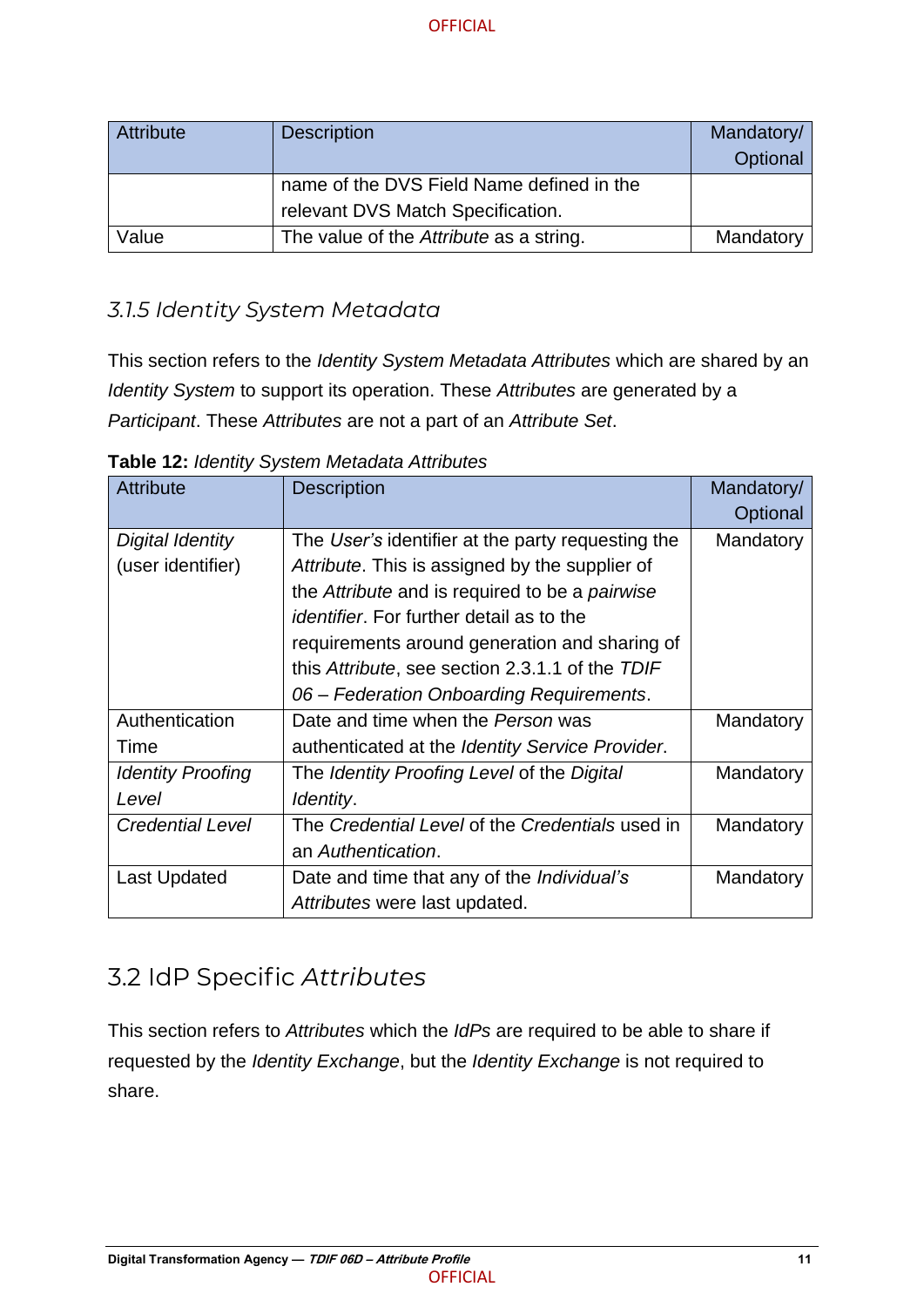<span id="page-18-2"></span>**Table 13:** IDP specific *Attributes*.

| Attribute | <b>Description</b>                                                                            | Mandatory/<br>Optional |
|-----------|-----------------------------------------------------------------------------------------------|------------------------|
| TDIF EDI  | Evanescent Deterministic Identifier used by an<br>exchange for the purposes of Deduplication. | Mandatory              |

## <span id="page-18-0"></span>3.3 Exchange Specific *Attributes*

Additional *Attributes* are supplied by an *Identity Exchange* to support the operation of the *Australian Government Digital Identity System*.

**[Table 14](#page-18-3)** lists the additional *Attributes* that an *Identity Exchange* may provide to a *Relying Party* in response to an *Authentication* request.

| <b>Attribute</b>   | <b>Description</b>                                       | Mandatory/ |
|--------------------|----------------------------------------------------------|------------|
|                    |                                                          | Optional   |
| <b>RP Audit Id</b> | A unique identifier for every logical interaction        | Mandatory  |
|                    | between a Relying Party and an Identity                  |            |
|                    | <b>Exchange to enable an audit trail. This Attribute</b> |            |
|                    | is generated by an Identity Exchange, made               |            |
|                    | available to a Relying Party. It is never shared         |            |
|                    | with an Identity Provider.                               |            |
| myGov LinkID       | The pairwise identifier used to link a myGov             | Optional   |
|                    | account to a myGov member service for a                  |            |
|                    | particular user at the Relying Party which               |            |
|                    | requested the authentication.                            |            |

<span id="page-18-3"></span>**Table 14**: Trust Framework additional *Identity Exchange Attributes*.

## <span id="page-18-1"></span>3.4 Computed *Attributes*

A *Computed Attribute* is an *Attribute* that is dynamically derived from the *Attributes* in an *Attribute Set* using an algorithm. Using *Computed Attributes* supports privacy outcomes by only releasing the minimum required set of *Attributes* to *RPs* to meet the need of the service being accessed. For example, a *RP* may need to know an *Individual's* age or an indicator that *Individual* is above at certain age. This need can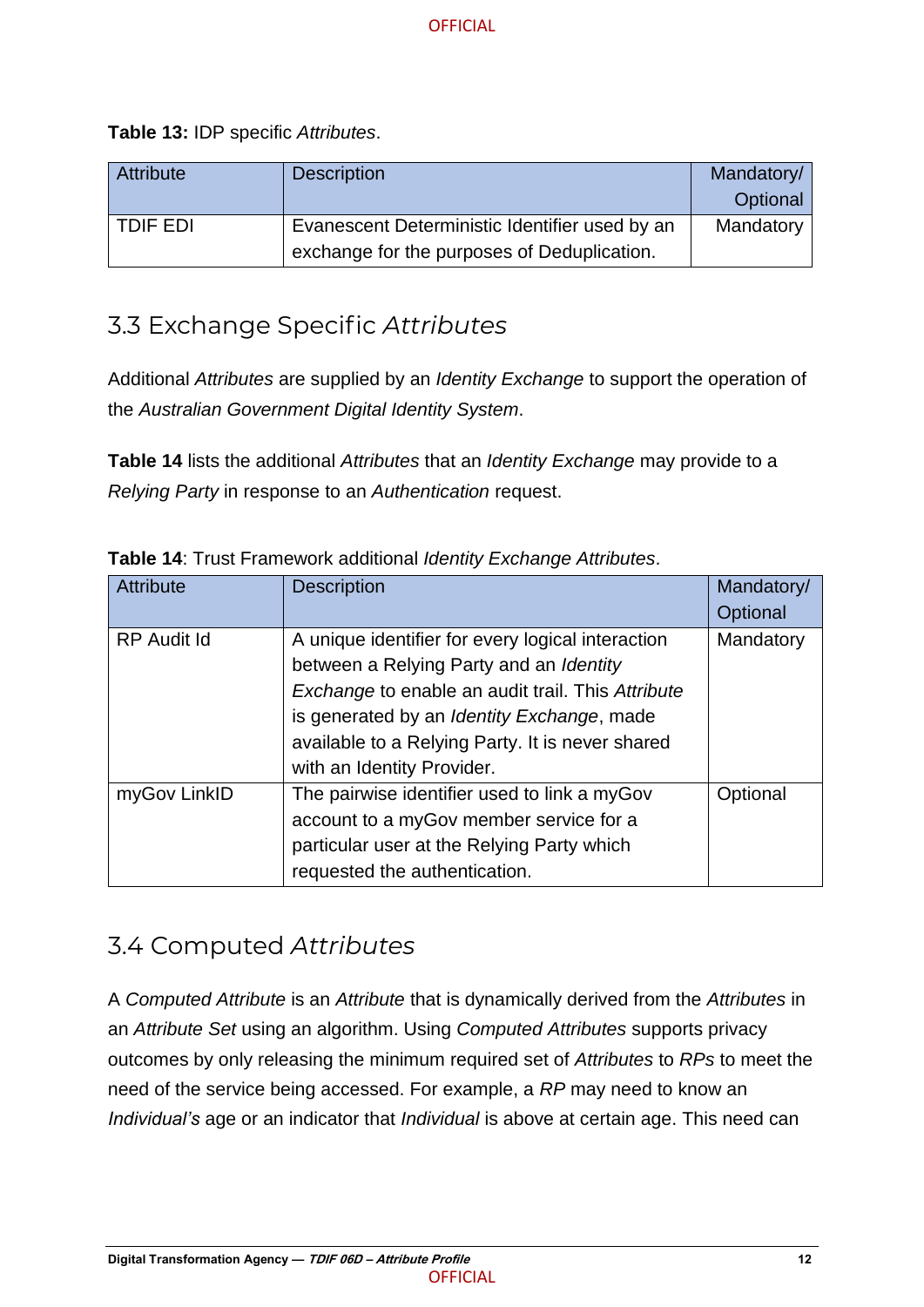be supported by providing a *Computed Attribute* that is derived from the *Individual's* date of birth.

*Computed Attributes* can be supplied by an *IdP*, an *Attribute Service Provider*, or an *Identity Exchange*. In a federation where there are multiple *IdPs*, an *Identity Exchange* can more readily adapt to support the needs of the *RPs* that it supports.

The *Attribute* sharing policies for a *Computed Attribute* must be consistent with the *Attribute* sharing policies of the *Attributes* that it is derived from.

*Computed Attributes* are synonymous with *Attribute References* defined in the *NIST* digital identity standards<sup>2</sup>. An *Attribute* reference is defined by NIST as:

*A statement asserting a property of a subscriber without necessarily containing identity information, independent of format. For example, for the attribute "birthday," a reference could be "older than 18" or "born in December."*

There are currently no *Computed Attributes* shared in the *Australian Government Digital Identity System*. When *Computed Attributes* are added to the federation they will be described in this section.

## <span id="page-19-0"></span>3.5 *Assumed Self-asserted Attributes*

*Assumed Self-asserted Attributes* are *Attributes* provided by an *Individual* that can assist with service delivery, such as prefilling online forms. It is optional for an *IdP* to support the disclosure of *Assumed Self-asserted Attributes* .

 $^2$  https://pages.nist.gov/800-63-3/sp800-63-3.html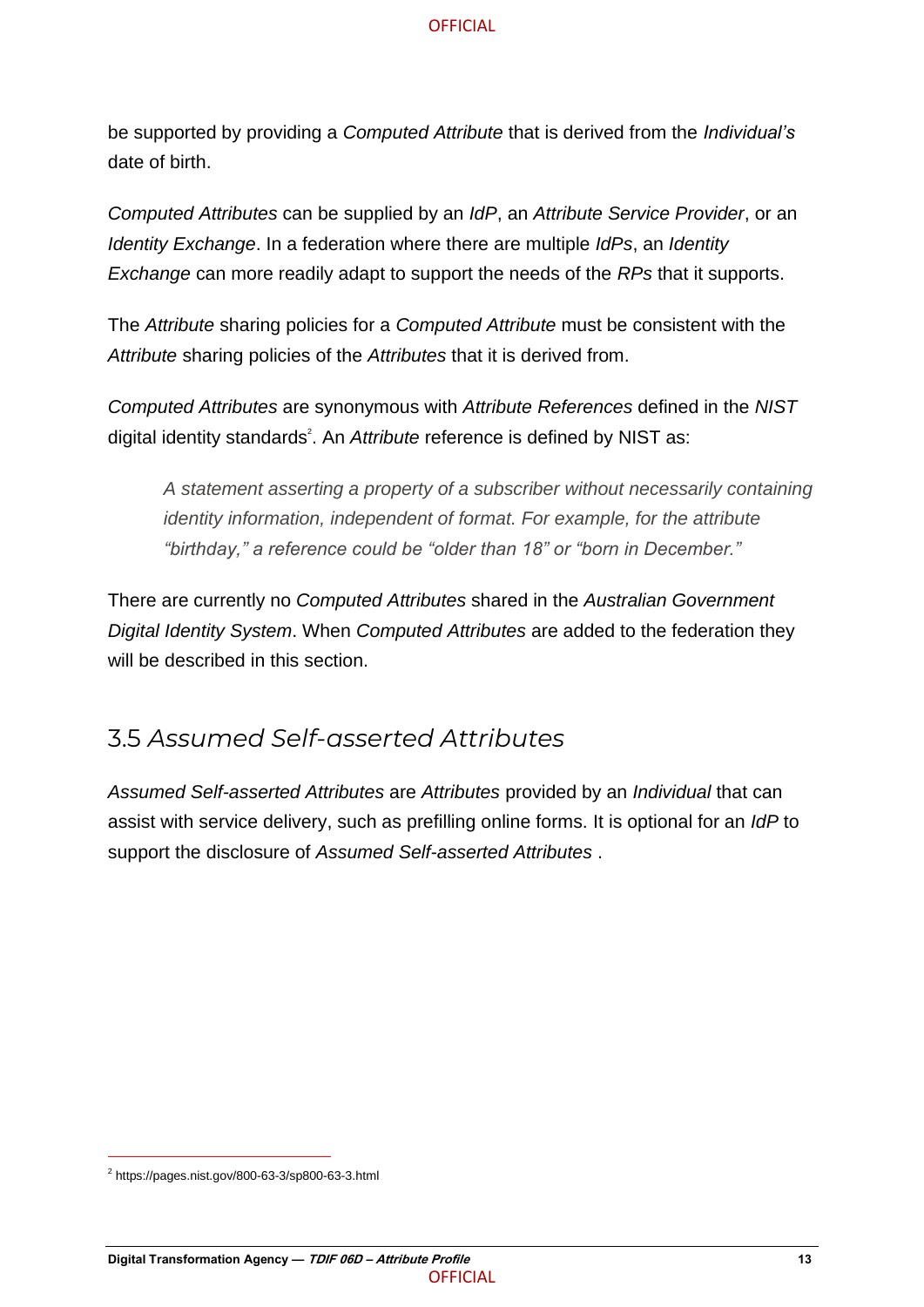| <b>Attribute</b>     | <b>Description</b>                                        | Mandatory/ |
|----------------------|-----------------------------------------------------------|------------|
|                      |                                                           | Optional   |
| Preferred name(s)    | <i>Person's</i> Preferred Name. This is a name which      | Optional   |
|                      | the user can indicate is the preferred name by            |            |
|                      | which they are to be addressed at a Relying               |            |
|                      | Party. This is included in the Core Attribute Set.        |            |
| <b>Residential</b>   | Person's residential address, as asserted by              | Optional   |
| address              | them.                                                     |            |
| Postal address       | <i>Person's</i> postal address, as asserted by them.      | Optional   |
| Other address        | Person's other addresses, as asserted by them             | Optional   |
|                      | (e.g. second residential address).                        |            |
| Other phone          | Any other unvalidated phone numbers of a                  | Optional   |
| number (e.g.         | Person, as asserted by them.                              |            |
| landline)            |                                                           |            |
| Place of Birth       | <i>Person's</i> place of birth.                           | Optional   |
| Titles (e.g. Dr. Mr, | <i>Person's</i> title. This is the preferred title of the | Optional   |
| Ms)                  | Person as indicated by them.                              |            |

<span id="page-20-0"></span>**Table 15**: *Assumed Self-Asserted Attributes*.

Apart from Preferred name(s) the SAML and OIDC mappings for the above *Attributes*  have not been specified. When they are specified, the mapping will be incorporated into this profile.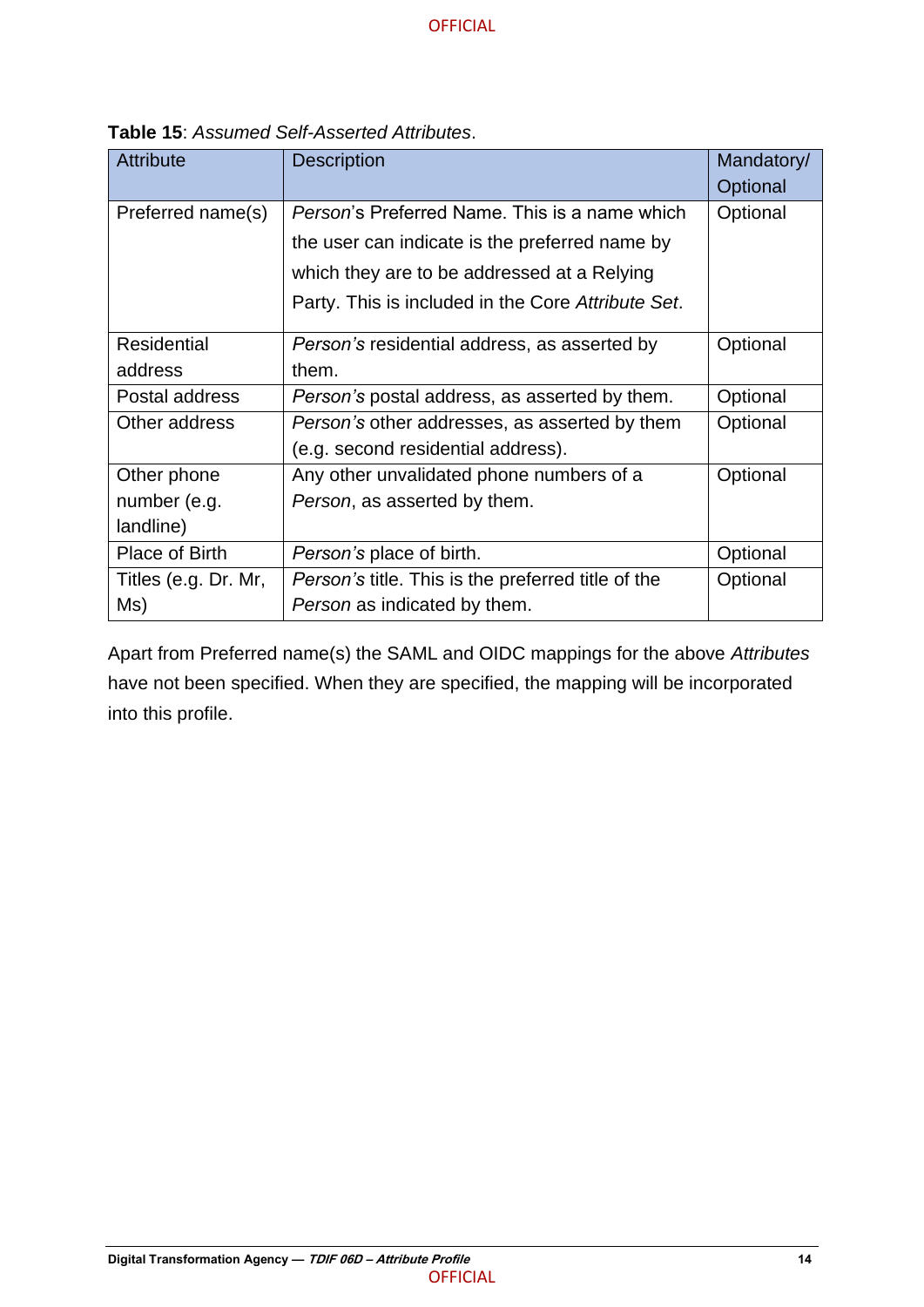## <span id="page-21-0"></span>Federation Protocol Mappings

## <span id="page-21-1"></span>4.1 OIDC *Attribute* Mapping

Broadly speaking:

- *Attributes* correspond to claims in *OIDC*.
- *Attribute Sets* correspond to scopes in *OIDC*.

The following tables describe the mapping of the *TDIF Attributes* to *OIDC* claims. All claims are standard *OIDC* claims except for claims that are prefixed with tdif. For standard claims a reference to the applicable section of the OpenID Connect 1.0 Core [OpenIDCore] is provided.

The key design goals for the *OIDC Attribute* mapping for *IdPs* are:

- Conform to standards.
- Use custom claims and scopes for *TDIF*-specific *Attributes* to avoid conflicts with any other uses of the *Attributes*, and limit the data being returned from an IdP.
- Support extensibility by allowing additional claims and scopes can be easily added as the *Attributes* handled by an *Identity Exchange* is expanded.

The key design goals for the *OIDC Attribute* mapping for *RPs* are:

- Maximise interoperability to simplify onboarding of *RPs*.
- Use commonly implemented features of the standards.
- Minimise the use of extensions to the standards.

#### <span id="page-21-2"></span>4.1.1 *Attribute* Mapping

**[Table 16](#page-22-0)** sets out the mapping of the *Attributes* described in section 3 of this document to the *OIDC* claims which represent those *Attributes*. It also outlines the maximum set of *Attributes* it is expected that *Identity Service Providers* and *Identity Exchanges* can support provision of via their *OIDC* interface.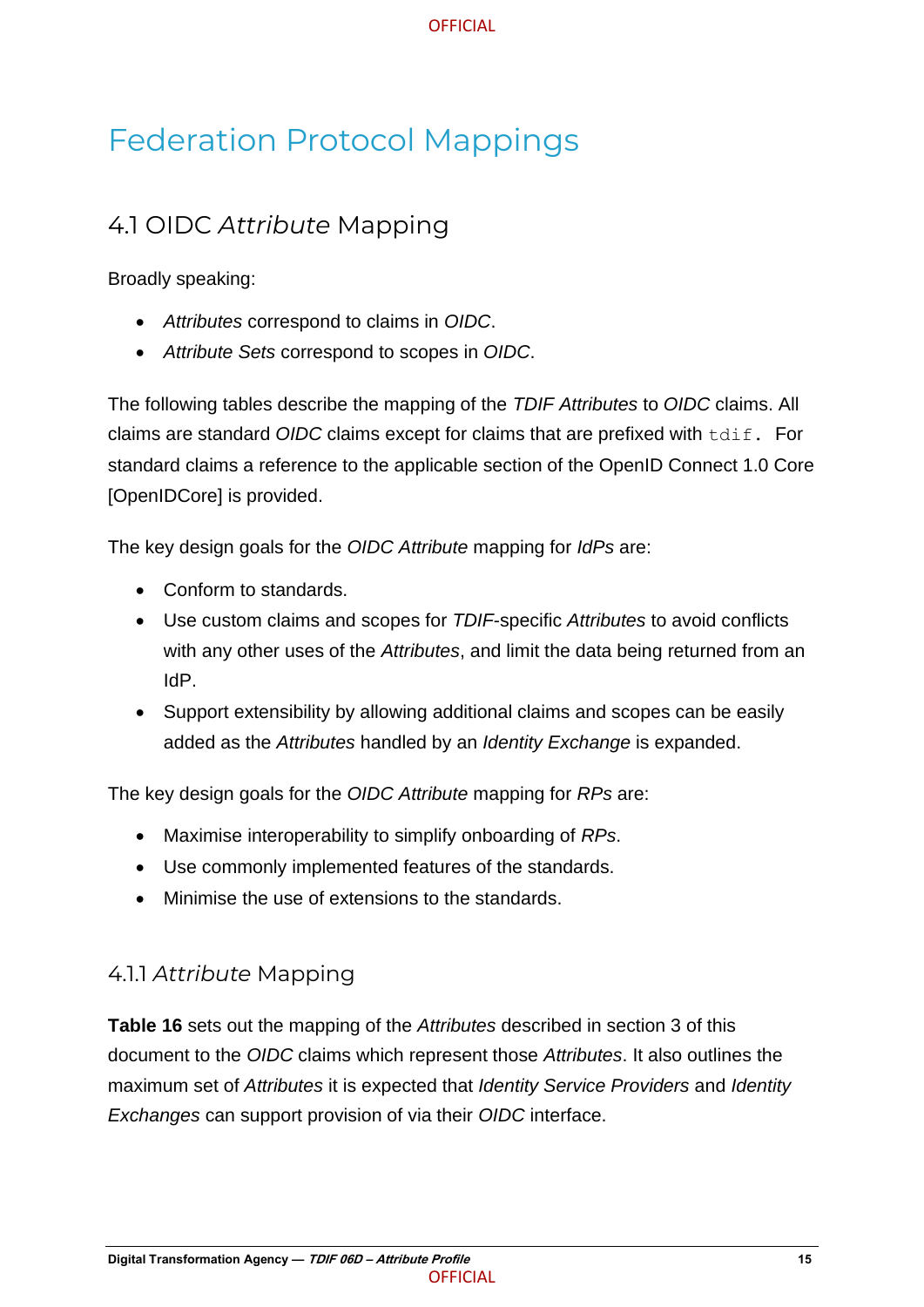**Table 16***:* OIDC *Attribute* mapping.

| Attribute                             | <b>OIDC Claim</b>                                                | <b>JSON</b><br><b>Type</b> | Can be requested<br>from Identity<br>Exchanges <sup>3</sup> | Can be requested<br>from Identity<br><b>Service</b><br>Providers <sup>4</sup> | <b>OIDC Standard</b><br>Reference |
|---------------------------------------|------------------------------------------------------------------|----------------------------|-------------------------------------------------------------|-------------------------------------------------------------------------------|-----------------------------------|
| Digital Identity (user<br>identifier) | sub                                                              | string                     | <b>Yes</b>                                                  | <b>Yes</b>                                                                    | Section 2,<br><b>Section 8</b>    |
| <b>Full Name</b>                      | name                                                             | string                     | <b>Yes</b>                                                  | <b>Yes</b>                                                                    | Section 5.1                       |
| <b>Family Name</b>                    | family_name                                                      | string                     | <b>Yes</b>                                                  | <b>Yes</b>                                                                    | Section 5.1                       |
| <b>Given Names</b>                    | given_name                                                       | string                     | <b>Yes</b>                                                  | <b>Yes</b>                                                                    | Section 5.1                       |
| <b>Middle Names</b>                   | middle_name                                                      | string                     | <b>Yes</b>                                                  | <b>Yes</b>                                                                    | Section 5.1                       |
| <b>Preferred Name</b>                 | preferred_username                                               | string                     | <b>Yes</b>                                                  | <b>Yes</b>                                                                    | Section 5.1                       |
| Date of Birth                         | birthdate                                                        | string                     | <b>Yes</b>                                                  | <b>Yes</b>                                                                    | Section 5.1                       |
| Core Attributes Last<br>Updated       | tdif_core_updated_at                                             | number                     | <b>Yes</b>                                                  | <b>Yes</b>                                                                    |                                   |
| <b>Validated Email</b>                | email                                                            | string                     | <b>Yes</b>                                                  | <b>Yes</b>                                                                    | Section 5.1                       |
| <b>Email Validated</b><br>Indicator   | email_verified<br>The value of this claim must<br>always be true | boolean                    | <b>Yes</b>                                                  | <b>Yes</b>                                                                    | Section 5.1                       |

<span id="page-22-0"></span><sup>&</sup>lt;sup>3</sup> This refers to the attributes which a Relying Party can request from an Identity Exchange using OIDC. The Identity Exchange does not store this information but retrieves it from Identity Service *Providers* and *Attribute Service Providers*, as per the requirements for *Identity Exchanges* outlined in the *TDIF 04 – Functional Requirements.*

<sup>4</sup> This refers to the *Attributes* that an *Identity Exchange* can request from an *Identity Service Provider*.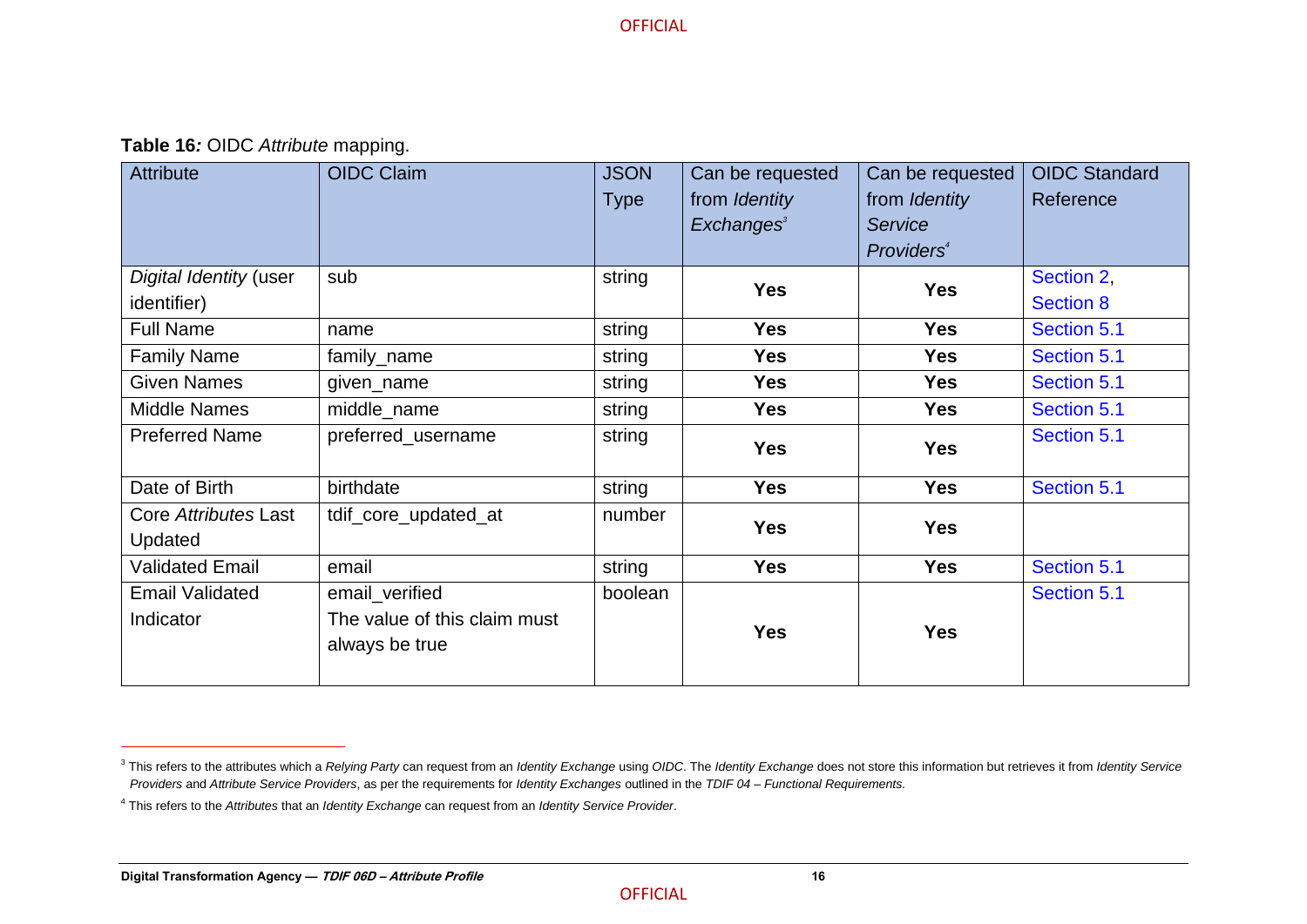| <b>Attribute</b>            | <b>OIDC Claim</b>            | <b>JSON</b><br><b>Type</b> | Can be requested<br>from Identity<br>Exchanges <sup>3</sup> | Can be requested<br>from Identity<br>Service<br>Providers <sup>4</sup> | <b>OIDC Standard</b><br>Reference |
|-----------------------------|------------------------------|----------------------------|-------------------------------------------------------------|------------------------------------------------------------------------|-----------------------------------|
| <b>Validated Email Last</b> | tdif_email_updated_at        | number                     | <b>Yes</b>                                                  | <b>Yes</b>                                                             |                                   |
| Updated                     |                              |                            |                                                             |                                                                        |                                   |
| <b>Validated Mobile</b>     | phone_number                 | string                     | <b>Yes</b>                                                  | <b>Yes</b>                                                             | Section 5.1                       |
| <b>Phone Number</b>         |                              |                            |                                                             |                                                                        |                                   |
| <b>Mobile Phone</b>         | phone_number_verified        | boolean                    |                                                             |                                                                        | Section 5.1                       |
| <b>Number Validated</b>     | The value of this claim must |                            | <b>Yes</b>                                                  | <b>Yes</b>                                                             |                                   |
| Indicator                   | always be true               |                            |                                                             |                                                                        |                                   |
| <b>Validated Mobile</b>     | tdif_phone_number_updated_   | number                     | <b>Yes</b>                                                  | <b>Yes</b>                                                             |                                   |
| <b>Phone Last Updated</b>   | at                           |                            |                                                             |                                                                        |                                   |
| <b>Other Verified Names</b> | tdif_other_names             | complex<br>type            | <b>Yes</b>                                                  | <b>Yes</b>                                                             |                                   |
| <b>Other Verified Names</b> | tdif_other_names_updated_at  | number                     | <b>Yes</b>                                                  | <b>Yes</b>                                                             |                                   |
| <b>Last Updated</b>         |                              |                            |                                                             |                                                                        |                                   |
| <b>Verified Documents</b>   | tdif doc                     | complex<br>type            | <b>Yes</b>                                                  | <b>Yes</b>                                                             |                                   |
| <b>Identity Proofing</b>    | acr                          | string                     |                                                             |                                                                        | <b>Section 2</b>                  |
| Level and Credential        |                              |                            | <b>Yes</b>                                                  | <b>Yes</b>                                                             |                                   |
| Level                       |                              |                            |                                                             |                                                                        |                                   |
| <b>Authentication Time</b>  | auth_time                    | number                     | <b>Yes</b>                                                  | <b>Yes</b>                                                             | <b>Section 2</b>                  |
| <b>RP Audit Id</b>          | tdif_audit_id                | string                     | <b>Yes</b>                                                  | <b>No</b>                                                              |                                   |
| <b>TDIF EDI</b>             | tdif_edi                     | string                     | <b>No</b>                                                   | <b>Yes</b>                                                             |                                   |
| myGov LinkID                | mygov_link_id                | string                     | <b>Yes</b>                                                  | <b>No</b>                                                              |                                   |
| <b>Last Updated</b>         | updated_at                   | number                     | <b>Yes</b>                                                  | <b>Yes</b>                                                             | Section 5.1                       |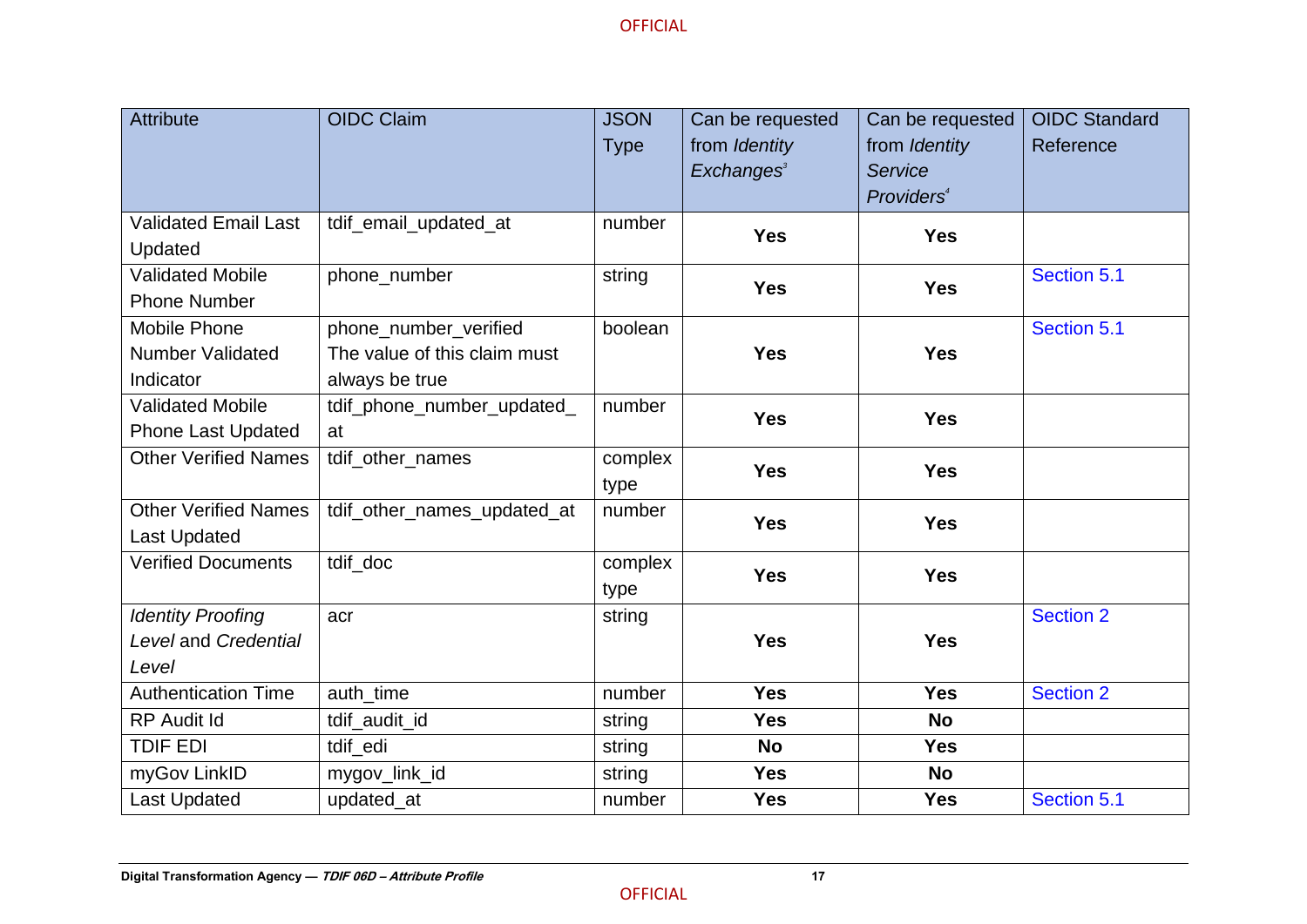The acr claim is returned as a string specifying one of the values described in section 4.2.1 of the *TDIF 06 – Federation Onboarding Requirements*.

The tdif\_doc claim is returned as a complex JSON type containing an array of zero or more occurrences of a tdif\_doc, each of which will be comprised of the following sub-*Attributes* described in **[Table 17](#page-24-0)**.

| Sub-attribute                | <b>JSON Attribute name</b> | <b>JSON Type</b> | Schema<br>Reference |
|------------------------------|----------------------------|------------------|---------------------|
| Document Type                | type_code                  | string           |                     |
| Document                     | verification method        | string           |                     |
| <b>Verification Method</b>   |                            |                  |                     |
| Document                     | verification_date          | string           |                     |
| <b>Verification DateTime</b> |                            |                  |                     |
| <b>Document Issuer</b>       | issuer_state               | string           |                     |
| <b>State</b>                 |                            |                  |                     |
| Document Identifiers         | identifiers                | complex          |                     |
| <b>Document Names</b>        | names                      | complex          |                     |
| Document Date of             | birthdate                  | string           |                     |
| <b>Birth</b>                 |                            |                  |                     |
| Document Attributes          | attributes                 | complex          |                     |

<span id="page-24-0"></span>**Table 17**: Tdif doc sub-*Attributes*.

The Document Names sub-*Attribute* is a complex *JSON* type that contains the sub-*Attributes* listed in [Table 18.](#page-24-1)

<span id="page-24-1"></span>

| Table 18: Tdif document names sub-Attributes. |  |
|-----------------------------------------------|--|
|                                               |  |

| Sub-attribute       | <b>JSON Attribute name</b> | <b>JSON Type</b> | Schema<br>Reference |
|---------------------|----------------------------|------------------|---------------------|
| <b>Family Name</b>  | family_name                | string           |                     |
| <b>Given Names</b>  | given_name                 | string           |                     |
| <b>Family Name2</b> | family_name_2              | string           |                     |
| <b>Given Names2</b> | given_name_2               | string           |                     |
| Middle Name         | middle_name                | string           |                     |
| <b>Full Name</b>    | full_name                  | string           |                     |

The list of possible types of identifiers for each document is described in **[Table 39](#page-50-0)** in Annex B of this document. The list of possible types of *Attributes* can found in **[Table](#page-50-0)**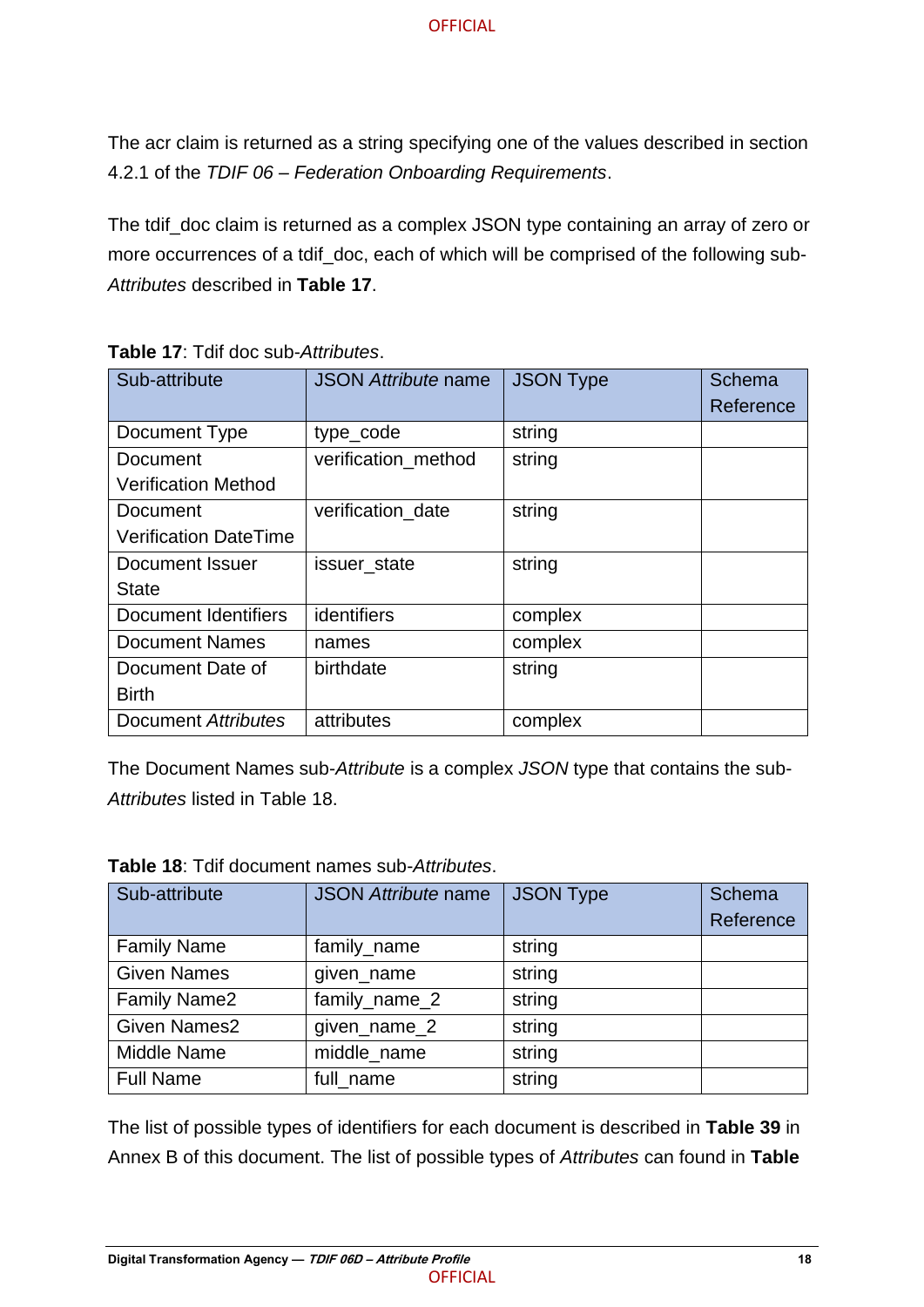**[39](#page-50-0)** in Annex B. An example of a tdif\_doc *Attribute* being returned can be found in **[Table 38](#page-46-1)**.

<span id="page-25-1"></span>

|  |  | Table 19: Tdif type-value sub-attribute. |  |
|--|--|------------------------------------------|--|
|--|--|------------------------------------------|--|

| Sub-attribute | <b>JSON Attribute name</b> | <b>JSON Type</b> | Schema<br>Reference |
|---------------|----------------------------|------------------|---------------------|
| Type          | type                       | string           |                     |
| Value         | value                      | string           |                     |

#### *4.1.1.1 Additional OIDC Attributes*

The following additional *Attributes* are defined to support interoperability using the standard claims defined in the OpenID Connect 1.0 Core specification [OpenIDCore].

#### <span id="page-25-2"></span>**Table 20:** Additional OIDC *Attributes*.

| Attribute Set | <b>Attributes</b>       | <b>Description</b>                       |
|---------------|-------------------------|------------------------------------------|
| Validated     | <b>Email Validated</b>  | Email address indicator as to whether it |
| Email         | Indicator               | has been validated.                      |
| Validated     | Mobile Phone            | Mobile phone number indicator as to      |
| Phone         | <b>Number Validated</b> | whether it has been validated.           |
|               | Indicator               |                                          |
| Common        | <b>Last Updated</b>     | The time that any of the end-user's      |
|               |                         | information was last updated             |

#### <span id="page-25-0"></span>4.1.2 RP OIDC Scopes and Claims

A *Relying Party* can request *Attributes* from an *Identity Exchange* as per the *Relying Party* to *Identity Exchange* profile defined in section 2 of the *TDIF 06B – OpenID Connect 1.0 Profile*.

Under this profile, a *Relying Party* using OIDC can obtain *Attributes* by either requesting claims as part of a scope, or as individual claims as per section 5.5.1 of the OpenID Connect Core 1.0 standard using the claims parameter. The claims available to a *Relying Party* are defined in **[Table 16](#page-22-0)**. The *Relying Party* may also make requests for scopes and claims provided by *Attribute Service Providers* as described in section 5 of this document.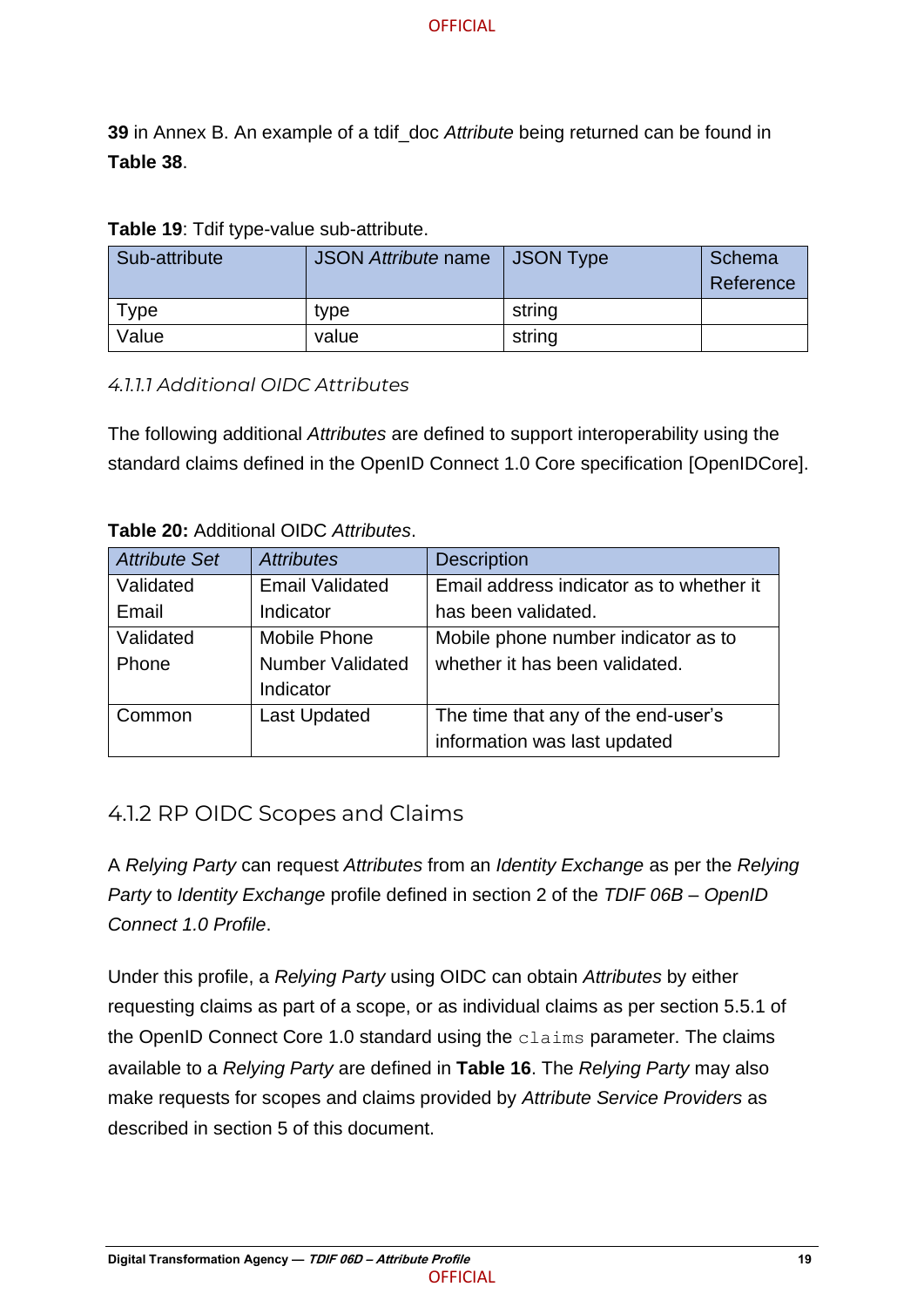The following *OIDC* scopes are available to *Relying Parties*:

- openid
- profile
- email
- phone
- tdif\_doc

**[Table 21](#page-27-0)** contains the mapping of these scopes to *Attribute Sets* and the claims that will be returned if the scopes are requested.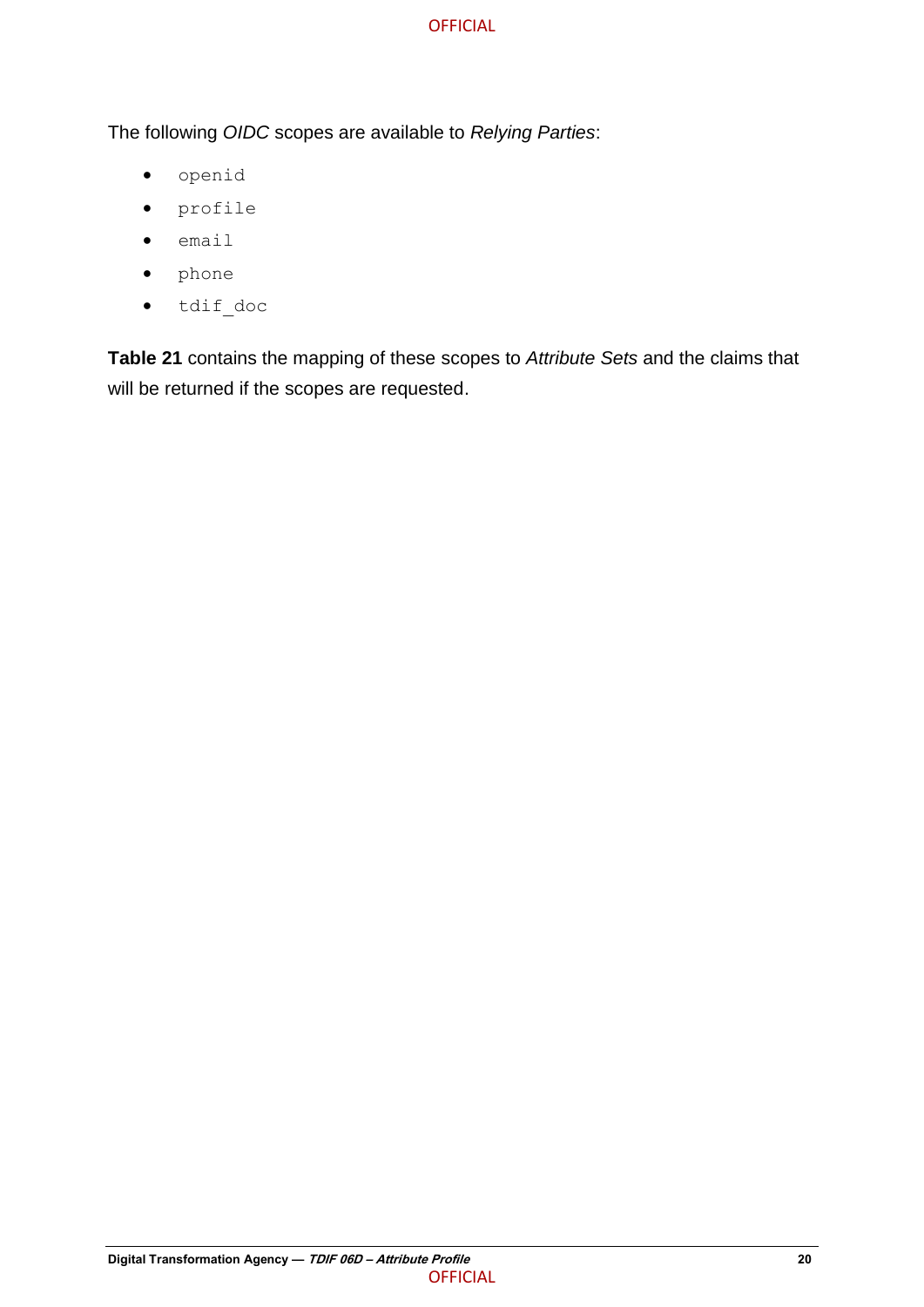| <b>Attribute</b><br>Set           | <b>OIDC</b><br>Scope        | <b>OIDC Claims</b>                                                                                                        | <b>OIDC</b><br><b>Claims</b><br>Support | <b>Comments</b>                                                                           |
|-----------------------------------|-----------------------------|---------------------------------------------------------------------------------------------------------------------------|-----------------------------------------|-------------------------------------------------------------------------------------------|
| Common                            | openid                      | sub<br>tdif_audit_id<br>auth_time<br>acr                                                                                  | <b>ID Token</b><br>UserInfo             | Standard OIDC<br>scope.<br>These Attributes<br>are returned for<br>any scope<br>requested |
| Core                              | profile                     | name<br>family_name<br>given_name<br>middle_name<br>preferred_username<br>birthdate<br>updated_at<br>tdif_core_updated_at | <b>ID Token</b><br>UserInfo             | Standard scope.<br>Only the claims<br>noted are<br>returned.                              |
| Validated<br>Email                | email                       | email<br>email_verified<br>tdif_email_updated_at                                                                          | <b>ID Token</b><br>UserInfo             |                                                                                           |
| Validated<br>Phone                | phone                       | phone_number<br>phone_number_verified<br>tdif_phone_number_upd<br>ated_at                                                 | <b>ID Token</b><br>UserInfo             |                                                                                           |
| Verified<br>Other<br>Names        | No scope<br>for<br>request. | tdif_other_names<br>tdif_other_names_updat<br>ed_at                                                                       | <b>UserInfo</b>                         | Custom claims,<br>which can only be<br>requested via an<br>individual claim<br>request.   |
| Verified<br>Document<br>${\sf s}$ | tdif doc                    | tdif_doc                                                                                                                  | <b>UserInfo</b>                         | Custom scope                                                                              |

<span id="page-27-0"></span>**Table 21:** OIDC *Attribute* Profile for RPs.

Any Claims requested will be made available as follows:

- Via an ID Token from the Token Endpoint.
- Via the UserInfo Endpoint.

Claims will generally be available via both endpoints; however some claims are only available from certain endpoints as described above in **[Table 21](#page-27-0)**. Additional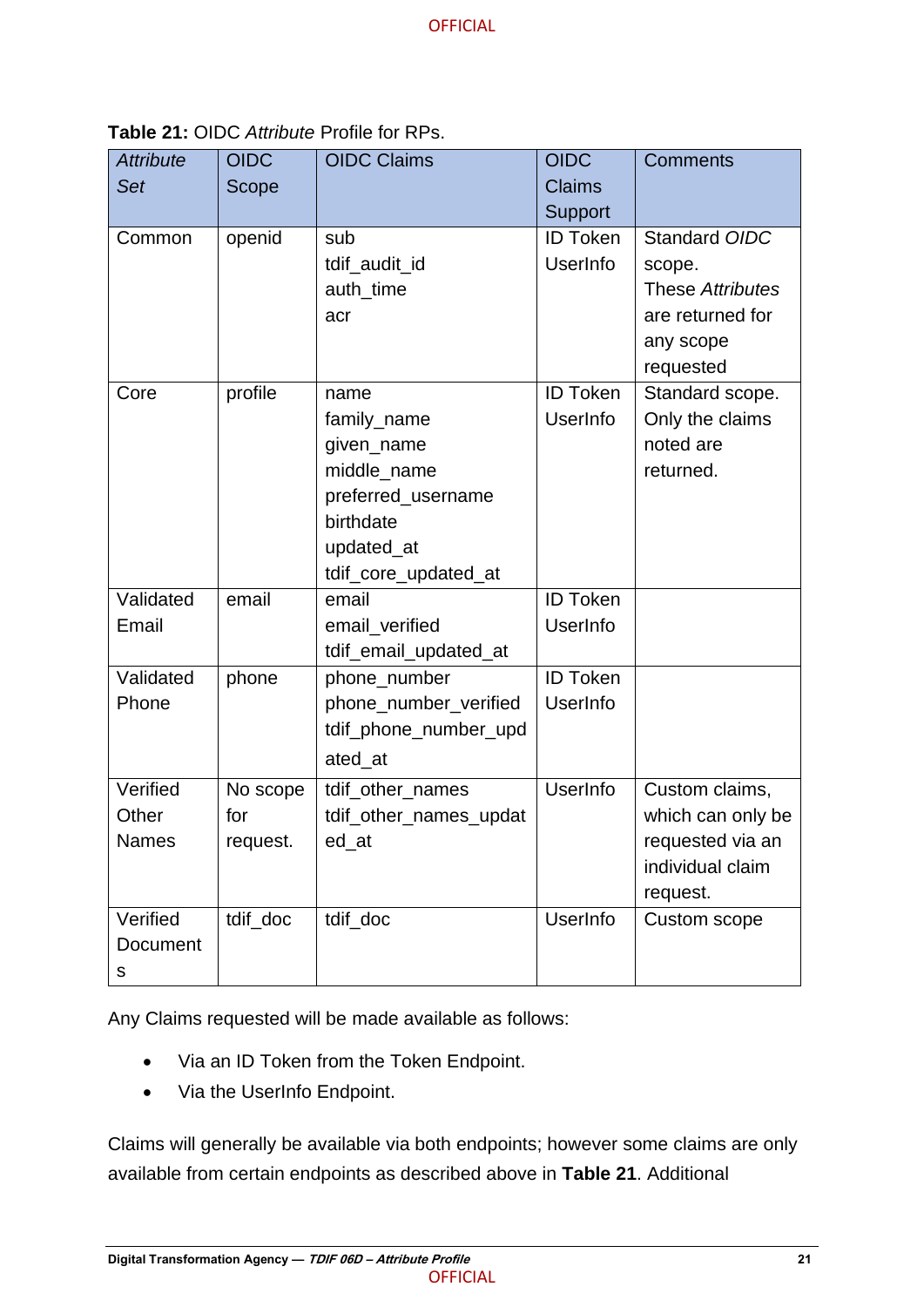parameters may be returned as part of the authorisation response as per the *Relying Party* to *Identity Exchange* profile defined in section 2 of the *TDIF 06B – OpenID Connect 1.0 Profile*.

### <span id="page-28-0"></span>4.1.3 IdP OIDC Scopes and Claim Requests

An *Identity Exchange* can request *Attributes* from an *Identity Service Provider* using the *Identity Exchange* to *Identity Service Provider* profile described in section 3 of the *TDIF 06B – OpenID Connect 1.0 Profile.*

Under this profile, an *Identity Exchange* using OIDC can obtain *Attributes* by either requesting claims as part of a scope, or as individual claims as per section 5.5.1 of the OpenID Connect Core 1.0 standard using the claims parameter. The claims available to an *Identity Exchange* from *Identity Service Providers* are defined in **[Table](#page-22-0)  [16](#page-22-0)**.

The following scopes are available to an *Identity Exchange* to request from an *Identity Service Provider*:

- openid
- tdif core
- tdif\_email
- tdif\_phone
- tdif other names
- tdif docs

These scopes are custom scopes as they have a richer set of *Attributes* than the standard *OIDC* scopes. **[Table 22](#page-28-1)** contains the mapping of these scopes to *Attribute Sets* and the claims that will be returned if the scopes are requested.

| Attribute Set   OIDC | Scope  | <b>OIDC Claims</b> | <b>OIDC</b><br><b>Claims</b><br>Support | <b>Comments</b>         |
|----------------------|--------|--------------------|-----------------------------------------|-------------------------|
| Common               | openid | sub<br>auth time   | <b>ID Token</b><br>UserInfo             | Standard OIDC<br>scope. |

#### <span id="page-28-1"></span>**Table 22:** OIDC Profile for IdPs.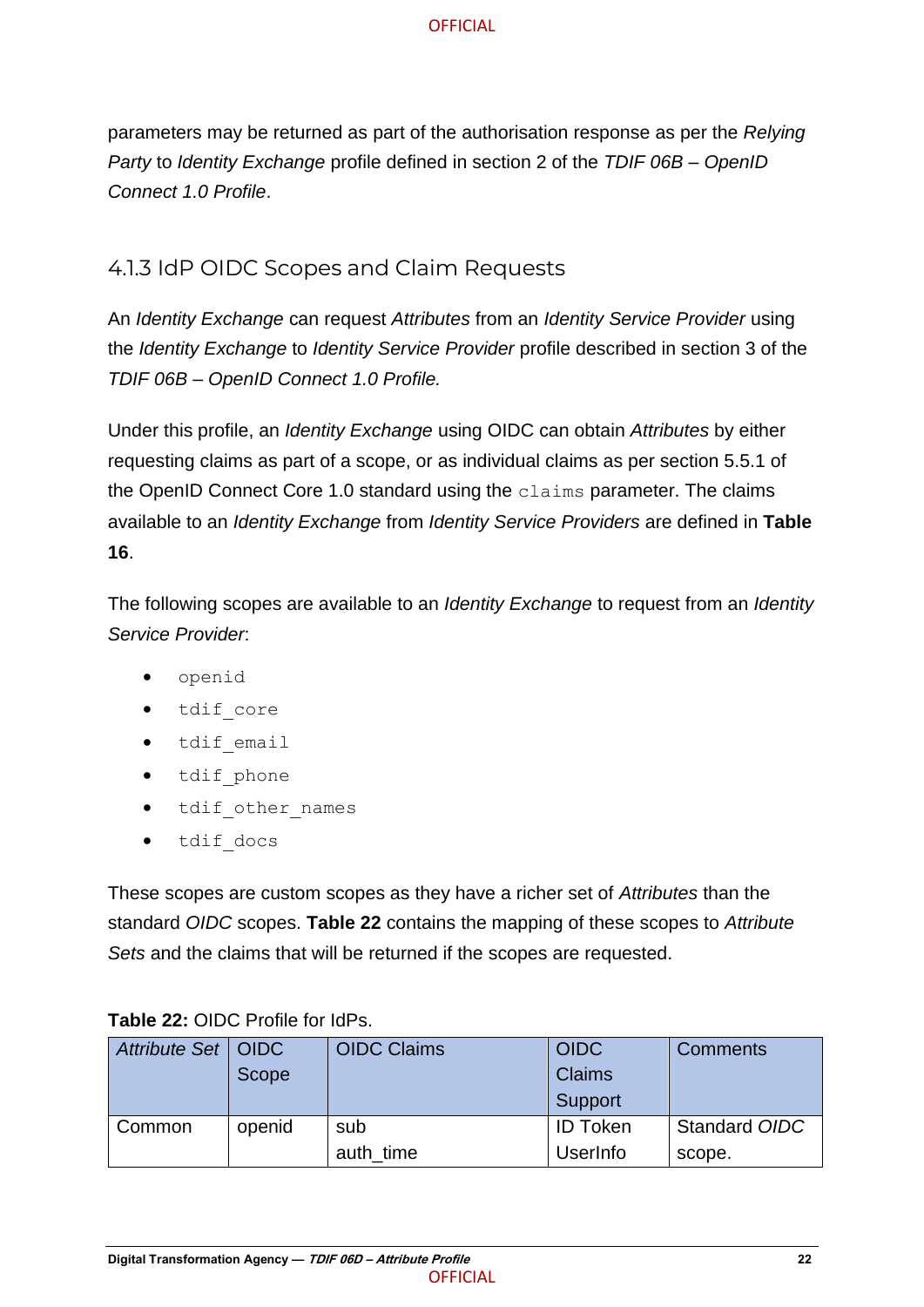| <b>Attribute Set</b> | <b>OIDC</b> | <b>OIDC Claims</b>     | <b>OIDC</b>     | <b>Comments</b>  |
|----------------------|-------------|------------------------|-----------------|------------------|
|                      | Scope       |                        | <b>Claims</b>   |                  |
|                      |             |                        | <b>Support</b>  |                  |
|                      |             | acr                    |                 | These Attributes |
|                      |             |                        |                 | are returned for |
|                      |             |                        |                 | any scope        |
|                      |             |                        |                 | requested        |
| Core                 | tdif_core   | name                   | <b>ID Token</b> | Custom scope.    |
|                      |             | family_name            | UserInfo        |                  |
|                      |             | given_name             |                 |                  |
|                      |             | middle_name            |                 |                  |
|                      |             | preferred_username     |                 |                  |
|                      |             | birthdate              |                 |                  |
|                      |             | updated_at             |                 |                  |
|                      |             | tdif_core_updated_at   |                 |                  |
| Validated            | tdif_email  | email                  | <b>ID Token</b> | Custom scope     |
| Email                |             | email_verified         | UserInfo        |                  |
|                      |             | tdif_email_updated_at  |                 |                  |
| Validated            | tdif_phon   | phone_number           | <b>ID Token</b> | Custom scope     |
| Phone                | e           | phone_number_verified  | UserInfo        |                  |
|                      |             | tdif_phone_number_upd  |                 |                  |
|                      |             | ated_at                |                 |                  |
| Verified             | tdif_other  | tdif_other_names       | <b>ID Token</b> | Custom scope     |
| Other                | $\_names$   | tdif_other_names_updat | UserInfo        |                  |
| <b>Names</b>         |             | ed_at                  |                 |                  |
| Verified             | tdif_doc    | tdif_doc               | UserInfo        | Custom scope.    |
| <b>Documents</b>     |             |                        |                 |                  |
|                      | <b>Not</b>  | tdif_edi               | <b>ID Token</b> | tdif_edi is      |
|                      | applicabl   |                        |                 | requested as an  |
|                      | e           |                        |                 | individual claim |
|                      |             |                        |                 | as per section   |
|                      |             |                        |                 | 5.5.1 of the     |
|                      |             |                        |                 | [OpenID.Core]    |

Claims are made available as follows:

- Via an ID Token from the Token Endpoint.
- Via the UserInfo Endpoint.

Claims will generally be available via both endpoints; however some claims are only available from certain endpoints as described above in [Table 21.](#page-27-0) Additional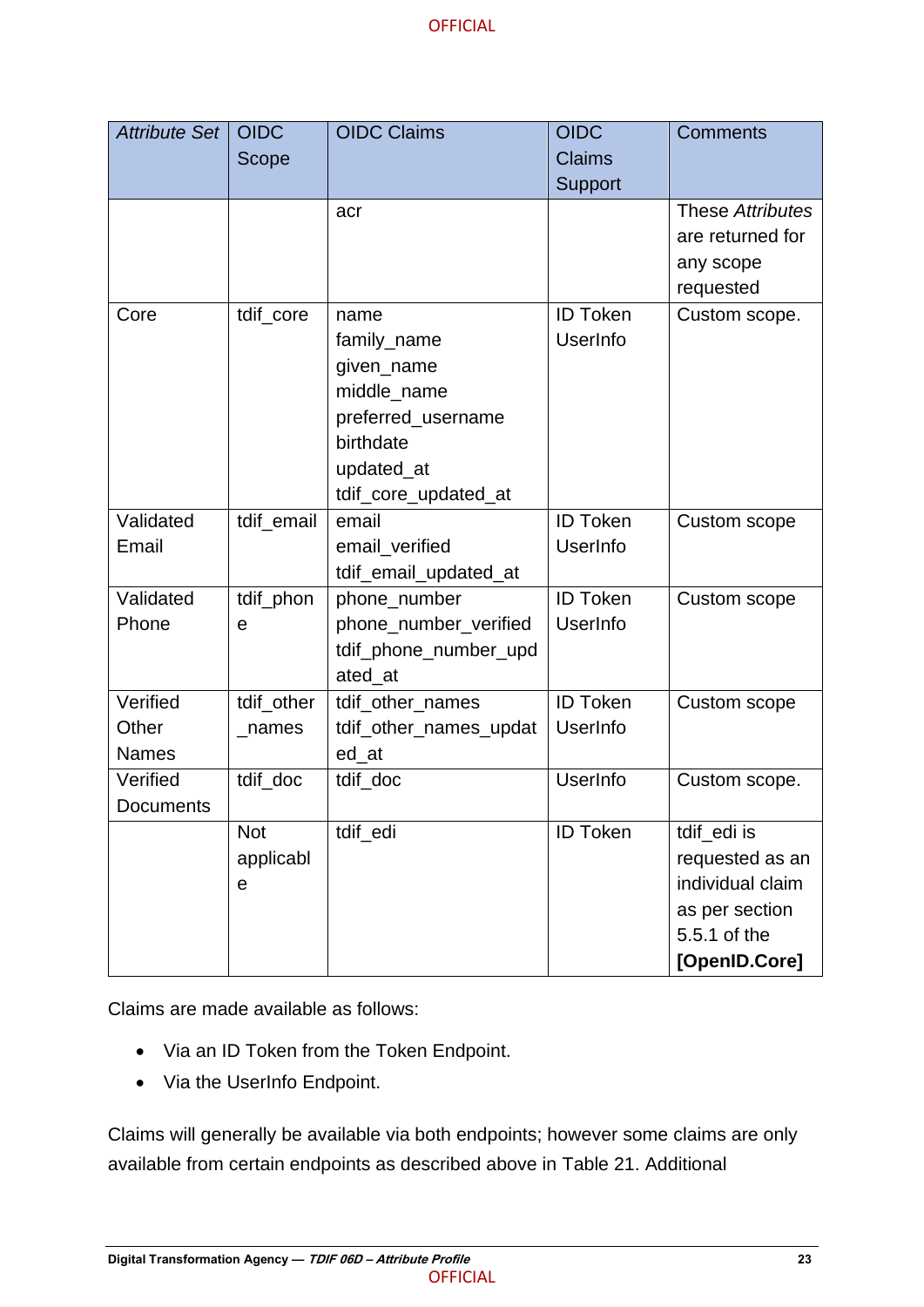parameters may be returned as part of the authorisation response as per the *Identity Exchange* to *Identity Service Provider* profile defined in section 3 of the *TDIF 06B – OpenID Connect 1.0 Profile*.

## <span id="page-30-0"></span>4.2 SAML 2.0 *Attribute* Mapping

The *Attribute* mapping contained in this section can also be found in the *TDIF: 06C SAML 2.0 Profile* [TDIF.SAML]. Where there is inconsistency between this document and [TDIF.SAML] refer to this document for the authority on what the mappings between *Attributes* are.

### <span id="page-30-1"></span>4.2.1 Design Goals

The design goals for the *SAML* 2.0 *Attribute* mapping are summarised below:

- Simplify protocol translation between *OIDC* and *SAML* by an *Identity Exchange*. Provide straightforward correspondence between the *OIDC* and *SAML* profile.
- Simplify interoperability. Avoid the use of custom *SAML* extensions, use standard built-in XML schema types, and where possible use the *XML* string data type.
- Provide the same functionality for *RPs* regardless of the protocol being used.

### <span id="page-30-2"></span>4.2.2 SAML *Attribute* Mapping

The following section describes the mapping of *Attributes* described in this document to *SAML* claims. There is no concept of a scope in *SAML* 2.0.

In general, *Attributes* are included in *SAML* 2.0 assertion about a subject in an <AttributeStatement> that contains an <Attribute> element for each attribute. See Section 2.7.3.1 of the *SAML* core specification [SAMLCore]. The following rules applies for the *Attributes* returned as <Attribute> elements:

• The NameFormat XML *Attribute* in <Attribute> elements must have the value urn:oasis:names:tc:SAML:2.0:attrname-format:uri.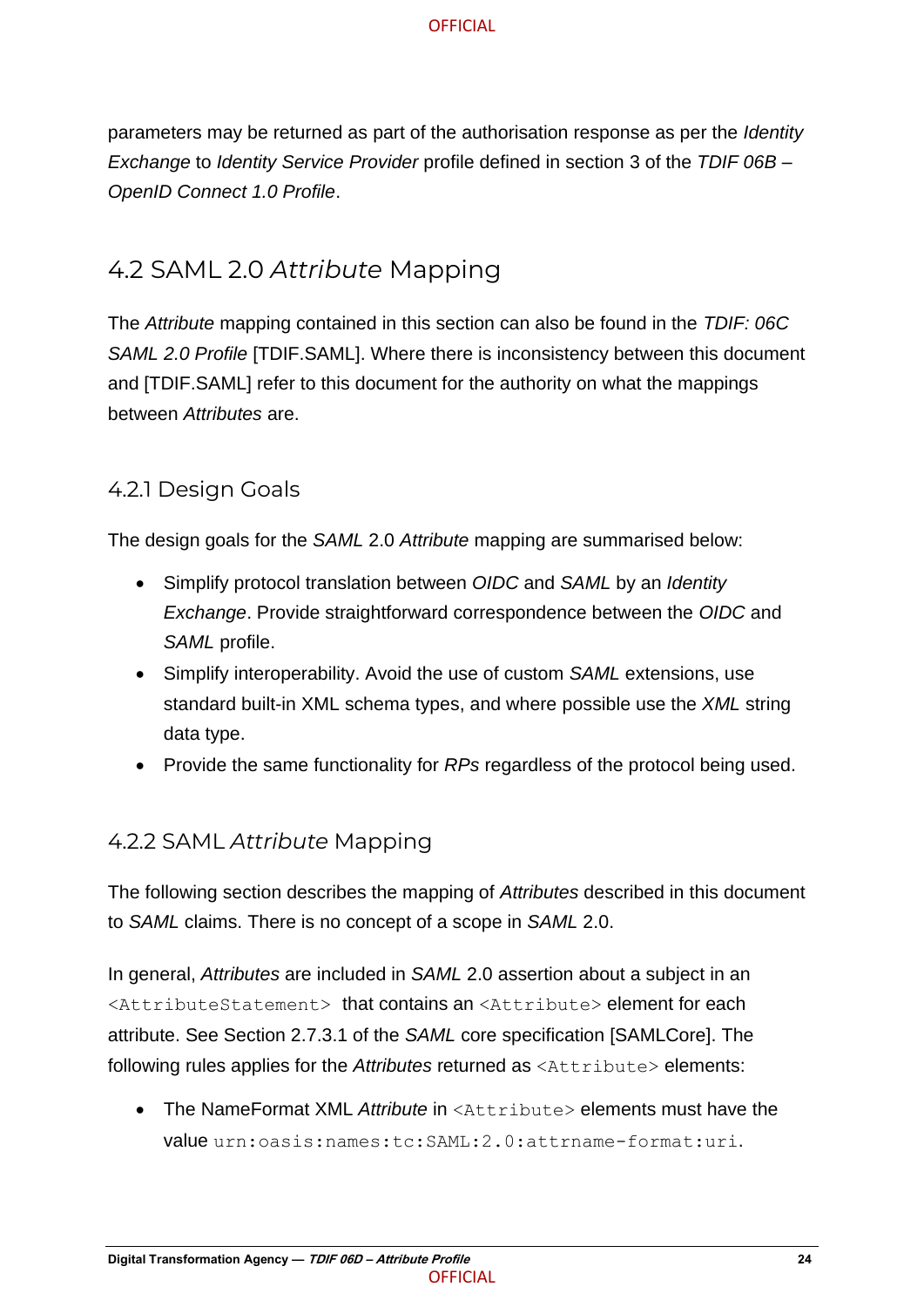- A value of the XML *Attribute* FriendlyName is provided for each of the *SAML* 2.0 *Attributes* in this profile. This is only defined for the purposes of readability, it is optional, and it plays no role in processing.
- The XML schema type of the contents of the <AttributeValue> must be drawn from one of the types defined Section 3 of [Schema2]. The xsi:type must be present and given the appropriate value.

The Authentication Time *Attributes* uses the standard *SAML* AuthnInstant Attribute in authentication responses. The time value is encoded in UTC. See Section 2.7.2 of the SAML core specification [SAMLCore].

| <b>Attribute</b>       | <b>SAML Attribute Name</b>                | FriendlyName       | <b>XML Type</b> |
|------------------------|-------------------------------------------|--------------------|-----------------|
| <b>Full Name</b>       | urn:id.gov.au:tdif:name                   | name               | string          |
| <b>Family Name</b>     | urn:id.gov.au:tdif:family_name            | family_name        | string          |
| <b>Given Names</b>     | urn:id.gov.au:tdif:given_name             | given_name         | string          |
| <b>Middle Names</b>    | urn:id.gov.au:tdif:middle_name            | middle_name        | string          |
| Preferred<br>Name      | urn:id.gov.au:tdif:preferred_user<br>name | preferred_name     | string          |
| Date of Birth          | urn:id.gov.au:tdif:birthdate              | birthdate          | string          |
| <b>Core Attributes</b> | urn:id.gov.au:tdif:core_updated_          | core_updated_at    |                 |
| <b>Last Updated</b>    | at                                        |                    |                 |
| Validated              | urn:id.gov.au:tdif:validated_emai         | validated_email    | string          |
| Email                  | I                                         |                    |                 |
| Validated              | urn:id.gov.au:tdif:validated_emai         | validated_email_up | dateTime        |
| <b>Email Last</b>      | Lupdated_at                               | dated at           |                 |
| Updated                |                                           |                    |                 |
| Validated              | urn:id.gov.au:tdif:validated_phon         | validated_phone_nu | string          |
| <b>Mobile Phone</b>    | e number                                  | mber               |                 |
| Number                 |                                           |                    |                 |
| Validated              | urn:id.gov.au:tdif:validated_phon         | validated_phone_nu | dateTime        |
| <b>Mobile Phone</b>    | e_number_updated_at                       | mber_updated_at    |                 |
| <b>Number Last</b>     |                                           |                    |                 |
| Updated                |                                           |                    |                 |
| <b>Other Verified</b>  | urn:id.gov.au:tdif:verified_other_        | verified_other_nam | complex         |
| <b>Names</b>           | names                                     | es                 |                 |

#### <span id="page-31-0"></span>**Table 23:** SAML 2.0 *Attribute* Mapping.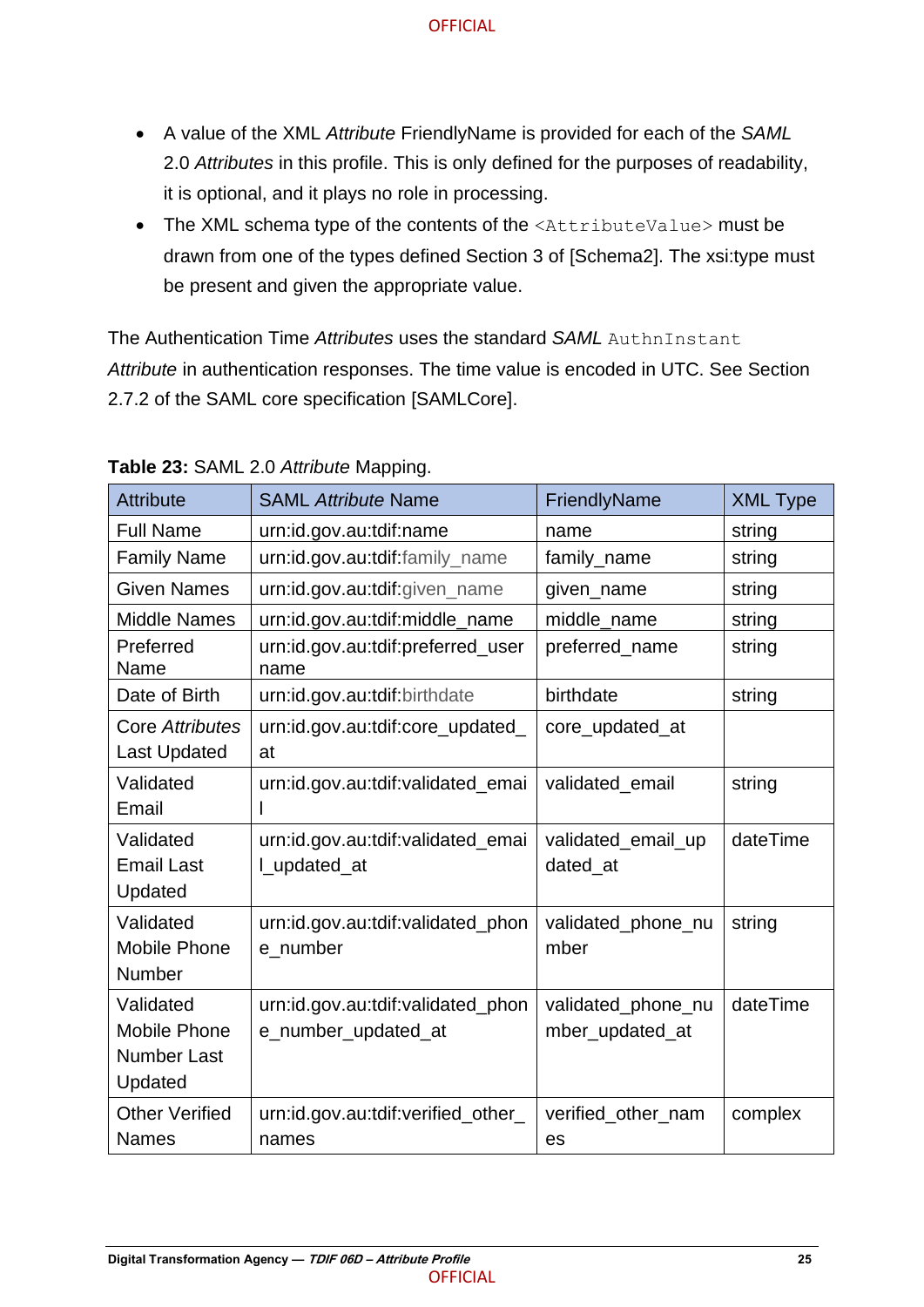|                                                |                                                        |                                     | see<br>Section<br>3.1.3            |
|------------------------------------------------|--------------------------------------------------------|-------------------------------------|------------------------------------|
| <b>Other Verified</b><br>Names Last<br>Updated | urn:id.gov.au:tdif:verified_other_<br>names_updated_at | verified_other_nam<br>es_updated_at | dateTime                           |
| Verified<br><b>Documents</b>                   | urn:id.gov.au:tdif:verified_docum<br>ents              | verified_documents                  | complex<br>see<br>Section<br>3.1.4 |
| Authentication<br>Time                         | AuthnInstant                                           |                                     | dateTime                           |
| <b>TDIF EDI</b>                                | urn:id.gov.au:tdif:tdif_edi                            | tdif_edi                            | string                             |
| myGov LinkID                                   | urn:id.gov.au:tdif:mygov_link_id                       | mygov_link_id                       | string                             |

## <span id="page-32-0"></span>4.3 Mappings between protocols

### <span id="page-32-1"></span>4.3.1 SAML 2.0 and OpenID Connect 1.0 *Attribute* Mappings

[Table 24](#page-32-2) details the equivalent *Attributes* in *SAML* 2.0 and OpenID 1.0 Connect for the *TDIF Attributes*.

| <b>Attribute</b>       | <b>OIDC Claim Name</b> | <b>SAML Attribute Name</b>             |
|------------------------|------------------------|----------------------------------------|
| <b>Full Name</b>       | name                   | urn:id.gov.au:tdif:name                |
| <b>Family Name</b>     | family_name            | urn:id.gov.au:tdif:family_name         |
| <b>Given Names</b>     | given_name             | urn:id.gov.au:tdif:given_name          |
| <b>Middle Names</b>    | middle name            | urn:id.gov.au:tdif:middle_name         |
| <b>Preferred Name</b>  | preferred_username     | urn:id.gov.au:tdif:preferred_username  |
| Date of Birth          | birthdate              | urn:id.gov.au:tdif:birthdate           |
| Core Attributes        | tdif_core_updated_at   | urn:id.gov.au:tdif:core_updated_at     |
| <b>Last Updated</b>    |                        |                                        |
| <b>Validated Email</b> | email                  | urn:id.gov.au:tdif:validated_email     |
|                        | email_verified=true    |                                        |
| <b>Validated Email</b> | tdif_email_updated_at  | urn:id.gov.au:tdif:validated_email_upd |
| <b>Last Updated</b>    |                        | ated at                                |

<span id="page-32-2"></span>**Table 24:** SAML 2.0 and OIDC *Attribute* Equivalents.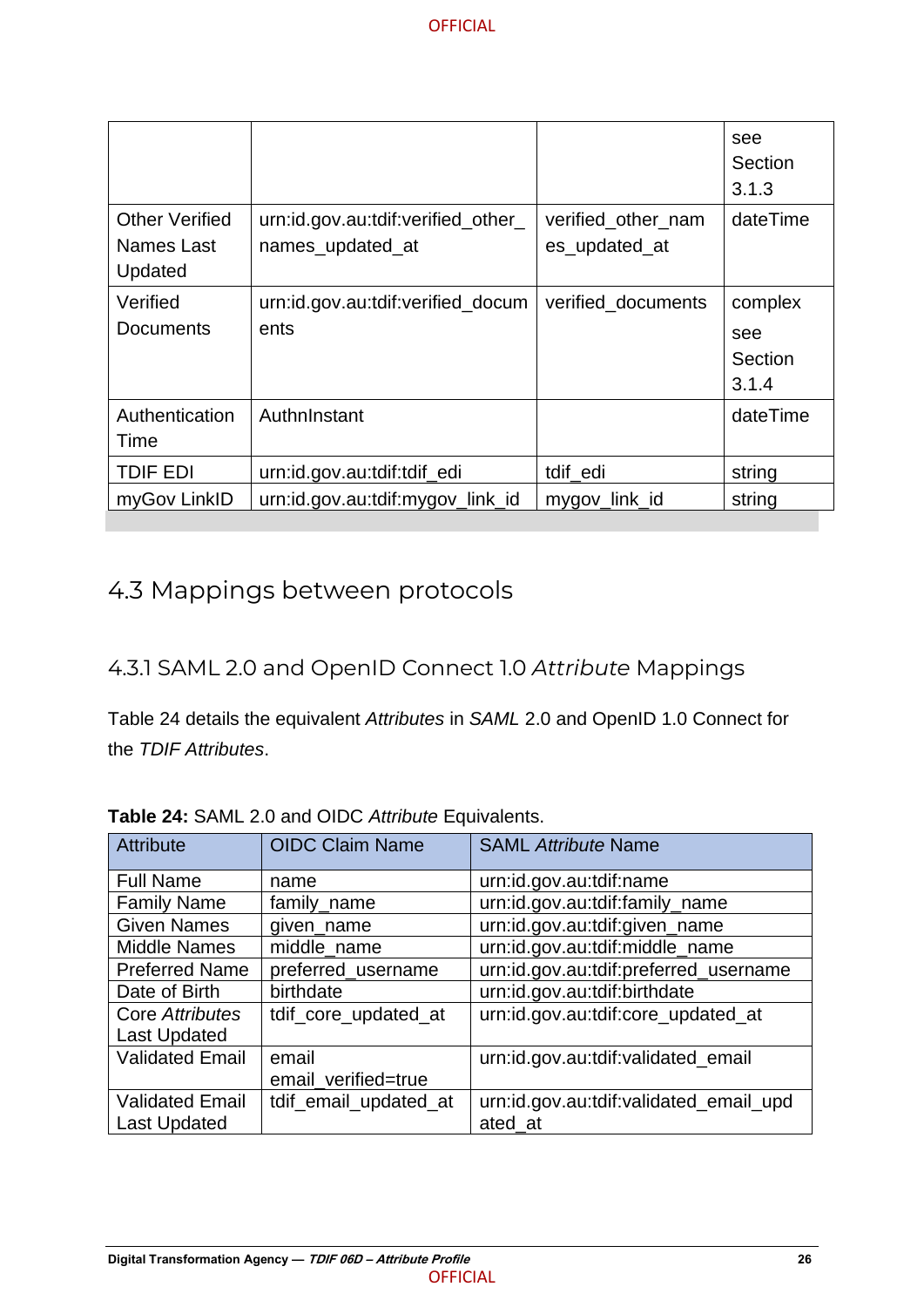| Validated             | phone_number         | urn:id.gov.au:tdif:validated_phone_nu     |
|-----------------------|----------------------|-------------------------------------------|
| Mobile Phone          | phone_number_verifie | mber                                      |
| <b>Number</b>         | d=true               |                                           |
| Validated             | tdif_phone_number_up | urn:id.gov.au:tdif:validated_phone_nu     |
| Mobile Phone          | dated at             | mber_updated_at                           |
| Number Last           |                      |                                           |
| Updated               |                      |                                           |
| <b>Other Verified</b> | tdif_other_names     | urn:id.gov.au:tdif:verified_other_names   |
| <b>Names</b>          |                      |                                           |
| <b>Other Verified</b> | tdif_other_names_upd | urn:id.gov.au:tdif:verified_other_names   |
| Names Last            | ated at              | _updated_at                               |
| Updated               |                      |                                           |
| Authentication        | auth time            | AuthInstant Attribute in the              |
| Time                  |                      | <authnstatement> element</authnstatement> |
| <b>RP</b> Audit Id    | tdif audit id        | urn:id.gov.au:tdif:tdif audit id          |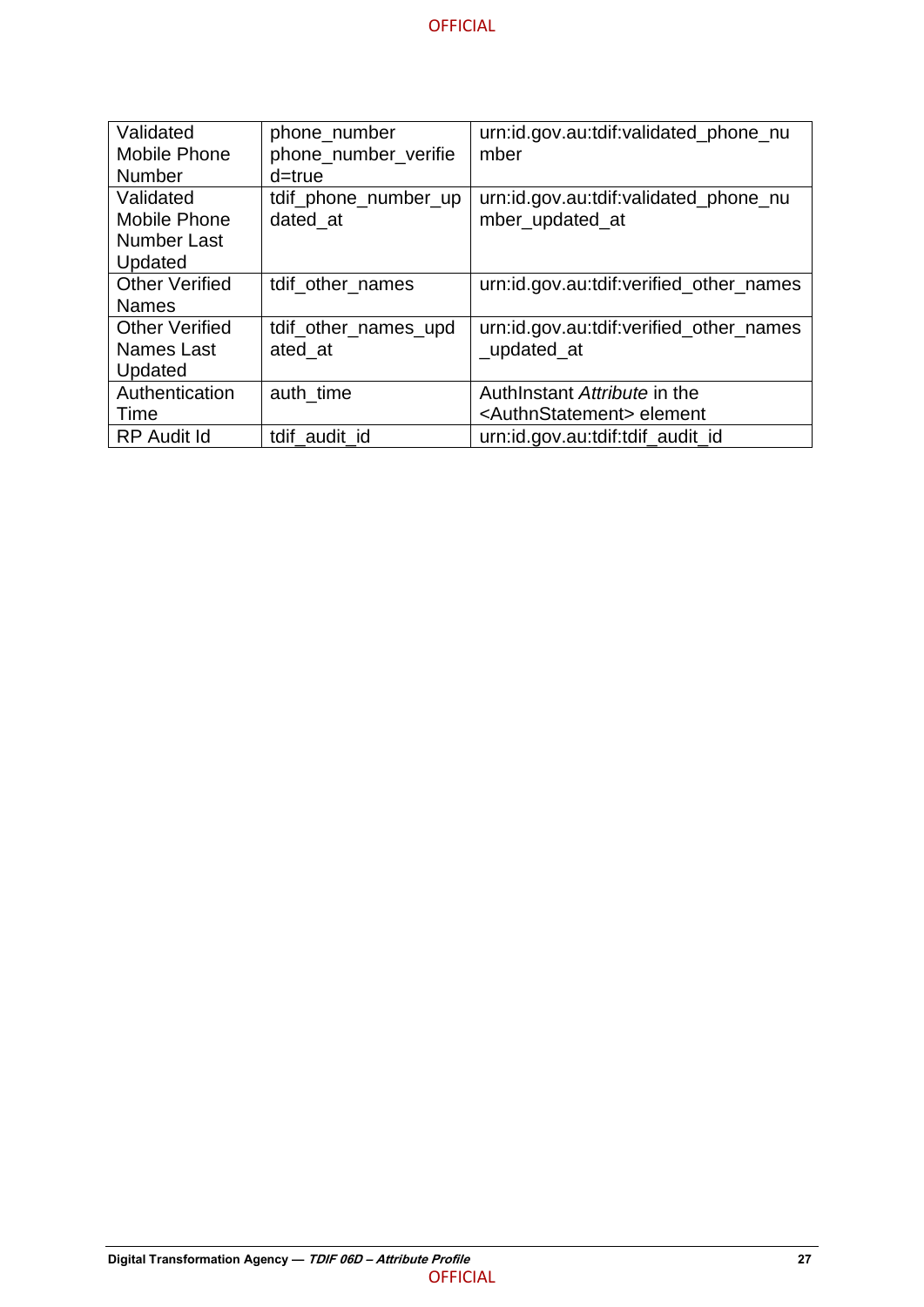## <span id="page-34-0"></span>*Attribute Service Provider* Profiles

### <span id="page-34-1"></span>*Attribute Service Provider*s

[Table 25](#page-34-4) lists the *Attribute Service Providers* that are currently accredited under the TDIF to provide *Attributes*.

| Attribute       | <b>Attribute Service Provider</b> | <b>Description</b>           |
|-----------------|-----------------------------------|------------------------------|
|                 | System/Component                  |                              |
| <b>Business</b> | RAM. RAM is the system that       | RAM manages the              |
| Authorisations  | manages business                  | authorisation for a Person   |
|                 | authorisations. RAM is            | to act on behalf of a        |
|                 | operated by the Australian        | business entity that is      |
|                 | Taxation Office (ATO) and is      | registered with the          |
|                 | integrated with the ABR that      | <b>Australian Business</b>   |
|                 | is also operated by the ATO.      | Register (ABR) and           |
|                 |                                   | issued with an Australian    |
|                 |                                   | <b>Business Number (ABN)</b> |

<span id="page-34-4"></span>**Table 25:** Trust Framework Authorisation *Attribute Service Provider*s.

## <span id="page-34-2"></span>5.1 Authorisation *Attributes*

Broadly speaking, in the *TDIF* authorisation refers to the ability for an authenticated *Person* to act on behalf of another entity. For guidance on this *Attribute* class, refer to section 5.1 of the *TDIF: 05A – Role-specific Guidance*.

## <span id="page-34-3"></span>5.1.1 Logical *Attribute* Data Representation for Authorisations

[Table 26](#page-35-0) describes the standard *Attribute* profile for authorisations. This lists the *Attributes* which comprise an authorisation in the system. When there is a reference to an entity, this is the *Person*, company, or group that an individual is being authorised to act on behalf of,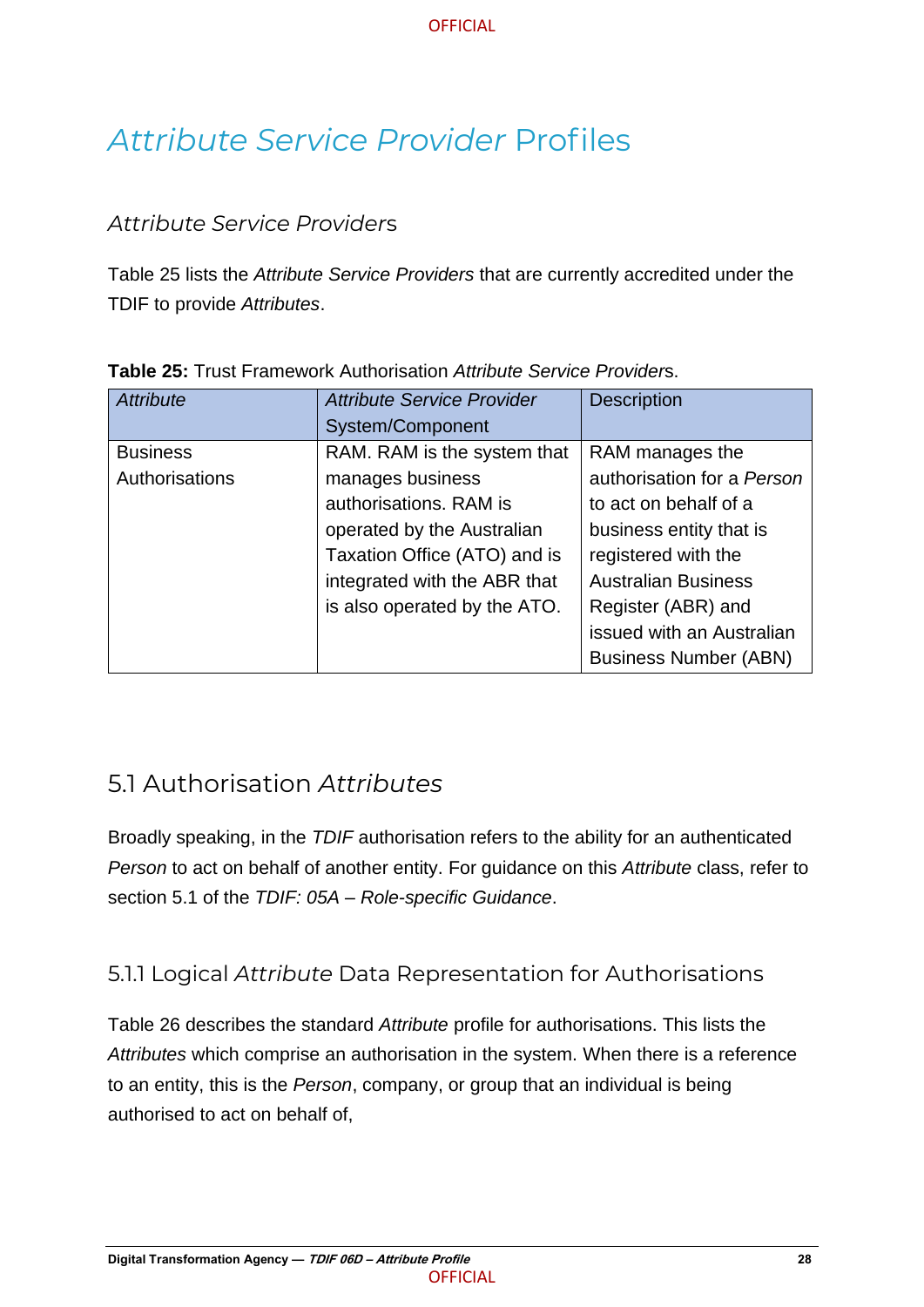| Attribute                  | Format                                             | Mandatory/ |
|----------------------------|----------------------------------------------------|------------|
|                            |                                                    | Optional   |
| <b>Schemas</b>             | List of URNs for the schemas that specify the      | Optional   |
|                            | Attributes that describe authorisations.           |            |
|                            | A default value may be specified, in which case    |            |
|                            | this Attribute may be optional element in the      |            |
|                            | response to a Relying Party.                       |            |
| <b>Unique Relationship</b> | Unique identifier for the relationship between the | Mandatory  |
| ID                         | Person and the entity. This identifier must        |            |
|                            | uniquely identify the Person at the entity.        |            |
| <b>Entity ID</b>           | Unique identifier for the entity                   | Mandatory  |
| <b>Entity Type</b>         | The type of entity.                                | Mandatory  |
| <b>Entity Name.</b>        | The name of the entity. Information about the      | Optional.  |
|                            | entity may be separately available from an         |            |
|                            | authoritative entity using the Entity ID.          |            |
| <b>Family Name</b>         | The last name for the Person at the entity.        | Optional   |
|                            | Required where there is a need to support a        |            |
|                            | Person having a name at the entity that is         |            |
|                            | different to the name Attributes in their verified |            |
|                            | identity.                                          |            |
| <b>Given Names</b>         | The given names for the Person at the entity.      | Optional   |
|                            | Required where there is a need to support a        |            |
|                            | Person having a name at the entity that is         |            |
|                            | different to the name Attributes in their verified |            |
|                            | identity.                                          |            |
| <b>Contact Emails</b>      | Emails addresses that are specific to the Person   | Optional   |
|                            | at the entity. Email addresses MUST conform to     |            |
|                            | RFC 5322 [RFC 5322] address syntax.                |            |
|                            | Depending on the requirements of the               |            |
|                            | authorisation context, an indicator on whether     |            |
|                            | the email address is validated may be included.    |            |
| <b>Contact Phone</b>       | Phone numbers that are specific to the Person      | Optional   |
| <b>Numbers</b>             | at the entity. Phone numbers. Phone numbers        |            |
|                            | MUST be in E.164 [E.164] format. . Depending       |            |
|                            | on the requirements of the authorisation context,  |            |
|                            | an indicator on whether the phone number is        |            |
|                            | validated may be included                          |            |
| <b>Contact Addresses</b>   | Physical mailing addresses that are specific to    | Optional   |
|                            | the Person at the entity. Australian addresses     |            |

<span id="page-35-0"></span>**Table 26**: Logical *Attribute* Data Representation for Authorisations.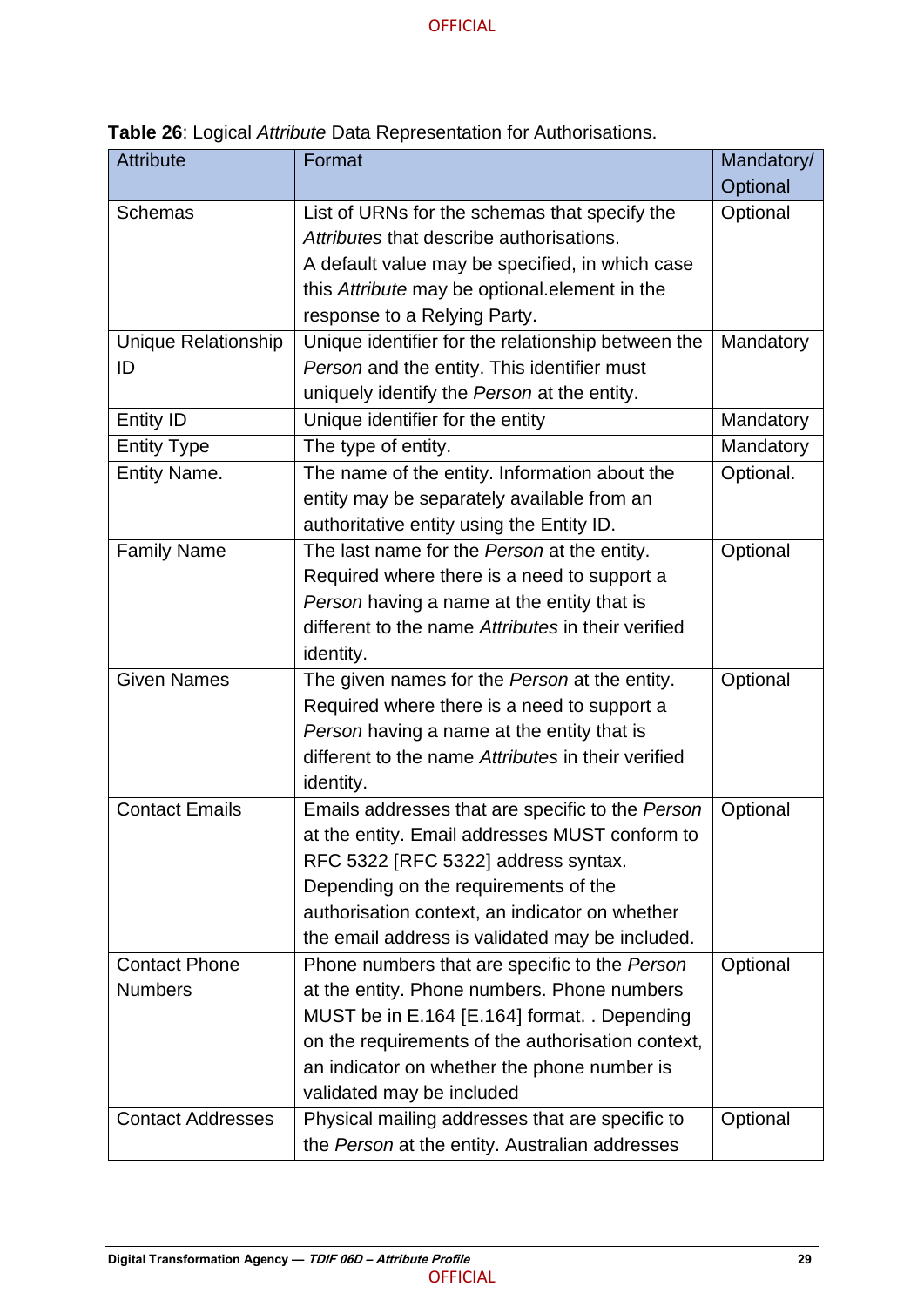| <b>Attribute</b>          | Format                                             | Mandatory/ |
|---------------------------|----------------------------------------------------|------------|
|                           |                                                    | Optional   |
|                           | should be recorded in an AS4590 compliant          |            |
|                           | manner.                                            |            |
| <b>Relationship Type</b>  | A literal that identifies the type of the          | Mandatory  |
|                           | relationship. Each relationship type must have     |            |
|                           | the same process for managing the relationship     |            |
|                           | and the use the same CL and IP levels (or a        |            |
|                           | have defined common minimum.                       |            |
|                           | This is analogous to the levels of assurance for   |            |
|                           | creds/identity. It informs the Relying Party on    |            |
|                           | how the Attributes were verified and how they      |            |
|                           | were bound to the authentication user.             |            |
| <b>Relationship Start</b> | Date and time in Coordinated Universal Time        | Optional   |
| Time                      | (UTC) format (ISO 8601) for the commencement       |            |
|                           | of the relationship.                               |            |
| <b>Relationship End</b>   | Date and time in Coordinated Universal Time        | Optional   |
| Time                      | (UTC) format (ISO 8601) for when the               |            |
|                           | relationship will end.                             |            |
| <b>Roles</b>              | List of literals to describe the roles that an     | Optional   |
|                           | authorised Person at the entity may perform,       |            |
|                           | e.g. Administrator. These roles are standard       |            |
|                           | roles defined by the Attribute Service Provider to |            |
|                           | support common use-cases and the                   |            |
|                           | responsibility and accountability for managing     |            |
|                           | these roles must be clearly defined by the         |            |
|                           | Attribute Service Provider.                        |            |
| <b>Entitlements</b>       | Additional access that the Person may possess      | Optional   |
|                           | when acting on behalf of the entity. This may be   |            |
|                           | specific to the Relying Party in some              |            |
|                           | authorisation contexts.                            |            |
| Attributes Last           | Date and time in Coordinated Universal Time        | Mandatory  |
| Updated                   | (UTC) format (ISO 8601) for when the               |            |
|                           | relationship Attributes were last updated.         |            |

### <span id="page-36-0"></span>5.1.2 Business authorisations

As a subset of Authorisation *Attributes*, the *TDIF* currently supports the provision of Business Authorisations by an *Attribute Service Provider*. Business Authorisations represent the ability for a *Person* to act on behalf of a business entity that is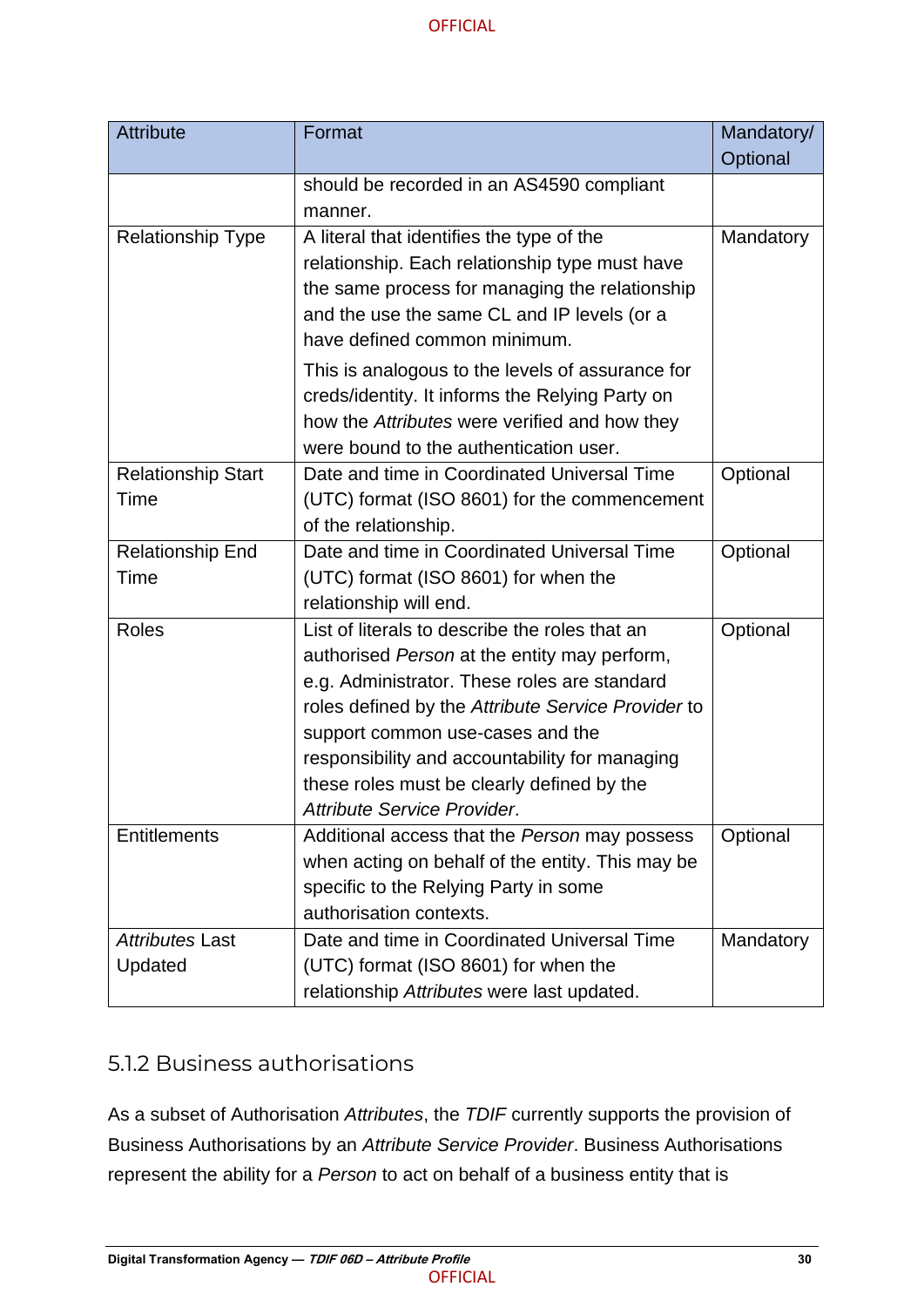registered with the Australian Business Register (ABR) and issued with an Australian Business Number (ABN). A Business Owner is an Authorised *Person* for the business entity that is registered on the ABR. A Business Owner may appoint additional Authorised *Persons*. An Authorised *Person* may appoint additional Business Representatives to act on behalf of the business entity.

The specification of the business *Attributes* that represent business authorisation is based on a pre-existing schema for the RAM system implemented by the ATO.

#### *5.1.2.1 Attribute Profile*

The *Attributes* which comprise a business authorisation correspond to those described in the standard *Attribute* profile for an authorisation. The description of each *Attribute* can be found in [Table 26.](#page-35-0)

| Authorisation<br>Context | Attribute Set   | <b>Attributes</b>         | <b>Description</b>            |
|--------------------------|-----------------|---------------------------|-------------------------------|
| <b>Business</b>          | <b>Business</b> | Unique                    | All Attributes that specify a |
| Authorisations           | Authorisations  | Relationship ID           | business authorisation.       |
|                          |                 | <b>Entity ID</b>          |                               |
|                          |                 | <b>Entity Type</b>        |                               |
|                          |                 | <b>Entity Name</b>        |                               |
|                          |                 | <b>Contact Emails</b>     |                               |
|                          |                 | Relationship              |                               |
|                          |                 | <b>Type</b>               |                               |
|                          |                 | <b>Relationship Start</b> |                               |
|                          |                 | Time                      |                               |
|                          |                 | <b>Relationship End</b>   |                               |
|                          |                 | Time                      |                               |
|                          |                 | Roles                     |                               |
|                          |                 | <b>Entitlements</b>       |                               |
|                          |                 | Attributes Last           |                               |
|                          |                 | Updated                   |                               |

#### <span id="page-37-0"></span>**Table 27**: Business authorisations *Attribute Set*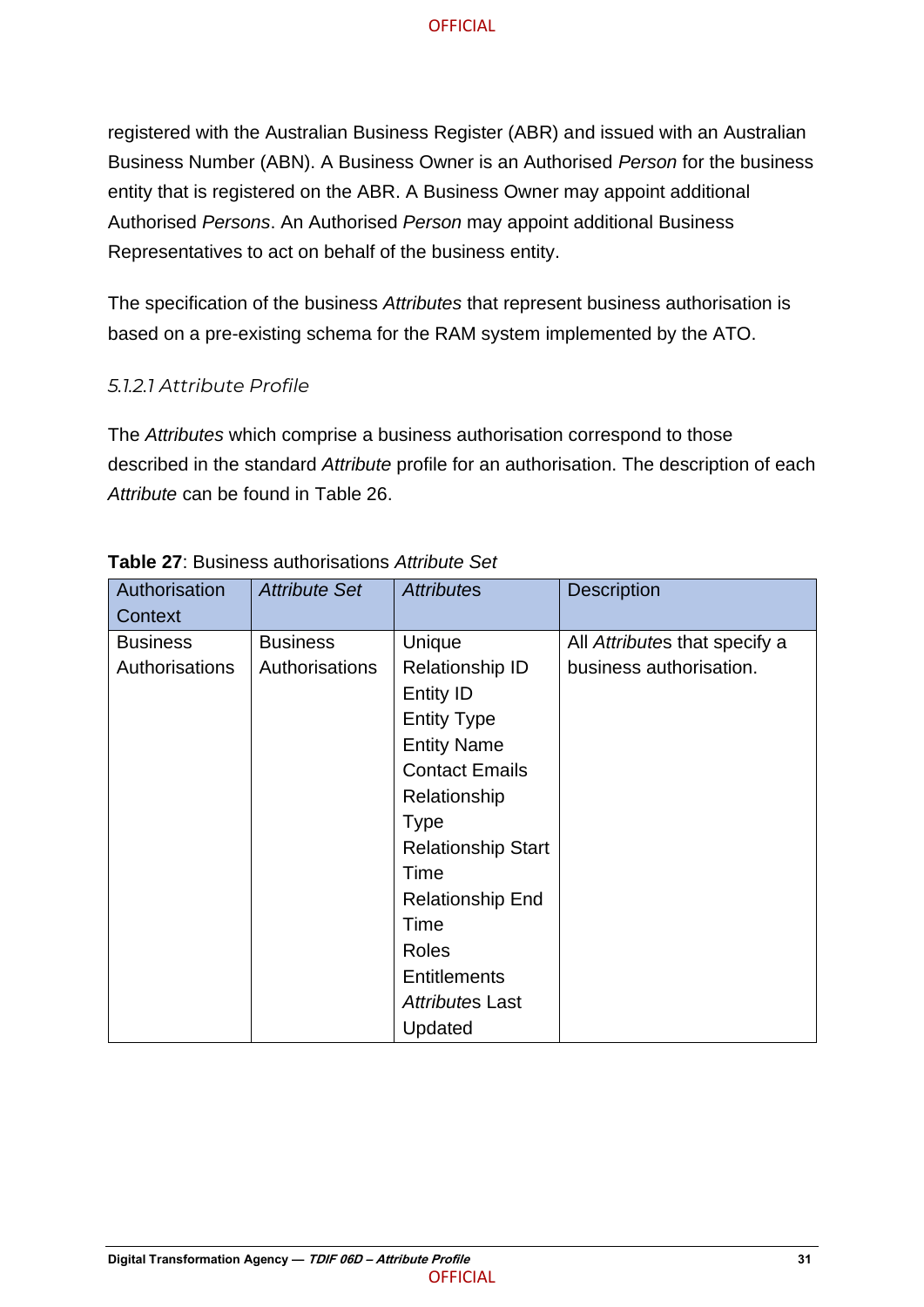#### <span id="page-38-0"></span>*5.1.2.2 Attribute Sharing Policy*

| Attribute Set                     | Consent<br>Requirement | <b>Additional Policy Requirements</b> |
|-----------------------------------|------------------------|---------------------------------------|
| <b>Business</b><br>Authorisations | Every Change           | <b>None</b>                           |

#### **Table 28**: TDIF *Attribute* sharing policies.

#### *5.1.2.3 OIDC Attribute mapping*

[Table 29](#page-39-0) and [Table 30](#page-39-1) describe the claims and scopes which can be used by a Relying Party to request a Business authorisation as part of an OIDC authentication request.

Claims are made available as follows:

- Via an ID Token from the Token Endpoint.
- Via the UserInfo Endpoint.

Claims will generally be available via both endpoints, future iterations of this *Attribute* profile may restrict the availability of these claims if required. Additional sub-*Attribute*s may be added in future.

Business authorisations are returned to a Relying Party using a single complex JSON Object or String that contains all the business authorisation *Attribute*s. These *Attribute*s are retrieved from the *Attribute Service Provider*.

The tdif business authorisation claim will be returned by default as a complex JSON type format holding the sub-Attributes specified in section 5.1 of the TDIF: 06D Attribute Profile. Alternatively, the Relying Party can request that it be returned as a string, in which case the attribute is returned as a complex claim in a JSON string representation containing the sub attributes specified in section 5.1 of the TDIF: 06D Attribute Profile. Unless specified otherwise all sub-*Attribute*s listed below are specified by the following schema URN:

urn:id.gov.au:tdif:authorisations:business:1.0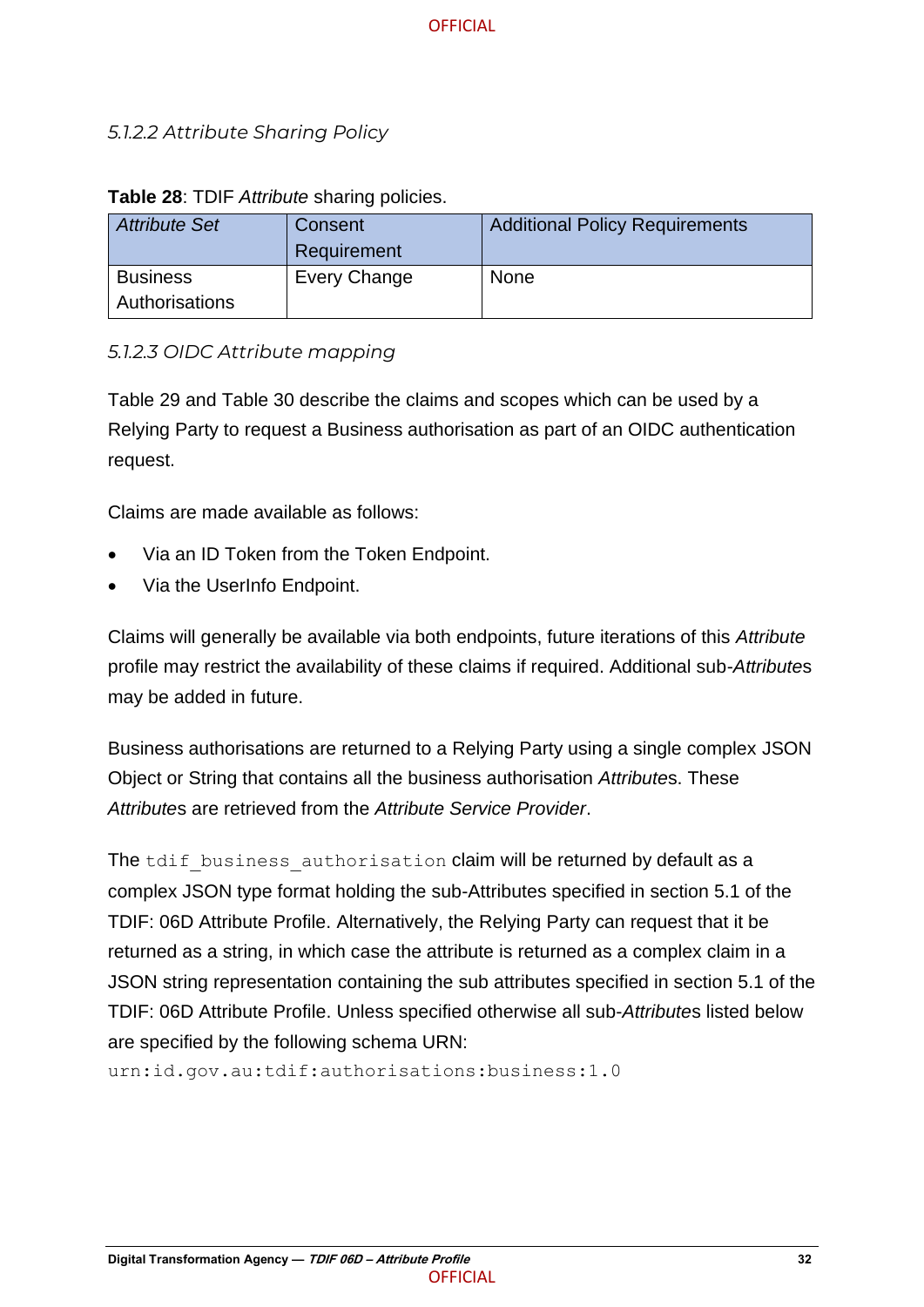| Attribute<br>Set | <b>OIDC Scope</b>     | <b>OIDC Claims</b> | <b>OIDC</b><br><b>Claims</b> | <b>Comments</b> |
|------------------|-----------------------|--------------------|------------------------------|-----------------|
|                  |                       |                    | Support                      |                 |
| <b>Business</b>  | tdif business authori | tdif_business_a    | <b>ID Token</b>              | All claims      |
| Authorisati      | sations               | uthorisations      | <b>UserInfo</b>              | are             |
| ons              |                       |                    |                              | returned.       |

<span id="page-39-0"></span>**Table 29:** OIDC business authorisations *Attribute* Profile for RPs.

<span id="page-39-1"></span>

| <b>Table 30:</b> tdif_business_authorisation claim sub-Attributes |  |
|-------------------------------------------------------------------|--|
|-------------------------------------------------------------------|--|

| Sub-Attribute                  | <b>JSON Attribute name</b> | <b>JSON Type</b> |
|--------------------------------|----------------------------|------------------|
| Unique Relationship ID         | id                         | string           |
| <b>Entity ID</b>               | subjectId                  | string           |
| Entity ID Type                 | subjectIdType              | string           |
| <b>Entity Name</b>             | subjectName                | string           |
| <b>Contact Details</b>         | email                      | string           |
| <b>Relationship Type</b>       | relationshipType           | string           |
| <b>Relationship Start Time</b> | startTimestamp             | string           |
| <b>Relationship End. Time</b>  | endTimestamp               | string           |
| <b>Attributes</b>              | attributes                 | tuple array      |
| Roles                          | roles                      | string array     |
| <b>Entitlements</b>            | permissions                | string array     |
| <b>Attributes Last Updated</b> | lastModified               | string           |

The *Attributes* sub-*Attribute* is an array of tuples, with each being a name-value tuple, as described in [Table 31.](#page-39-2)

<span id="page-39-2"></span>

| Table 31: TDIF name-value sub-attribute. |
|------------------------------------------|
|                                          |

| Sub-attribute | JSON Attribute name | <b>JSON Type</b> | Schema    |
|---------------|---------------------|------------------|-----------|
|               |                     |                  | Reference |
| Name          | name                | string           |           |
| Value         | value               | string           |           |

*5.1.2.4 Business Authorisations Attribute Example*

[Table 32](#page-40-0) is an example of the tdif business authorisation claim. All values are indicative only.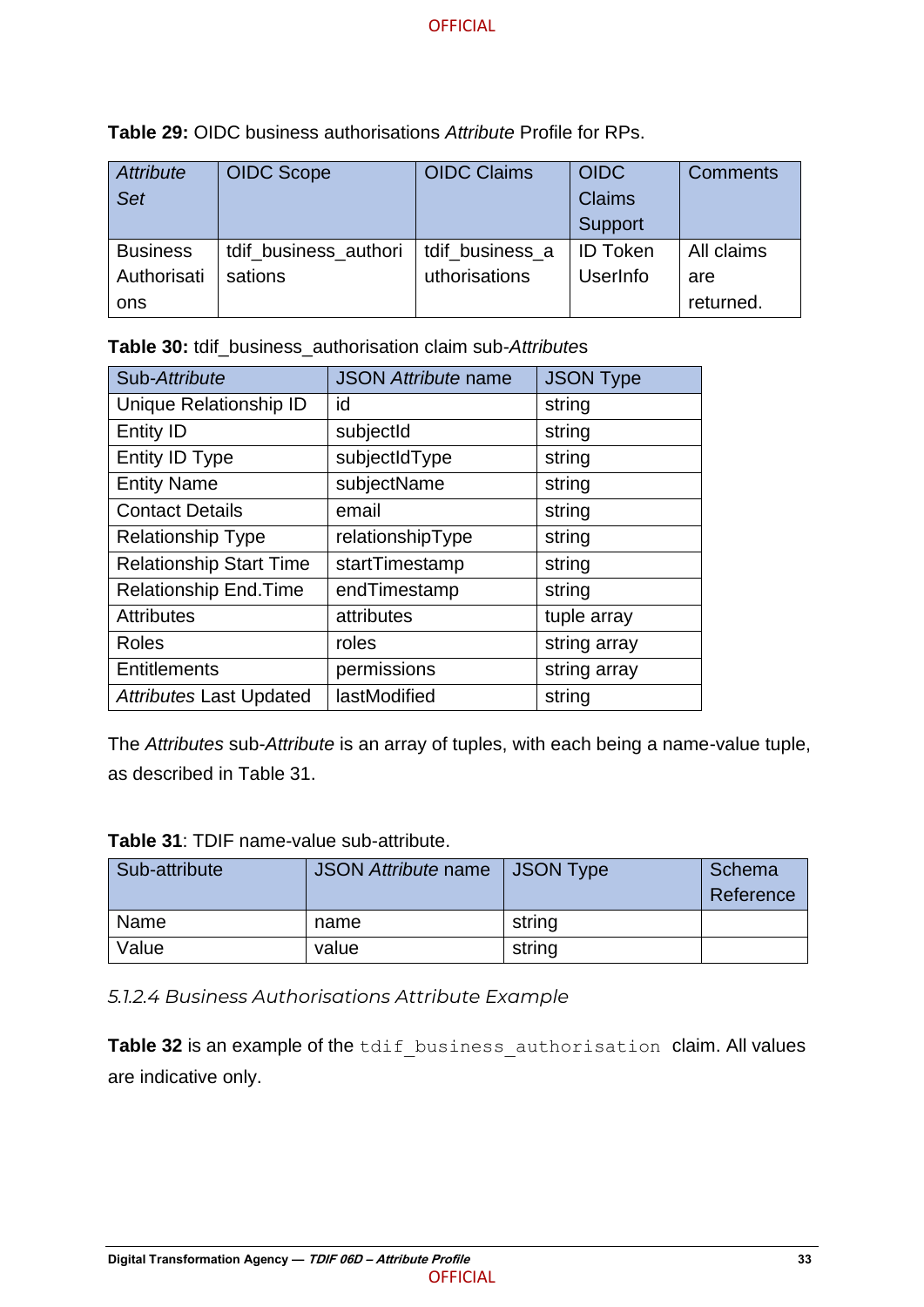<span id="page-40-0"></span>**Table 32:** Business Authorisations *Attribute* Example.

| <b>Attribute</b> | <b>Examples</b>                                 |  |  |
|------------------|-------------------------------------------------|--|--|
| <b>Business</b>  | Example OIDC Value:                             |  |  |
| Authorisations   | "tdif_business_authorisations": {               |  |  |
|                  | "id": "2819c223-7f76-453a-919d-413861904646",   |  |  |
|                  | "subjectId": "12123456789",                     |  |  |
|                  | "subjectIdType": "ABN",                         |  |  |
|                  | "subjectName": "Business Name",                 |  |  |
|                  | "email": "theowner@abusiness.com",              |  |  |
|                  | "roles": ["administrator"],                     |  |  |
|                  | "relationshipType": "ASSOCIATE",                |  |  |
|                  | "startTimestamp": "2021-07-08T00:00:00+10:00",  |  |  |
|                  | "endTimestamp": "2021-07-28T00:00:00+10:00",    |  |  |
|                  | "attributes":[                                  |  |  |
|                  | {                                               |  |  |
|                  | "name": "pid"                                   |  |  |
|                  | "value":"1234"                                  |  |  |
|                  | },<br>{                                         |  |  |
|                  | "name": "subld",                                |  |  |
|                  | "value": "ABRP:45001242137_50"                  |  |  |
|                  | },                                              |  |  |
|                  | {                                               |  |  |
|                  | "name": "previousPid",                          |  |  |
|                  | "value": null                                   |  |  |
|                  | },                                              |  |  |
|                  | ₹<br>"name": "previousSubld",                   |  |  |
|                  | "value": null                                   |  |  |
|                  | }                                               |  |  |
|                  | ],                                              |  |  |
|                  | "permissions": [                                |  |  |
|                  | "TAX_AND_SUPER_SERVICES_PERMISSION/FULL"        |  |  |
|                  | J,                                              |  |  |
|                  | "lastModified": "2021-07-08T04:58:21.8349992Z". |  |  |
|                  |                                                 |  |  |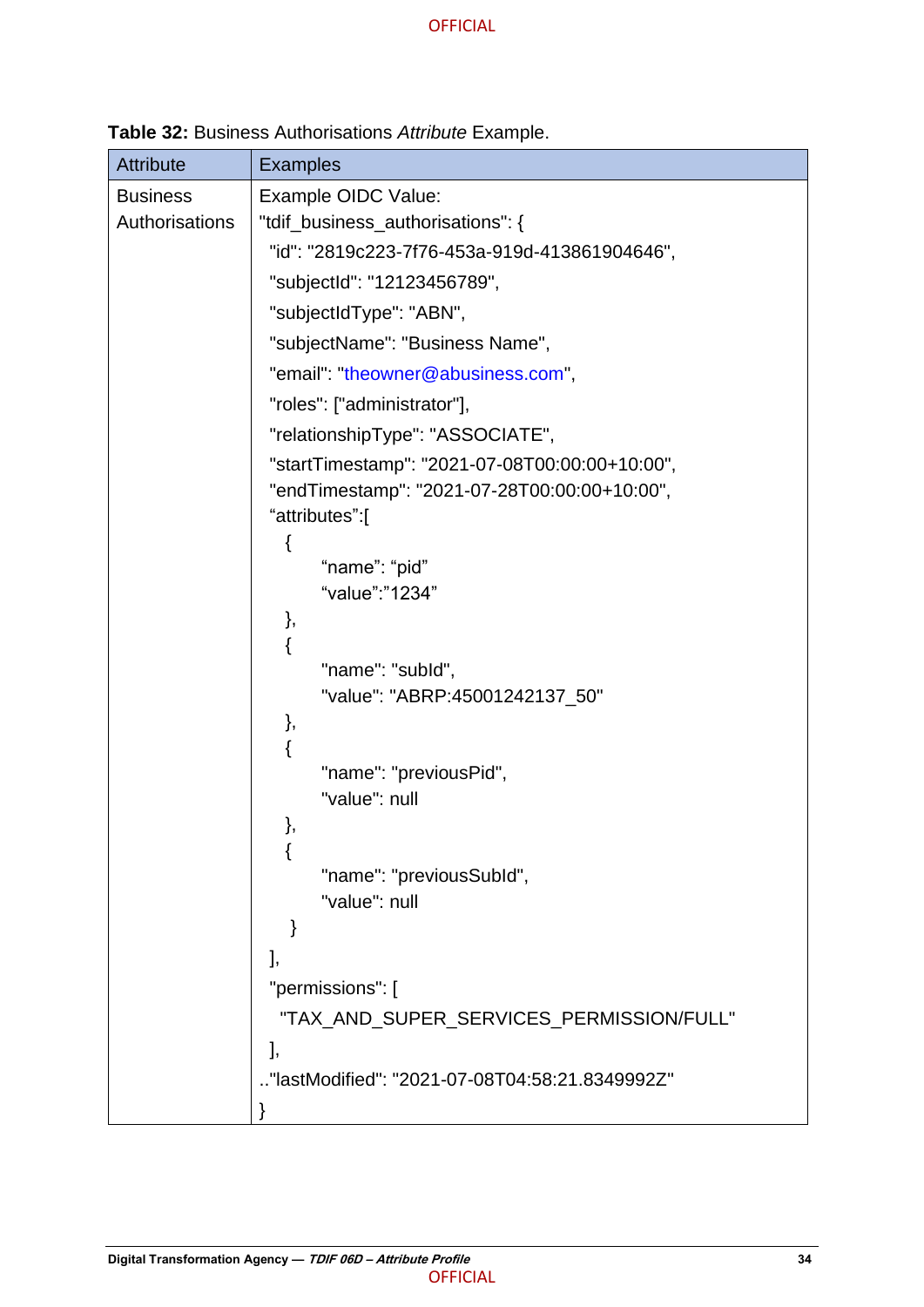## <span id="page-41-0"></span>*Attribute* Data Representation

The *TDIF* relies on standards and protocols to communicate between the participants in the *Australian Government Digital Identity System*. This requires parties to represent data using the same standardised formats, and these formats are specified below.

| <b>Attribute</b>         | <b>Type</b> | Format                          | Maximum |
|--------------------------|-------------|---------------------------------|---------|
|                          |             |                                 | Length  |
| <b>Full Name</b>         | string      | 1 or more characters            | 100     |
| <b>Family Name</b>       | string      | 1 or more characters            | 100     |
| <b>Given Names</b>       | string      | 0 or more characters            | 100     |
| <b>Middle Names</b>      | string      | 0 or more characters            | 100     |
| <b>Preferred Name</b>    | string      | 0 or more characters            | 100     |
| Date of Birth            | string      | ISO 8601:2004 [ISO              | 10      |
|                          |             | 8601:2004] format: YYYY-MM-     |         |
|                          |             | DD. Note partial dates are also |         |
|                          |             | valid, i.e. YYYY, YYYY-MM       |         |
| <b>Last Updated</b>      | datetime    | Date and time in Coordinated    |         |
|                          |             | Universal Time (UTC) format     |         |
|                          |             | (ISO 8601).                     |         |
| <b>Validated Email</b>   | string      | Email address conforming to     | 254     |
|                          |             | RFC 5322 [RFC 5322] address     |         |
|                          |             | syntax.                         |         |
|                          |             | Maximum length is determined    |         |
|                          |             | by RFC 2821.                    |         |
| Validated Email Last     | datetime    | Date and time in Coordinated    |         |
| Updated                  |             | Universal Time (UTC) format     |         |
|                          |             | (ISO 8601).                     |         |
| <b>Validated Mobile</b>  | string      | Mobile phone number in E.164    | 15      |
| <b>Phone Number</b>      |             | $[E.164]$ format                |         |
| <b>Validated Mobile</b>  | datetime    | Date and time in Coordinated    |         |
| <b>Phone Number Last</b> |             | Universal Time (UTC) format     |         |
| Updated                  |             | (ISO 8601).                     |         |
| <b>Other Verified</b>    | complex     | Multi-valued Attribute          |         |
| <b>Names</b>             |             | containing Family Name, Given   |         |
|                          |             | Names tuples.                   |         |

<span id="page-41-1"></span>

|  |  |  |  | Table 33: TDIF Attribute data representation. |
|--|--|--|--|-----------------------------------------------|
|--|--|--|--|-----------------------------------------------|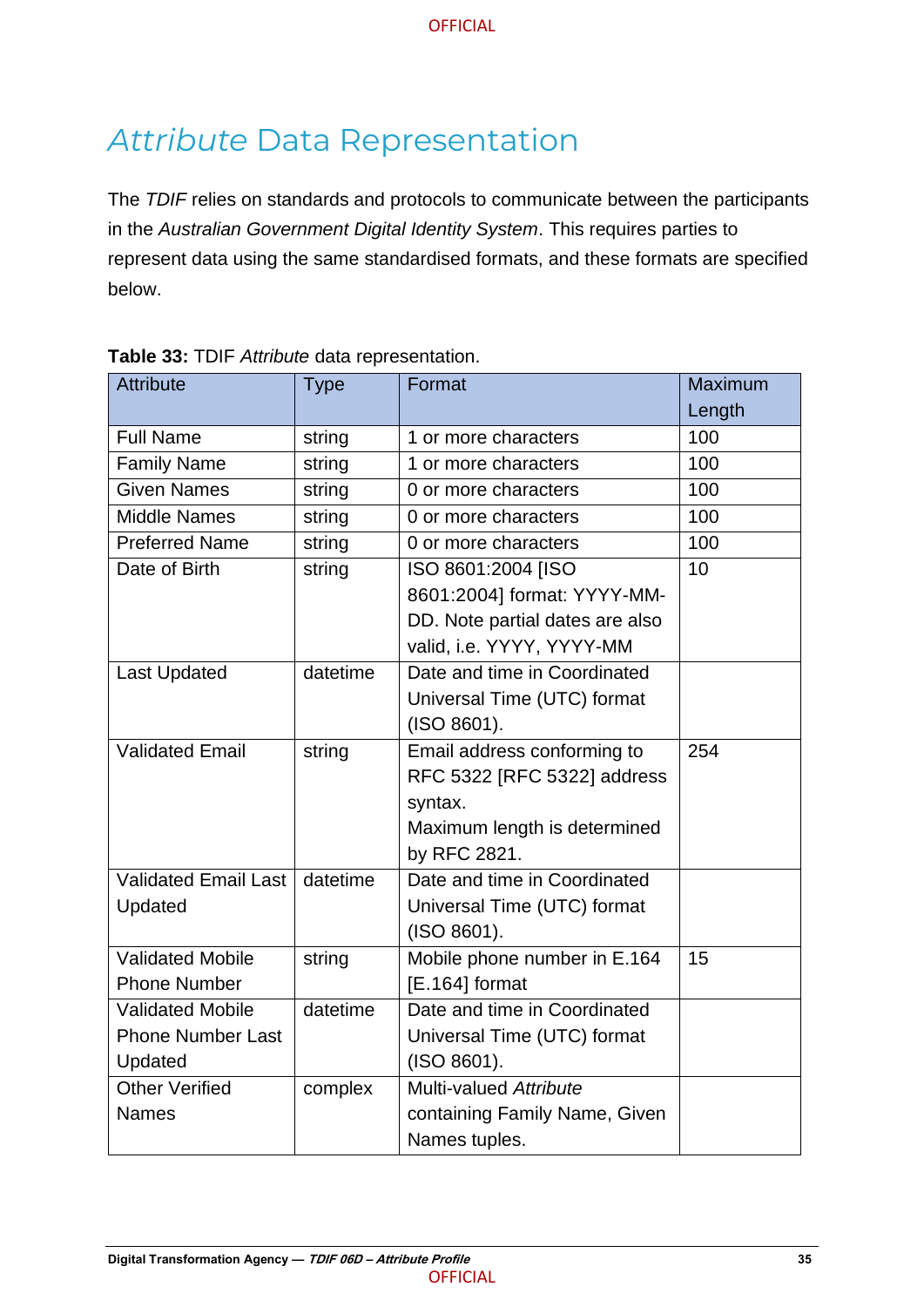| Attribute                  | <b>Type</b> | Format                            | <b>Maximum</b> |
|----------------------------|-------------|-----------------------------------|----------------|
|                            |             |                                   | Length         |
| <b>Other Verified</b>      | datetime    | Date and time in Coordinated      |                |
| Names Attributes           |             | Universal Time (UTC) format       |                |
| <b>Last Updated</b>        |             | (ISO 8601).                       |                |
| <b>Verified Documents</b>  | complex     | Multi-valued Attribute Detailed   |                |
|                            |             | in Table 34                       |                |
| Digital Identity (user     | string      | 1 or more characters              | 255            |
| <i>identifier</i> )        |             |                                   |                |
| <b>Identity Proofing</b>   | string      | 1 or more characters. Must be     |                |
| Level and                  |             | one of the values listed in Table |                |
| <b>Credential Level</b>    |             | 4 of the TDIF 06 - Federation     |                |
|                            |             | <b>Onboarding Requirements.</b>   |                |
| <b>Authentication Time</b> | datetime    | Date and time in Coordinated      |                |
|                            |             | Universal Time (UTC) format       |                |
|                            |             | (ISO 8601).                       |                |
| <b>RP</b> Audit Id         | string      | Universally Unique Identifier     | 36             |
|                            |             | (UUID) conforming to RFC          |                |
|                            |             | 4122 RFC4122                      |                |
| <b>TDIF EDI</b>            | complex     | List of EDIs which are each a     |                |
|                            |             | string of 1 or more characters.   |                |

## <span id="page-42-0"></span>6.1 Verified Documents

<span id="page-42-1"></span>

|  | Table 34: TDIF Verified Documents Attribute data representation. |  |  |
|--|------------------------------------------------------------------|--|--|
|--|------------------------------------------------------------------|--|--|

| Attribute/sub-attribute | <b>Type</b>   | Format                       | <b>Maximum</b> |
|-------------------------|---------------|------------------------------|----------------|
|                         |               |                              | Length         |
| Document Type Code      | <b>String</b> | URN for the document type.   |                |
| Document Verification   | <b>String</b> | Values are "S", "T", "V"     | 1              |
| Method                  |               |                              |                |
| Document Verification   | String        | Date and time in Coordinated |                |
| Date                    |               | Universal Time (UTC) format  |                |
| Document Issuer State   | <b>String</b> | Values are "NSW", "QLD",     | 3              |
|                         |               | "VIC", "TAS", "WA", "SA",    |                |
|                         |               | "ACT", "NT"                  |                |
| Document Identifiers    | Complex       | Multi-valued Attribute       |                |
|                         |               | containing Type-Value tuples |                |
| Type                    | String        | 1 or more characters         | 50             |
| Value                   | String        | 0 or more characters         | 50             |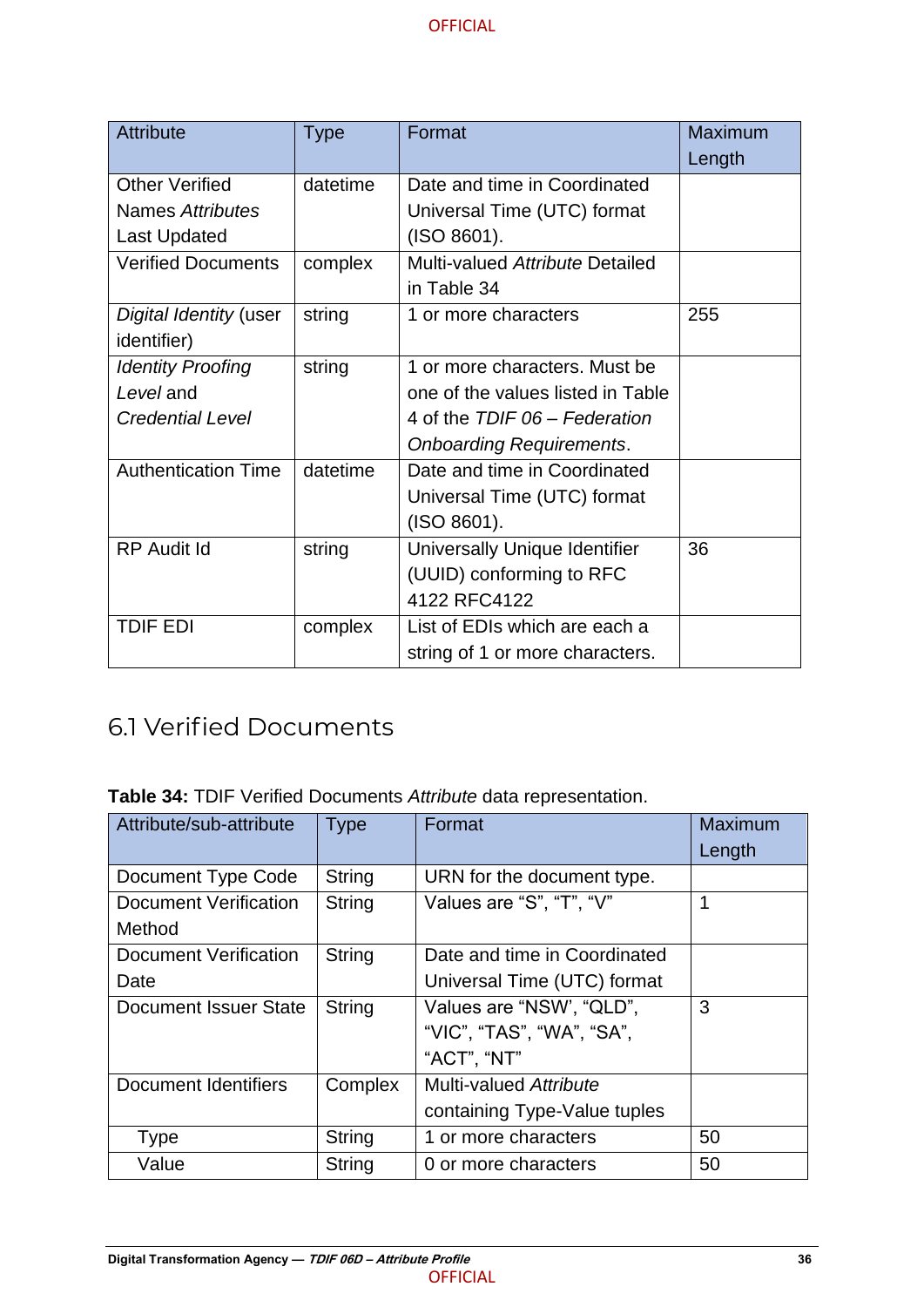| Attribute/sub-attribute    | <b>Type</b>   | Format                         | Maximum |
|----------------------------|---------------|--------------------------------|---------|
|                            |               |                                | Length  |
| <b>Document Names</b>      | Complex       | Complex object containing 1 or |         |
|                            |               | more of the following sub-     |         |
|                            |               | Attributes.                    |         |
| <b>Family Name</b>         | String        | 1 or more characters           | 100     |
| <b>Given Names</b>         | String        | 0 or more characters           | 100     |
| Family Name 2              | <b>String</b> | 1 or more characters           | 100     |
| Given Names 2              | <b>String</b> | 0 or more characters           | 100     |
| Middle Name                | String        | 0 or more characters           | 50      |
| <b>Full Name</b>           | <b>String</b> | 1 or more characters           | 100     |
| Document Date of           | <b>String</b> | ISO 8601:2004 [ISO             | 10      |
| <b>Birth</b>               |               | 8601:2004] format: YYYY-       |         |
|                            |               | MM-DD. Note partial dates are  |         |
|                            |               | also valid, i.e. YYYY, YYYY-   |         |
|                            |               | MM                             |         |
| <b>Document Attributes</b> | Complex       | Multi-valued Attribute         |         |
|                            |               | containing Type-Value tuples   |         |
| <b>Type</b>                |               | 1 or more characters           |         |
| Value                      |               | 0 or more characters           |         |

## <span id="page-43-0"></span>**Table 35:** Document Type Code.

| Document Type                                    | Verification<br><b>Authority</b> | Document Type Code URN              | Verification<br><b>Authority</b><br><b>Document</b><br><b>Type Code</b> |
|--------------------------------------------------|----------------------------------|-------------------------------------|-------------------------------------------------------------------------|
| <b>Birth Certificate</b>                         | <b>DVS</b>                       | urn:id.gov.au:tdif:doc:type_code:BC | <b>BC</b>                                                               |
| Change of Name<br>Certificate                    | <b>DVS</b>                       | urn:id.gov.au:tdif:doc:type_code:NC | <b>NC</b>                                                               |
| Marriage<br>Certificate                          | <b>DVS</b>                       | urn:id.gov.au:tdif:doc:type_code:MC | <b>MC</b>                                                               |
| Citizenship<br>Certificate                       | <b>DVS</b>                       | urn:id.gov.au:tdif:doc:type_code:CC | <b>CC</b>                                                               |
| <b>Registration by</b><br>Descent<br>Certificate | <b>DVS</b>                       | urn:id.gov.au:tdif:doc:type_code:RD | <b>RD</b>                                                               |
| Immi Card                                        | <b>DVS</b>                       | urn:id.gov.au:tdif:doc:type_code:IM | IM                                                                      |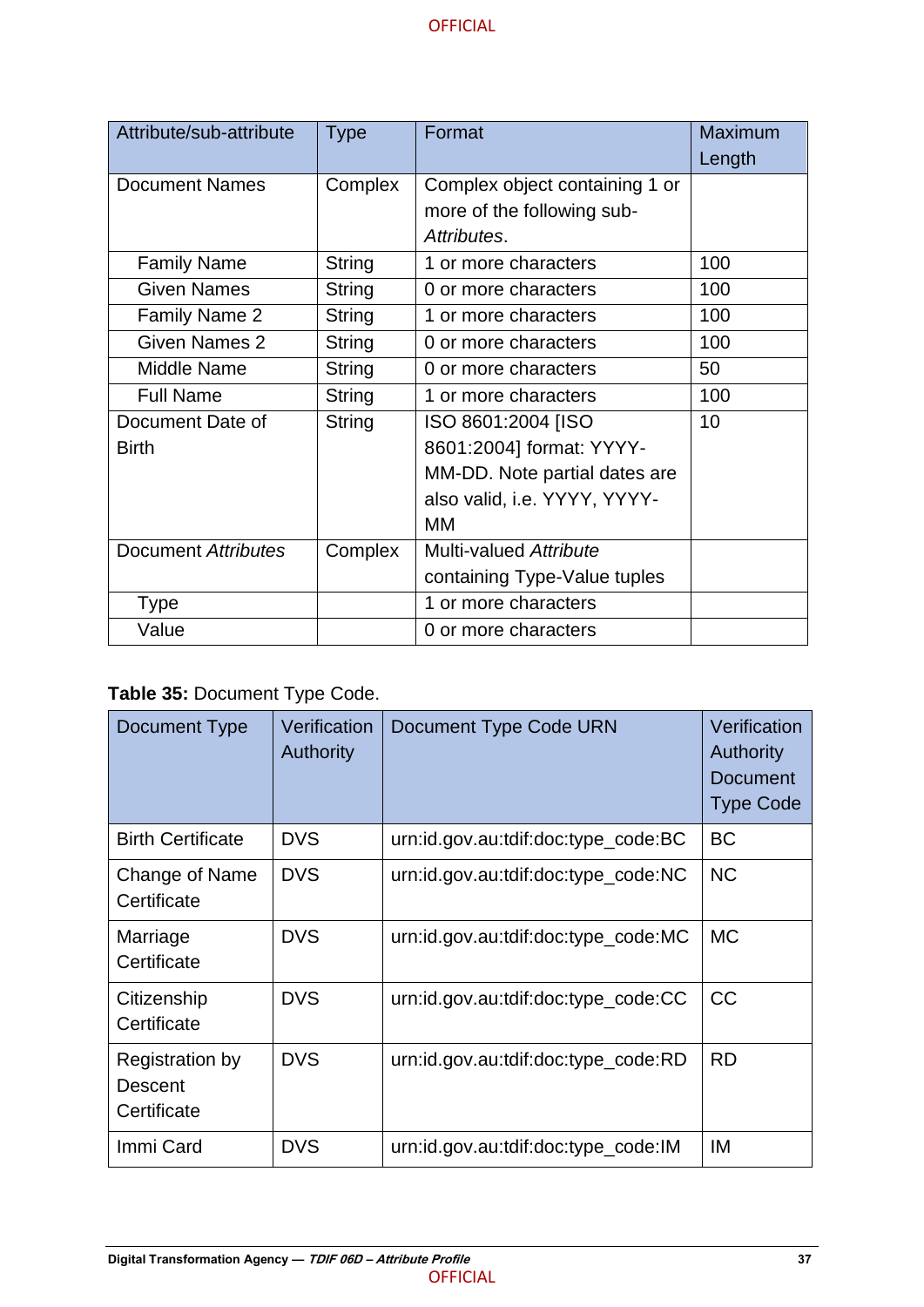| Document Type                        | Verification<br><b>Authority</b> | Document Type Code URN              | Verification<br><b>Authority</b><br>Document<br><b>Type Code</b> |
|--------------------------------------|----------------------------------|-------------------------------------|------------------------------------------------------------------|
| Visa                                 | <b>DVS</b>                       | urn:id.gov.au:tdif:doc:type_code:VI | VI                                                               |
| <b>Australian Driver</b><br>Licence  | <b>DVS</b>                       | urn:id.gov.au:tdif:doc:type_code:DL | <b>DL</b>                                                        |
| Medicare Card                        | <b>DVS</b>                       | urn:id.gov.au:tdif:doc:type_code:MD | <b>MD</b>                                                        |
| <b>Australian Travel</b><br>Document | <b>DVS</b>                       | urn:id.gov.au:tdif:doc:type_code:PP | <b>PP</b>                                                        |
| Centrelink<br><b>Concession Card</b> | <b>DVS</b>                       | urn:id.gov.au:tdif:doc:type_code:CO | <b>CO</b>                                                        |

<span id="page-44-0"></span>

|  |  | Table 36: Additional Document Type Codes |  |  |
|--|--|------------------------------------------|--|--|
|--|--|------------------------------------------|--|--|

| Document Type                       | Document Type Code URN                  | Jurisdiction/<br>Sub Type                 |
|-------------------------------------|-----------------------------------------|-------------------------------------------|
| <b>Australian Driver</b><br>Licence | urn:id.gov.au:tdif:doc:type_code:DL.NSW | <b>New South</b><br>Wales                 |
|                                     | urn:id.gov.au:tdif:doc:type_code:DL.VIC | Victoria                                  |
|                                     | urn:id.gov.au:tdif:doc:type_code:DL.QLD | Queensland                                |
|                                     | urn:id.gov.au:tdif:doc:type_code:DL.WA  | Western<br>Australia                      |
|                                     | urn:id.gov.au:tdif:doc:type_code:DL.SA  | South<br>Australia                        |
|                                     | urn:id.gov.au:tdif:doc:type_code:DL.TAS | Tasmania                                  |
|                                     | urn:id.gov.au:tdif:doc:type_code:DL.ACT | Australian<br>Capital<br><b>Territory</b> |
|                                     | urn:id.gov.au:tdif:doc:type_code:DL.NT  | <b>Northern</b><br><b>Territory</b>       |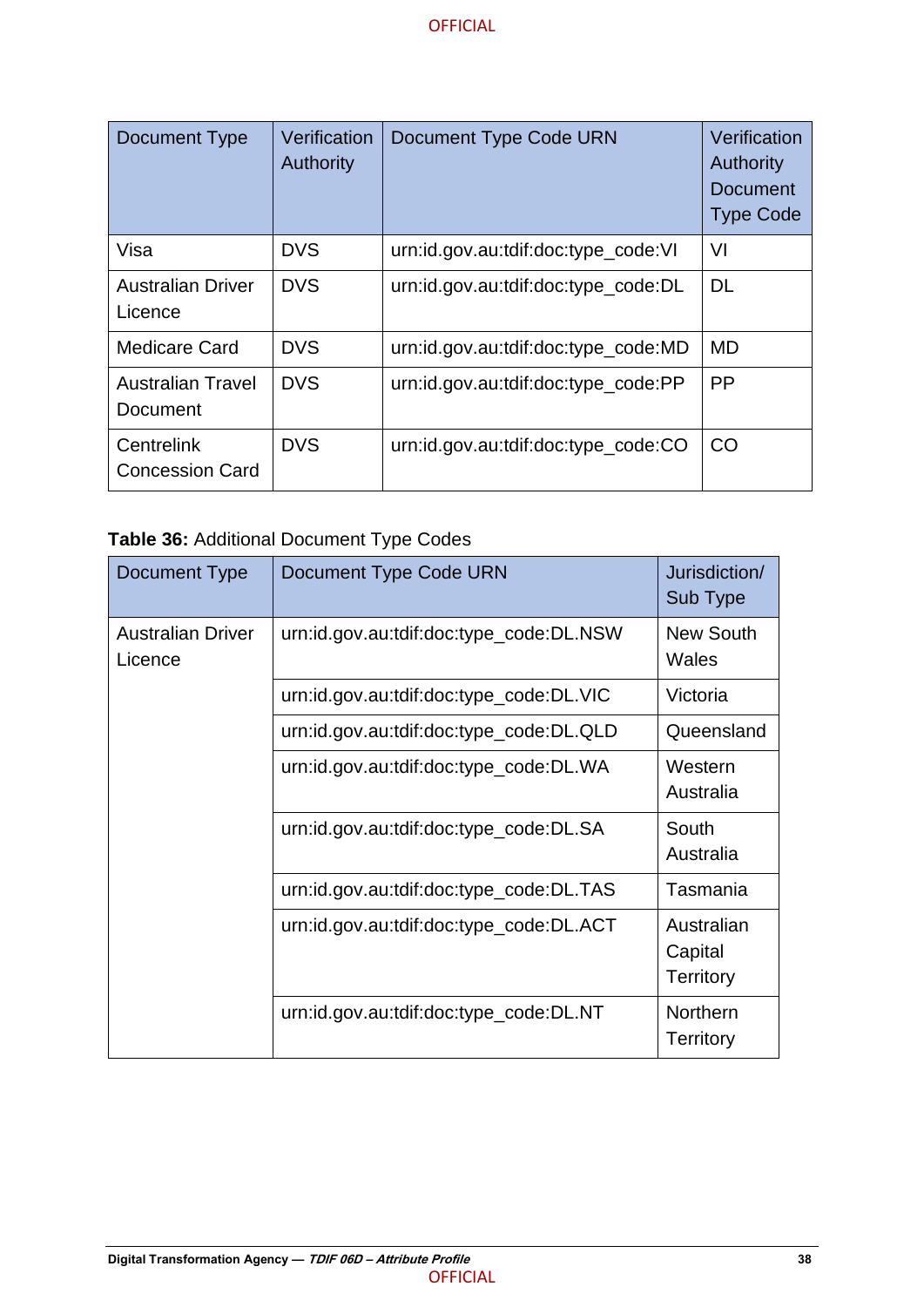## <span id="page-45-0"></span>6.2 *Attribute Service Provider Attribute* data representation

### <span id="page-45-1"></span>6.2.1 Authorisations

#### <span id="page-45-2"></span>*6.2.1.1 Business Authorisations*

#### **Table 37:** Business Authorisations *Attribute* data representation.

| <b>Attribute</b>           | <b>Type</b>   | Format                                | <b>Maximum</b> |
|----------------------------|---------------|---------------------------------------|----------------|
|                            |               |                                       | Length         |
| <b>Unique Relationship</b> | <b>String</b> | 1 or more characters                  | 256            |
| ID                         |               |                                       |                |
| <b>Entity ID</b>           | String        | Value is the ABN                      | 11             |
| Entity ID Type             | String        | Value is "ABN"                        | 3              |
| <b>Entity Name</b>         | String        | <b>Registered Business Name as</b>    | 200            |
|                            |               | recorded on the ABR.                  |                |
| <b>Contact Details</b>     | <b>String</b> | Only a single email is provided.      | 256            |
| <b>Relationship Type</b>   | String        | 1 or more characters.                 |                |
| <b>Relationship Start</b>  | String        | Date and time in Coordinated          |                |
| Time                       |               | Universal Time (UTC) format (ISO      |                |
|                            |               | 8601)                                 |                |
| <b>Relationship End</b>    | String        | Date and time in Coordinated          |                |
| Time                       |               | Universal Time (UTC) format (ISO      |                |
|                            |               | 8601)                                 |                |
| <b>Attributes</b>          | Tuple         | Multi-valued Attribute containing     |                |
|                            | array         | <b>Type-Value tuples</b>              |                |
| <b>Roles</b>               | String        | List of strings, where each string is |                |
|                            | Array         | 1 to 256 characters.                  |                |
| <b>Entitlements</b>        | String        | List of strings, where each string is |                |
|                            | Array         | 1 to 256 characters.                  |                |
| Attributes Last            | String        | Date and time in Coordinated          |                |
| Updated                    |               | Universal Time (UTC) format (ISO      |                |
|                            |               | 8601)                                 |                |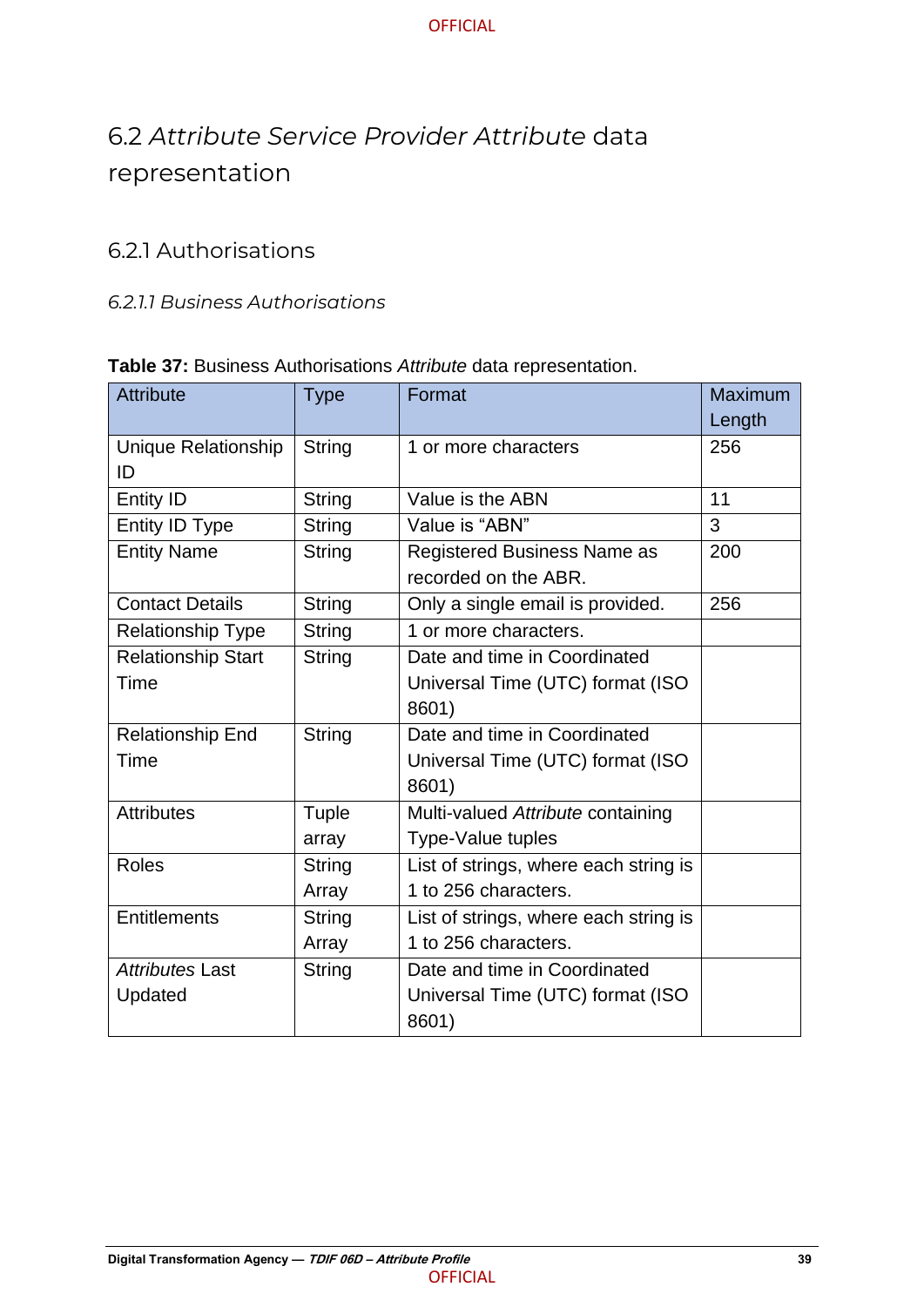## <span id="page-46-0"></span>Annex A – *Attribute* examples

#### <span id="page-46-1"></span>**Table 38**: OIDC *Attribute* examples.

| <b>Attribute</b>             | <b>Examples</b>                                                                               |
|------------------------------|-----------------------------------------------------------------------------------------------|
| Family                       | Example OIDC Value:                                                                           |
| Name                         | "family_name": "Moore"                                                                        |
| Given                        | Example JWT Value:                                                                            |
| <b>Names</b>                 | "given_name": "Trentino Bici"                                                                 |
| Date of Birth                | Example OIDC Value:                                                                           |
|                              | "birthdate": "1972-05-06"                                                                     |
| Core                         | Example OIDC Value:                                                                           |
| <b>Attributes</b>            | "tdif_core_updated_at": 1520220048                                                            |
| Last                         |                                                                                               |
| Updated                      |                                                                                               |
| Validated                    | <b>Example OIDC Values:</b>                                                                   |
| Email                        | "email": "tmoore@adomain.com.au"                                                              |
|                              | "email_verified": true                                                                        |
| Validated                    | Example OIDC Value:                                                                           |
| <b>Email Last</b><br>Updated | "tdif_email_updated_at": 1520220048                                                           |
| Validated                    |                                                                                               |
| <b>Mobile</b>                | Example OIDC Value:<br>"phone number": "+61444888222"                                         |
| Phone                        | "phone_number_verified": true                                                                 |
| Number                       |                                                                                               |
| Validated                    | Example OIDC Value:                                                                           |
| <b>Mobile</b>                | "tdif_phone_number_updated_at": 1520220048                                                    |
| Phone                        |                                                                                               |
| Number                       |                                                                                               |
| Last                         |                                                                                               |
| Updated                      |                                                                                               |
| Verified                     | Example OIDC Value:                                                                           |
| Other                        | "tdif_verified_other_names": [{"family_name":                                                 |
| <b>Names</b>                 | "Moore","given_name": "Trentino"}, {"family_name":<br>"Moore","given_name": "Trentino Vino"}] |
| Verified                     | Example OIDC Value:                                                                           |
| Other                        | "tdif_verified_other_names_updated_at": 1520220048                                            |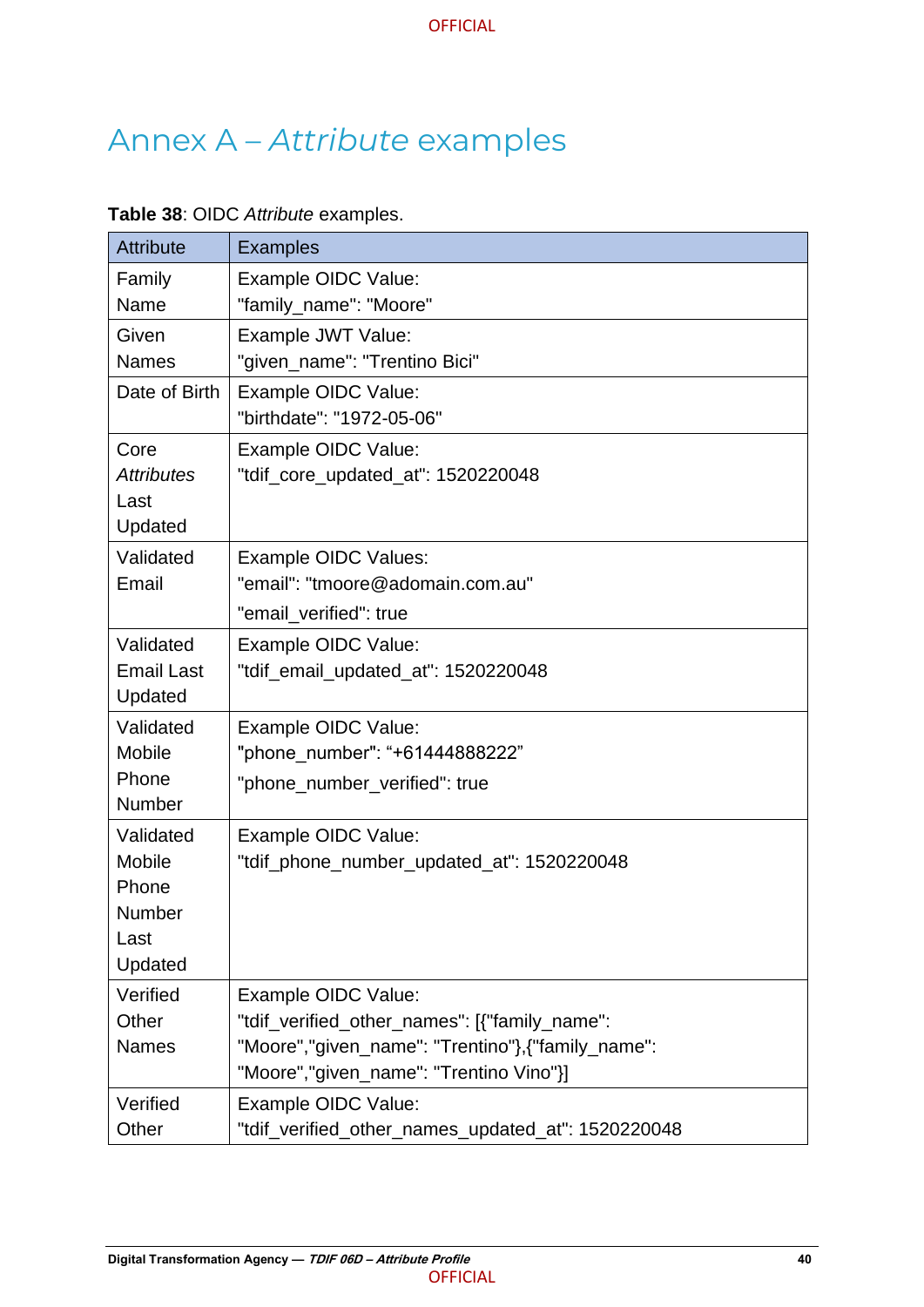| <b>Attribute</b>             | <b>Examples</b>                                     |
|------------------------------|-----------------------------------------------------|
| <b>Names Last</b><br>Updated |                                                     |
| Verified                     | Example OIDC Value:                                 |
| <b>Documents</b>             | "tdif_doc": [{                                      |
|                              | /**PASSPORT**/                                      |
|                              | "type_code": "urn:id.gov.au:tdif:doc:type_code:PP", |
|                              | "verification_method": "S",                         |
|                              | "verification_date": "2019-08-23T06:10:05.7072019", |
|                              | "issuer_state": null,                               |
|                              | "names": $\{$                                       |
|                              | "family_name": "THIRTYONECHARACTERFAMILYNAMEPAS",   |
|                              | "given_name": "THIRTYONECHARACTERGIVENNAMEPASS",    |
|                              | "family_name2": null,                               |
|                              | "given_name2": null,                                |
|                              | "middle_name": null,                                |
|                              | "full_name": null                                   |
|                              | },                                                  |
|                              | "birthdate": "1990-01-01",                          |
|                              | "identifiers": [{                                   |
|                              | "type": "Travel Document Number",                   |
|                              | "value": "PP1000013"                                |
|                              |                                                     |
|                              |                                                     |
|                              | ],<br>"attributes": [{                              |
|                              | "type": "Gender",                                   |
|                              | "value": "Female"                                   |
|                              |                                                     |
|                              |                                                     |
|                              |                                                     |
|                              | $\},\}$                                             |
|                              | "type_code": "urn:id.gov.au:tdif:doc:type_code:DL", |
|                              | "verification_method": "S",                         |
|                              | "verification_date": "2019-08-23T06:10:20.629057",  |
|                              | "issuer state": null,                               |
|                              | "names": $\{$                                       |
|                              | "family_name": "THIRTYONECHARACTERFAMILYNAMEPAS",   |
|                              | "given_name": "THIRTYONECHARACTERGIVENNAMEPASS",    |
|                              | "family_name2": null,                               |
|                              | "given_name2": null,                                |
|                              | "middle_name": null,                                |
|                              | "full_name": null                                   |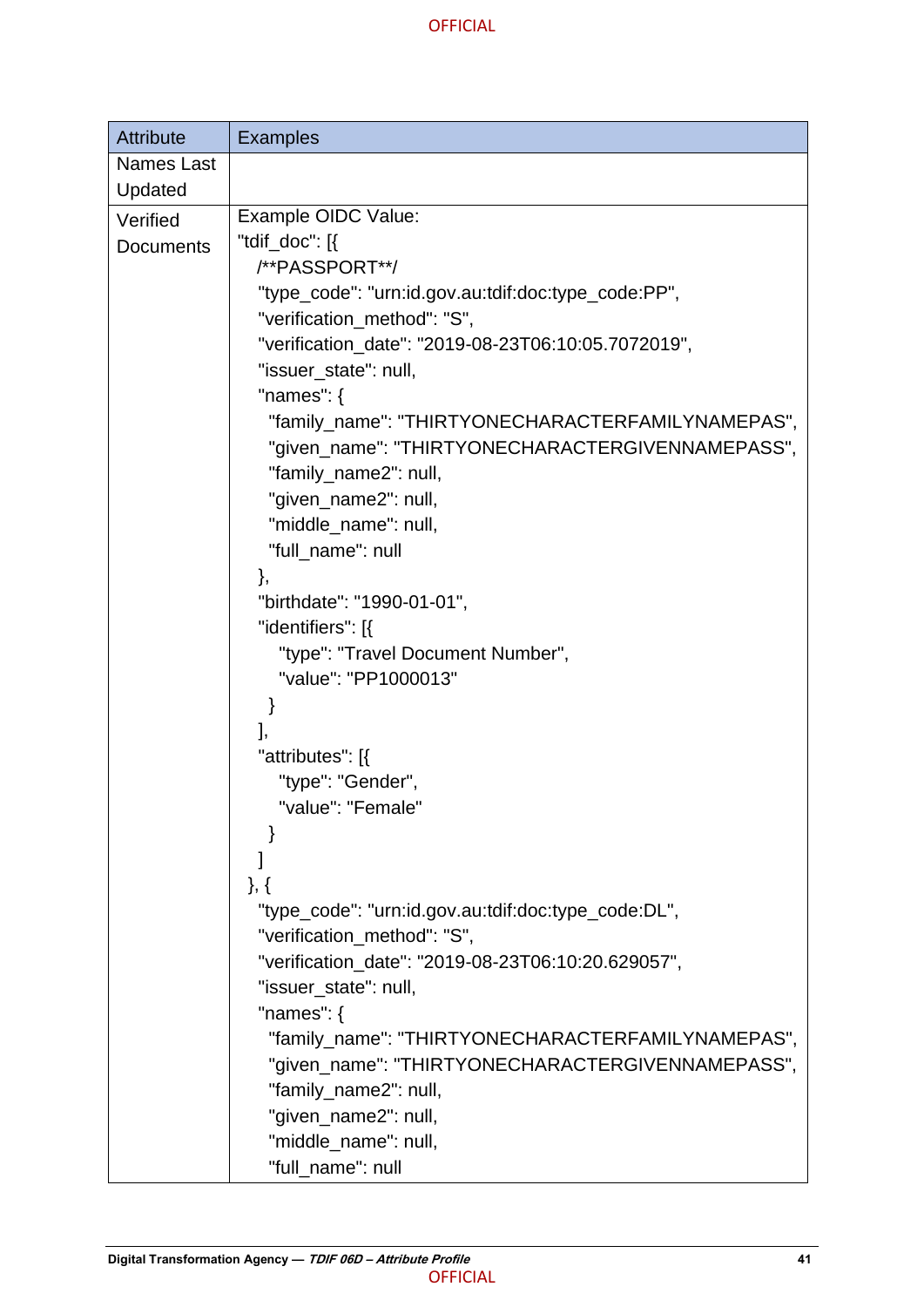| <b>Attribute</b> | <b>Examples</b>                                     |
|------------------|-----------------------------------------------------|
|                  | },                                                  |
|                  | "birthdate": "1990-01-01",                          |
|                  | "identifiers": [{                                   |
|                  | "type": "Licence Number",                           |
|                  | "value": "1234567"                                  |
|                  |                                                     |
|                  | J,                                                  |
|                  | "attributes": []                                    |
|                  | $\},\{$                                             |
|                  | /**MEDICARE**/                                      |
|                  | "type_code": "urn:id.gov.au:tdif:doc:type_code:MD", |
|                  | "verification_method": "S",                         |
|                  | "verification_date": "2019-08-23T06:10:59.8267464", |
|                  | "issuer_state": null,                               |
|                  | "names": $\{$                                       |
|                  | "family_name": null,                                |
|                  | "given_name": null,                                 |
|                  | "family_name2": null,                               |
|                  | "given_name2": null,                                |
|                  | "middle_name": null,                                |
|                  | "full_name": null                                   |
|                  | },                                                  |
|                  | "birthdate": "1990-01-01",                          |
|                  | "identifiers": [{                                   |
|                  | "type": "Card Number",                              |
|                  | "value": "123456789"                                |
|                  | $\},\}$<br>"type": "Individual Ref Number",         |
|                  | "value": "2"                                        |
|                  | }                                                   |
|                  | J,                                                  |
|                  | "attributes": [{                                    |
|                  | "type": "Card Type",                                |
|                  | "value": "Green"                                    |
|                  | $\},\{$                                             |
|                  | "type": "Card Expiry",                              |
|                  | "value": "12-2020"                                  |
|                  | $\},\{$                                             |
|                  | "type": "Full Name 1",                              |
|                  | "value": "THIRTYONECHARACTERGIVENNAMEPASS"          |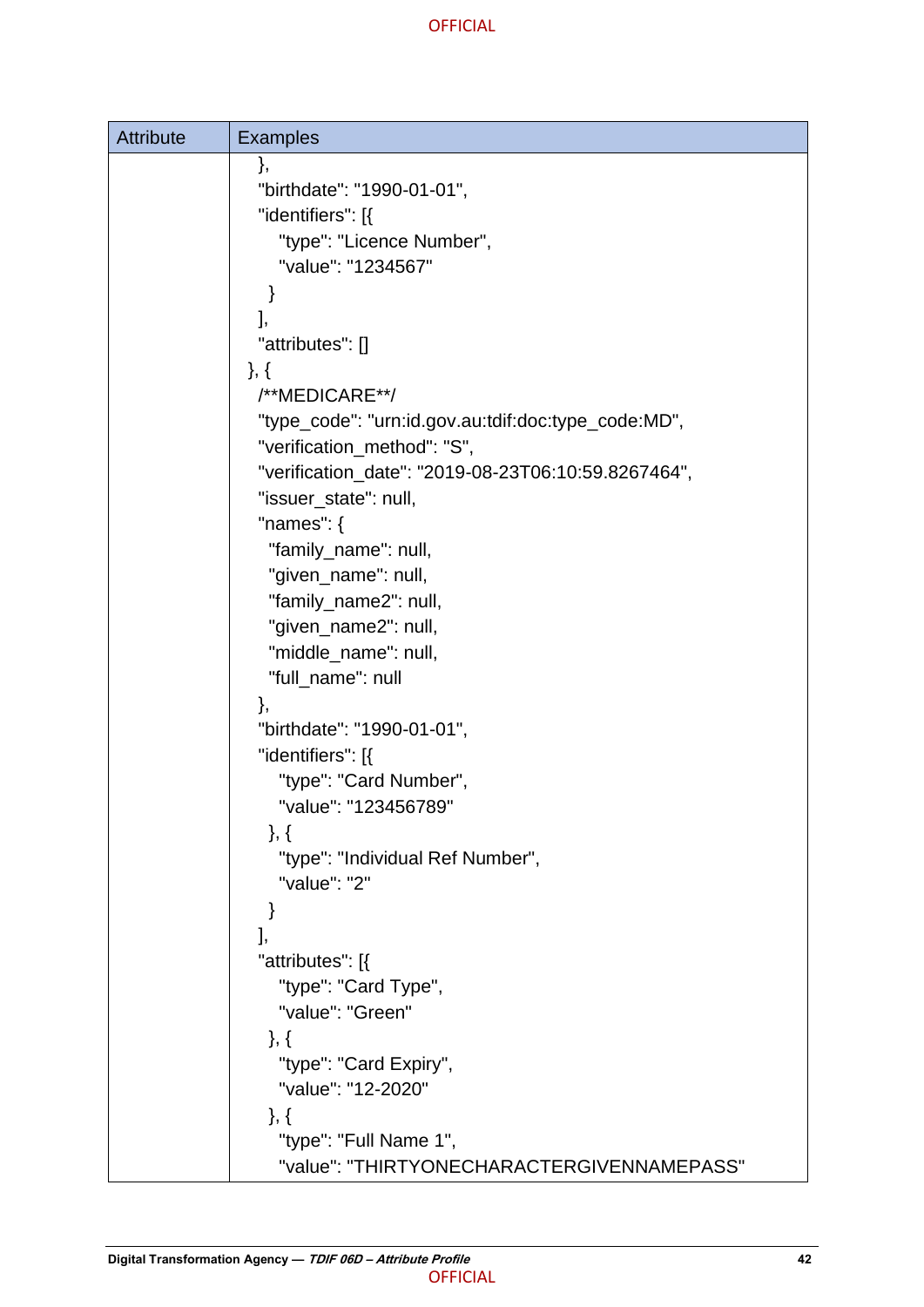| <b>Attribute</b>        | <b>Examples</b>                                                                |
|-------------------------|--------------------------------------------------------------------------------|
|                         | }, {<br>"type": "Full Name 2",<br>"value": "THIRTYONECHARACTERFAMILYNAMEPAS"   |
| <b>RP</b> Audit Id      | Example OIDC Value:<br>"tdif audit id": "AA97B177-9383-4934-8543-0F91A7A02836" |
| Authenticati<br>on Time | Example OIDC Value:                                                            |
|                         | "auth time": 1520220048                                                        |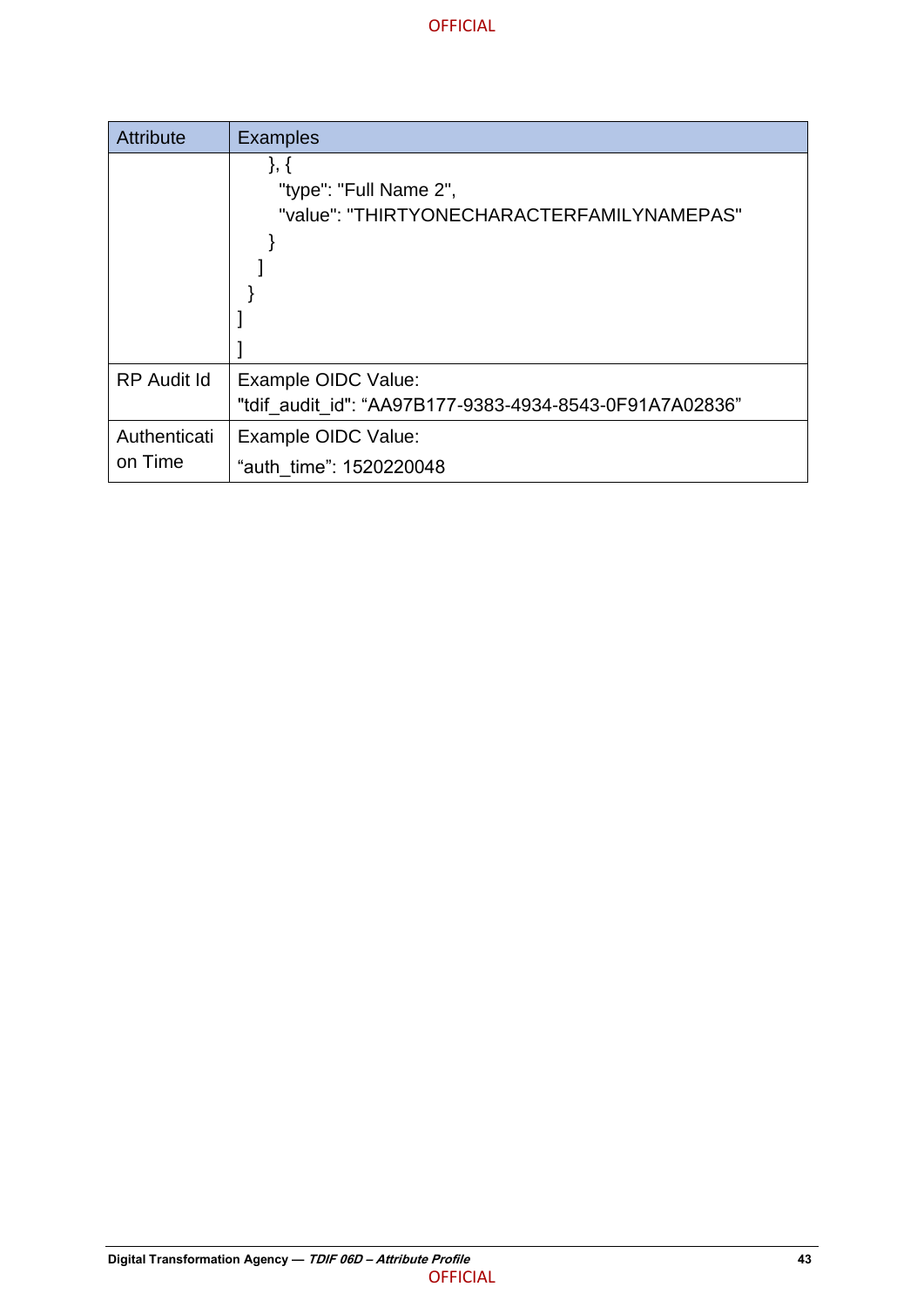## Annex B – Verified Documents attributes

This annex provides additional guidance in relation to the population of the TDIF Verified Documents *Attributes*. Guidance is currently only provided for documents that can be verified using DVS. The DVS Matching specifications and accompanying support documents already provide guidance on how to collect the required *Attributes* from the documents.

Additional guidance for document types not currently supported by DVS can be provided in a future TDIF release.

Table 39 [Mapping to DVS Field Names.](#page-50-0) provides a mapping of the DVS fields values defined in the DVS Match Specifications to the TDIF verified document *Attributes*.

| Attribute/sub-<br>attribute | Description                                                                                          | <b>DVS Field Name</b>            | <b>DVS Document</b><br><b>Type Code</b> |
|-----------------------------|------------------------------------------------------------------------------------------------------|----------------------------------|-----------------------------------------|
| <b>Document Identifiers</b> |                                                                                                      |                                  |                                         |
|                             | Documents with                                                                                       | <b>ImmiCard Number</b>           | IM                                      |
|                             | one identifiers                                                                                      | Licence Number                   | <b>DL</b>                               |
|                             |                                                                                                      | <b>Travel Document</b><br>Number | PP                                      |
|                             |                                                                                                      | <b>Stock Number</b>              | CC, RD                                  |
|                             |                                                                                                      | <b>Passport Number</b>           | VI                                      |
|                             | Medicare cards<br>have 2 identifiers<br>Different identifiers<br>are used on BDM<br>issued documents | <b>CRN</b>                       | CO                                      |
|                             |                                                                                                      | <b>Card Number</b>               | <b>MD</b>                               |
|                             |                                                                                                      | <b>Individual Ref</b><br>Number  |                                         |
|                             |                                                                                                      | Registration<br>Number           | BC, NC, MC                              |
|                             |                                                                                                      | <b>Registration Date</b>         |                                         |
|                             |                                                                                                      | <b>Registration Year</b>         |                                         |
|                             |                                                                                                      | <b>Certificate Number</b>        |                                         |
| <b>Document Names</b>       |                                                                                                      |                                  |                                         |

#### <span id="page-50-0"></span>**Table 39** Mapping to DVS Field Names.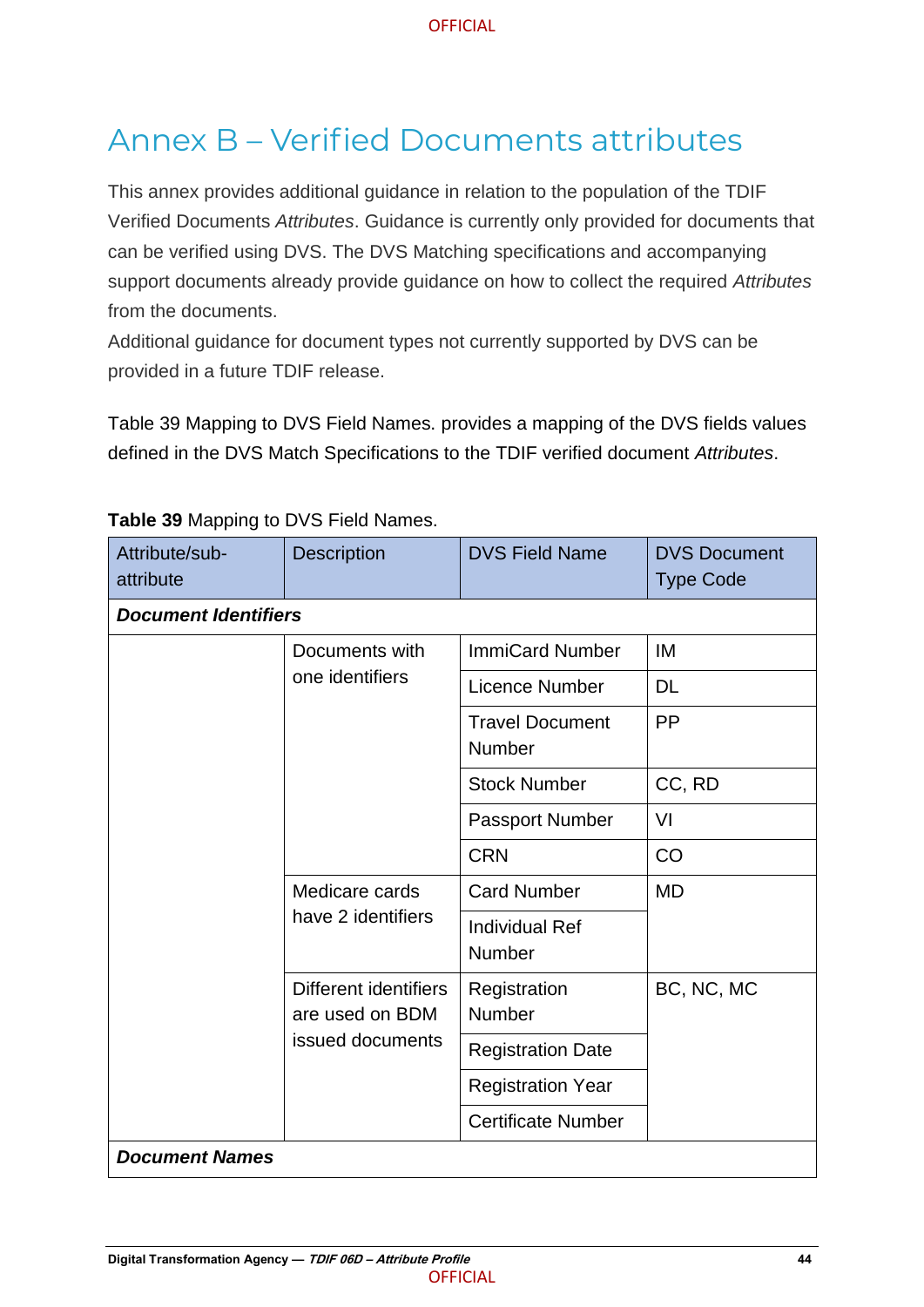| Attribute/sub-<br>attribute   | <b>Description</b>                                  | <b>DVS Field Name</b>   | <b>DVS Document</b><br><b>Type Code</b>         |
|-------------------------------|-----------------------------------------------------|-------------------------|-------------------------------------------------|
| <b>Family Name</b>            | All document types                                  | <b>Family Name</b>      | BC, NC, MC, CC,<br>RD, IM, VI, DL,<br><b>PP</b> |
| <b>Given Names</b>            | except cards use<br>Family Name and<br>Given Names. | <b>Given Name</b>       |                                                 |
| Family Name 2                 | Additional name                                     | Family Name 2           | <b>MC</b>                                       |
| Given Names 2                 | used by Marriage<br><b>Certificates</b>             | Given Name 2            |                                                 |
| <b>Middle Name</b>            | Currently only<br>used by Driver<br>Licence.        | <b>Middle Name</b>      | <b>DL</b>                                       |
| <b>Full Name</b>              |                                                     | Name                    | CO                                              |
| <b>Document Date of Birth</b> |                                                     |                         |                                                 |
|                               |                                                     | <b>BirthDate</b>        | BC, NC, CC, RD,<br>IM, VI, DL, MD,<br>CO, PP    |
| <b>Document Attributes</b>    |                                                     |                         |                                                 |
|                               |                                                     | Date of Event           | <b>MC</b>                                       |
|                               |                                                     | <b>Acquisition Date</b> | CC, RD                                          |
|                               |                                                     | <b>Country Of Issue</b> | VI                                              |
|                               |                                                     | State of Issue          | DL, MC, BC                                      |
|                               |                                                     | Gender                  | PP                                              |
|                               |                                                     | Card Type               | <b>MD</b>                                       |
|                               |                                                     | CardType                | CO                                              |
|                               |                                                     | <b>Card Expiry</b>      | <b>MD</b>                                       |
|                               |                                                     | CardExpiry              | CO                                              |
|                               |                                                     | Full Name 1             | <b>MD</b>                                       |
|                               |                                                     | Full Name 2             | <b>MD</b>                                       |
|                               |                                                     | Full Name 3             | <b>MD</b>                                       |
|                               |                                                     | Full Name 4             | <b>MD</b>                                       |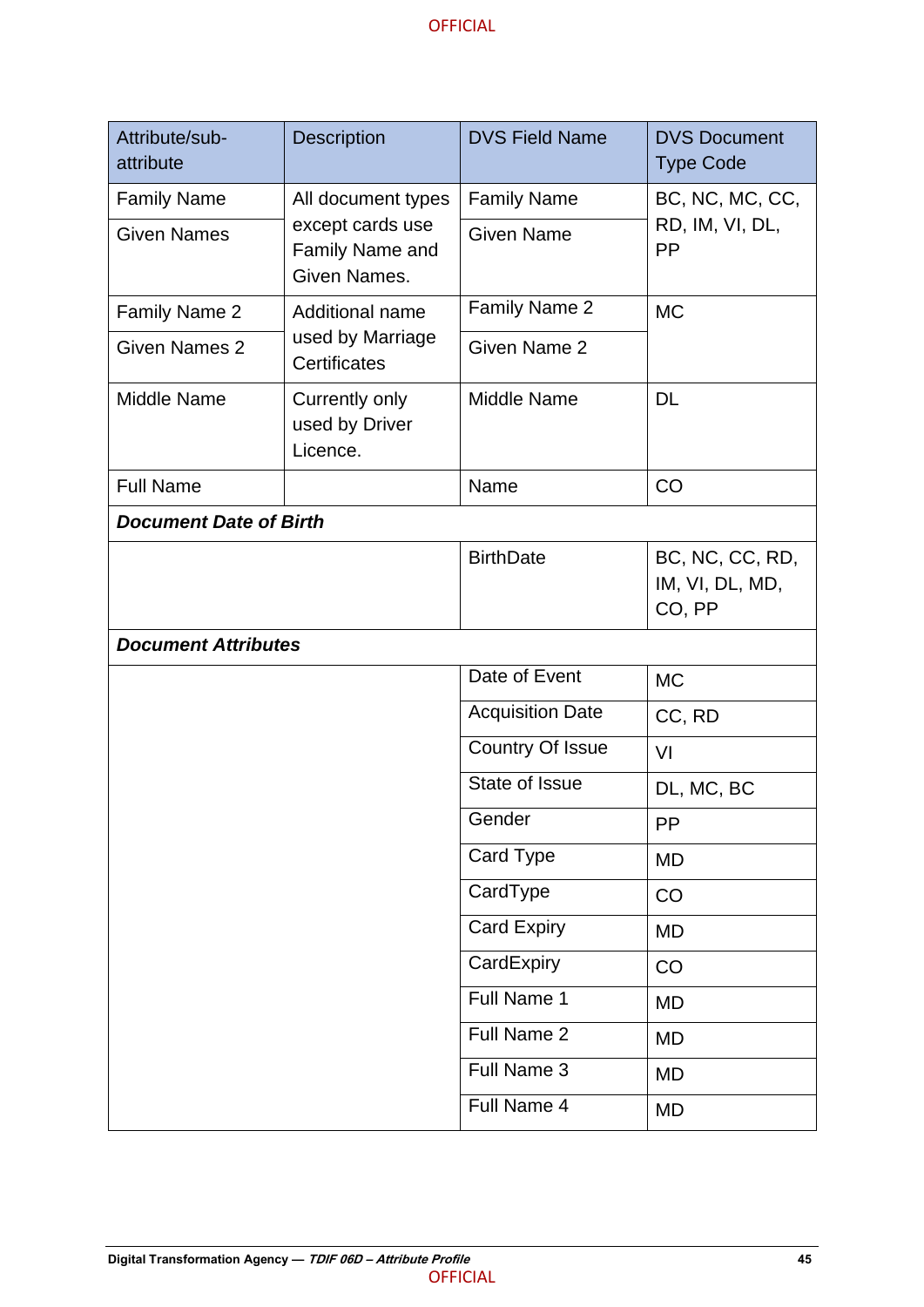## <span id="page-52-0"></span>Annex C – Mapping to Role Requirements

Section 3.6 and 3.7 of the *TDIF 05 – Role Requirements* set out the restrictions on what *Attributes* an *Identity Service Provider* can collect and disclose. This annex sets out guidance for *Identity Service Providers* as to the mapping of these restrictions and *Attributes* described in the *TDIF 05 – Role Requirements* to the *Attributes* described in this document.

Some of the *Attributes* described in the *TDIF 05 – Role Requirements* are represented by multiple *Attributes* in this profile, as there may be multiple contexts the same information can be shared in. Similarly, some of the *Attributes* in this Profile may represent multiple *Attributes* described in the *TDIF 05 – Role Requirements*.

<span id="page-52-1"></span>

| Table 40: Mapping of Attributes between TDIF 05 - Role Requirements and the TDIF |  |  |
|----------------------------------------------------------------------------------|--|--|
| 06D - Attribute Profile                                                          |  |  |

| Attribute in tables 2 & 3 of the<br>TDIF 05 - Role Requirements | Corresponding Attribute(s)<br>in the $TDIF$ $06D -$ Attribute<br>Profile | Location in section 3<br>of the $TDIF$ $06D -$<br><b>Attribute Profile</b> |
|-----------------------------------------------------------------|--------------------------------------------------------------------------|----------------------------------------------------------------------------|
| All verified names                                              | <b>Full Name</b>                                                         | 3.1.1                                                                      |
|                                                                 | <b>Family Name</b>                                                       | 3.1.1                                                                      |
|                                                                 | <b>Given Names</b>                                                       | 3.1.1                                                                      |
|                                                                 | <b>Middle Names</b>                                                      | 3.1.1                                                                      |
|                                                                 | <b>Other Verified Names</b>                                              | 3.1.3                                                                      |
|                                                                 | <b>Document Names</b>                                                    | 3.1.4                                                                      |
| Verified date of birth as                                       | Date of Birth                                                            | 3.1.1                                                                      |
| recorded on the Eol Document                                    | Document Date of Birth                                                   | 3.1.4                                                                      |
| Mobile Phone number                                             | <b>Validated Mobile Phone</b>                                            | 3.1.2                                                                      |
|                                                                 | <b>Number</b>                                                            |                                                                            |
| <b>Email address</b>                                            | <b>Validated Email</b>                                                   | 3.1.2                                                                      |
| Eol Document type name                                          | No current attribute                                                     |                                                                            |
|                                                                 | mapped.                                                                  |                                                                            |
| Eol Document type code                                          | Document Type Code                                                       | 3.1.4                                                                      |
| <b>Eol Document issuer</b>                                      | No current attribute                                                     |                                                                            |
|                                                                 | mapped.                                                                  |                                                                            |
| <b>Eol Document issuer state</b>                                | <b>Document Issuer State</b>                                             | 3.1.4                                                                      |
| <b>Eol Document identifiers</b>                                 | <b>Document Identifiers</b>                                              | 3.1.4                                                                      |
| <b>Other Eol Document Attributes</b>                            | <b>Document Attributes</b>                                               | 3.1.4                                                                      |
|                                                                 | <b>Last Updated</b>                                                      | 3.1.5                                                                      |